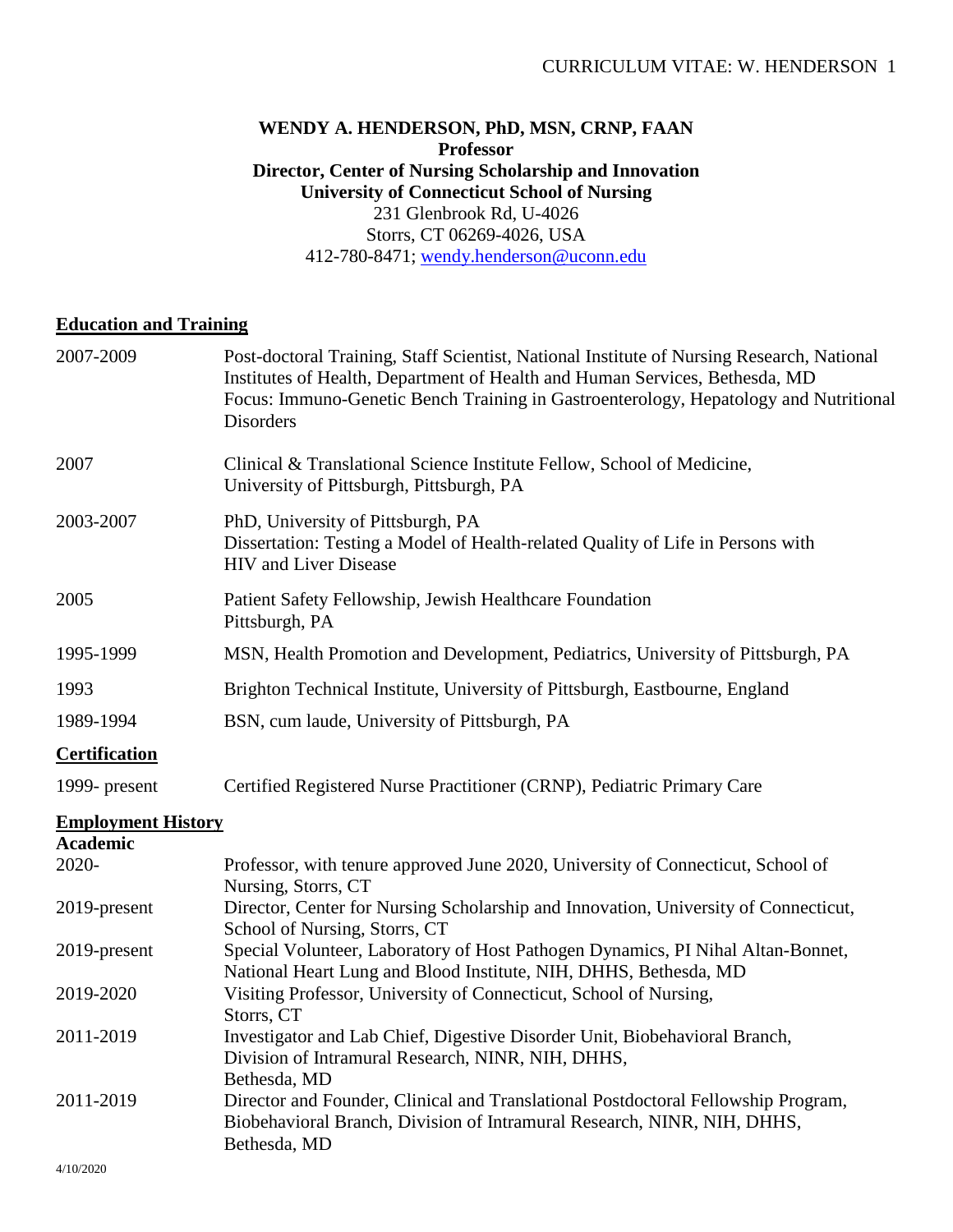| 2018-2019<br>2018-2019 | Research Professor, University of Connecticut, School of Nursing, Storrs, CT<br>Foundation for the Advancement of Education in Science, NIH Foundation, Microbiome,<br>Immunology, Bethesda, MD |
|------------------------|-------------------------------------------------------------------------------------------------------------------------------------------------------------------------------------------------|
| 2013-2018              | Adjunct Graduate Faculty, University of Connecticut, School of Nursing, Storrs, CT                                                                                                              |
| 2009-2011              | Assistant Clinical Investigator, Biobehavioral Unit, Symptom Management Branch,<br>Intramural Research Program, NINR, NIH, DHHS, Bethesda, MD                                                   |
| 2007-2009              | Staff Scientist, Biobehavioral Unit, Symptom Management Branch, Intramural Research<br>Program, NINR, NIH, DHHS, Bethesda, MD                                                                   |
| 2005-2007              | Faculty, Duquesne University, Instructor, School of Nursing                                                                                                                                     |
| 2004-2006              | Pittsburgh, PA<br>Graduate Student Researcher, Managing HIV Medications Study, PI: Dr. Judith A. Erlen,<br>University of Pittsburgh, School of Nursing, Pittsburgh, PA                          |
| 2000-2003              | Clinical Faculty, University of Pittsburgh, Department of Pediatrics, Chair: Dr. David H.<br>Perlmutter, School of Medicine, Pittsburgh, PA                                                     |
| 1997-1999              | Graduate Student Assistant, University of Pittsburgh, School of Nursing, Learning<br>Resources Center, Pittsburgh, PA                                                                           |
| 1991-1994              | Research Assistant, Learning Resources Center, University of Pittsburgh, School of<br>Nursing, Pittsburgh, PA                                                                                   |
| <b>Non-Academic</b>    |                                                                                                                                                                                                 |
| 2008-2019              | Clinical Consultant/Nurse Practitioner, Pediatric Gastroenterology, Hepatology and<br>Nutrition, Consult Team, NIH Clinical Center, Bethesda, MD                                                |
| 2003-2005              | Research Coordinator, Children's Hospital of Pittsburgh, Division of Pediatric<br>Gastroenterology, Hepatology, and Nutrition, Pittsburgh, PA                                                   |
| 1999-2003              | Pediatric Nurse Practitioner, Division of Pediatric Gastroenterology, Hepatology and<br>Nutrition, Children's Hospital of Pittsburgh, Pittsburgh, PA                                            |
| 1997                   | Clinical Nurse, Emergency Department, Children's Hospital of Pittsburgh,<br>Pittsburgh, PA                                                                                                      |
| 1995-1997              | Clinical Specialist II/ Recruitment Coordinator, Diabetes Prevention Program, NIDDK,<br>NIH, University of Pittsburgh Medical Center, Western Psychiatric Institute and Clinic                  |
| 1994-1995              | Pittsburgh, PA<br>Clinical Nurse, Eye and Ear Hospital, Montefiore University Hospital, University of<br><b>Pittsburgh Medical Center</b>                                                       |
| 1993-1994              | Pittsburgh, PA<br>Nurse Intern, Cardiothoracic Intensive Care Unit, Ambulatory Surgery Center, HEENT,<br><b>Family Practice Unit</b>                                                            |
|                        | Shadyside Hospital, Pittsburgh, PA                                                                                                                                                              |
| 1993                   | Corporate Intern, Healthquest Community and<br>Corporate Wellness Program, PNC, Pittsburgh, PA                                                                                                  |

## **Board Certification**

| 2014 | <b>NIH Conscious Sedation Certification</b>                               |
|------|---------------------------------------------------------------------------|
| 2010 | National Provider Identifier, 1922328244                                  |
| 2008 | CRNP Prescriptive Authority Approval, MD, R181106 active 2020             |
| 2008 | Maryland RN Licensure, R181106 active 2020                                |
| 2003 | CRNP Prescriptive Authority Approval, PA, SP-005687-D                     |
| 2001 | Pediatric Advanced Life Support (PALS) Certified-through 7/2020           |
| 1999 | Pennsylvania Certified Registered Nurse Practitioner- (CRNP), SP-005687-D |
| 1994 | Pennsylvania RN Licensure, RN-500382-L- inactive                          |
| 1990 | Basic Life Support (Provider)- recommended renewal 6/2021                 |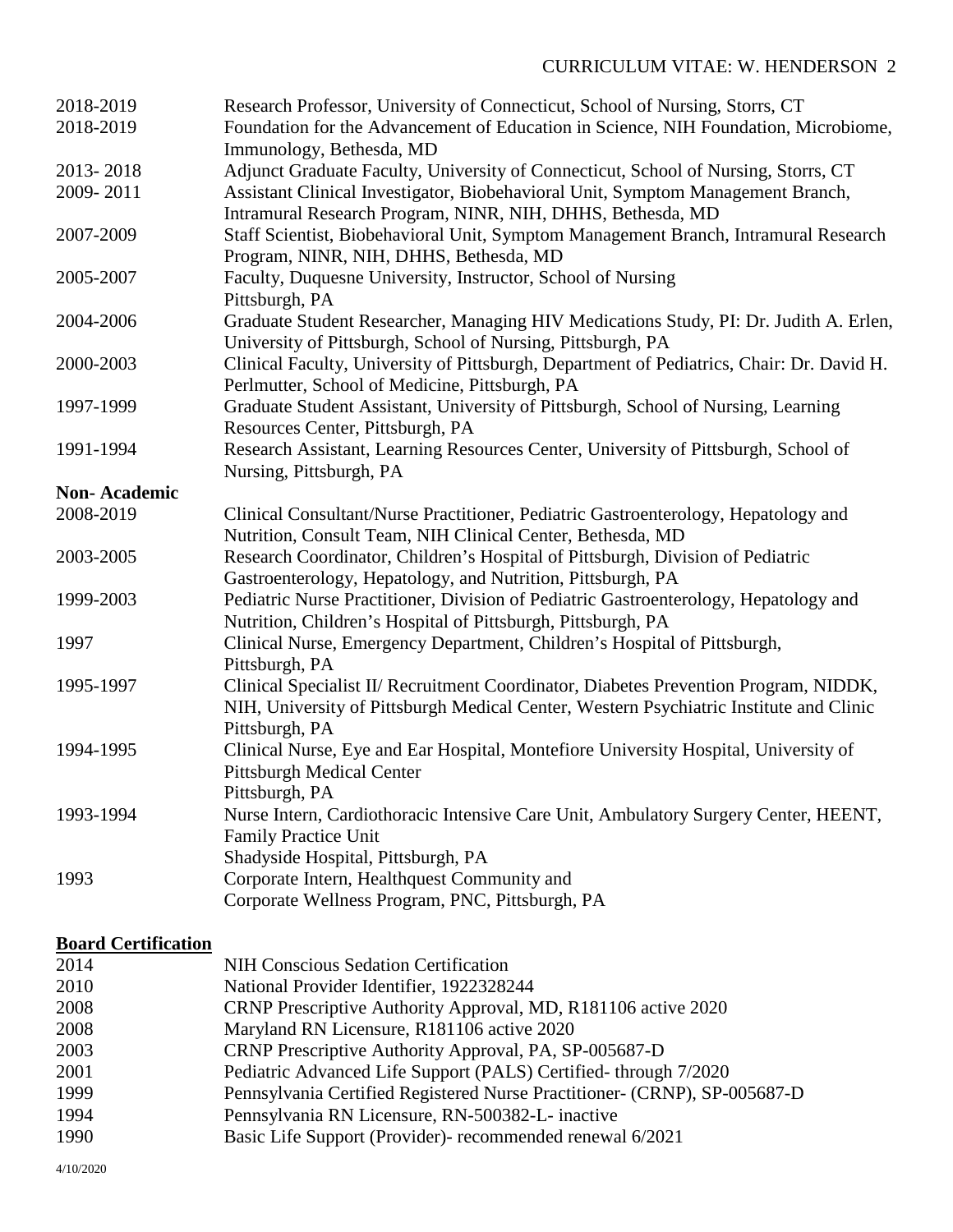### **HONORS/AWARDS:**

| 2019 | Founders Award, In recognition of Excellence in Genomic Nursing Research,                                            |  |  |  |
|------|----------------------------------------------------------------------------------------------------------------------|--|--|--|
|      | <b>International Society of Nurses in Genomics</b>                                                                   |  |  |  |
| 2019 | Digestive Disease Week, Shark Tank, 2 <sup>nd</sup> Place International Innovation with Dr. Chang<br>Hee Kim         |  |  |  |
| 2018 | American Gastroenterological Association (AGA)- Future Leader Awardee                                                |  |  |  |
| 2018 | AGA 2018 Tech Summit-1 <sup>st</sup> Prize Innovation with Dr. Chang Hee Kim                                         |  |  |  |
| 2018 | NINR Director's Award, Diversity Award                                                                               |  |  |  |
| 2018 | NIH Merit Award (all years 2007-2019-for exceptional service 12 consectutive years)                                  |  |  |  |
| 2016 | American Academy of Nursing, Inducted Fellow                                                                         |  |  |  |
| 2014 | NINR Director's Award, Leadership Award                                                                              |  |  |  |
| 2010 | NINR Director's Award, Innovation Award                                                                              |  |  |  |
| 2010 | Nominee, Outstanding NIH Post-baccalaureate Mentorship Award                                                         |  |  |  |
| 2007 | Pennsylvania Higher Education Foundation Scholarship                                                                 |  |  |  |
| 2006 | Association for Nurses in AIDS Care/Sigma Theta Tau International Research Award                                     |  |  |  |
| 2006 | Rose Constantino Scholarship for doctoral studies                                                                    |  |  |  |
| 2006 | Sigma Theta Tau, Epsilon Phi, Research Award                                                                         |  |  |  |
| 2006 | Eastern Nursing Research Society, 2 <sup>nd</sup> place Doctoral paper                                               |  |  |  |
| 2006 | Pennsylvania Higher Education Foundation grant                                                                       |  |  |  |
| 2005 | Corrine Barnes Scholarship for pediatric graduate studies                                                            |  |  |  |
| 2004 | Corrine Barnes Scholarship for pediatric graduate studies                                                            |  |  |  |
| 2000 | Service Star – Children's Hospital of Pittsburgh                                                                     |  |  |  |
| 1994 | Cum Laude Graduate/Golden Key                                                                                        |  |  |  |
| 1994 | Enid Goldberg Senior Leadership Award                                                                                |  |  |  |
| 1994 | Ellen Chaffee Endowmentn Scholarship recipient                                                                       |  |  |  |
| 1993 | National Student Nurses Association, Mary Olexa Scholarship                                                          |  |  |  |
| 1993 | Student Nurses Association of Pennsylvania Scholarship                                                               |  |  |  |
| 1993 | Study Abroad University of Pittsburgh Scholarship to study socialized medicine, nursing<br>and healthcare in England |  |  |  |

## **PUBLICATIONS**

**A. Selected Full-Length Journal Articles, Refereed ([DB= data-based; [CA] = corresponding author**

i10-index= 30; h-index= 17 (Google Scholar); Citations 1010 <https://scholar.google.com/citations?user=hOckyrUAAAAJ&hl=en>

- 1. Diallo AF, Lockwook MB, Maki K, Franks AT, Roy A, Rosario JL, Joseph PV, **Henderson WA**, Chung SY, McGrath J, Green SJ, Fink AM. Metabolic profiling of blood and urine for exploring the microbiota role in human health. *Biological Research in Nursing*, February 5, 2020 in press.
- 2. Gonzalez-Mercado VJ, Pérez-Santiago J, Lyon D, Dilán-Pantojas I, **Henderson WA,** Susan C. McMillan SC, Groer M, B, Kane B, Marrero S, Pedro E & Saligan LN. The Role of Gut Microbiome Perturbation in Fatigue Induced by Repeated Stress from Chemo-Radiotherapy; A Proof of Concept Study. *Advances in Medicine*, 2020. Article ID 6375876 <https://doi.org/10.1155/2020/6375876> [DB]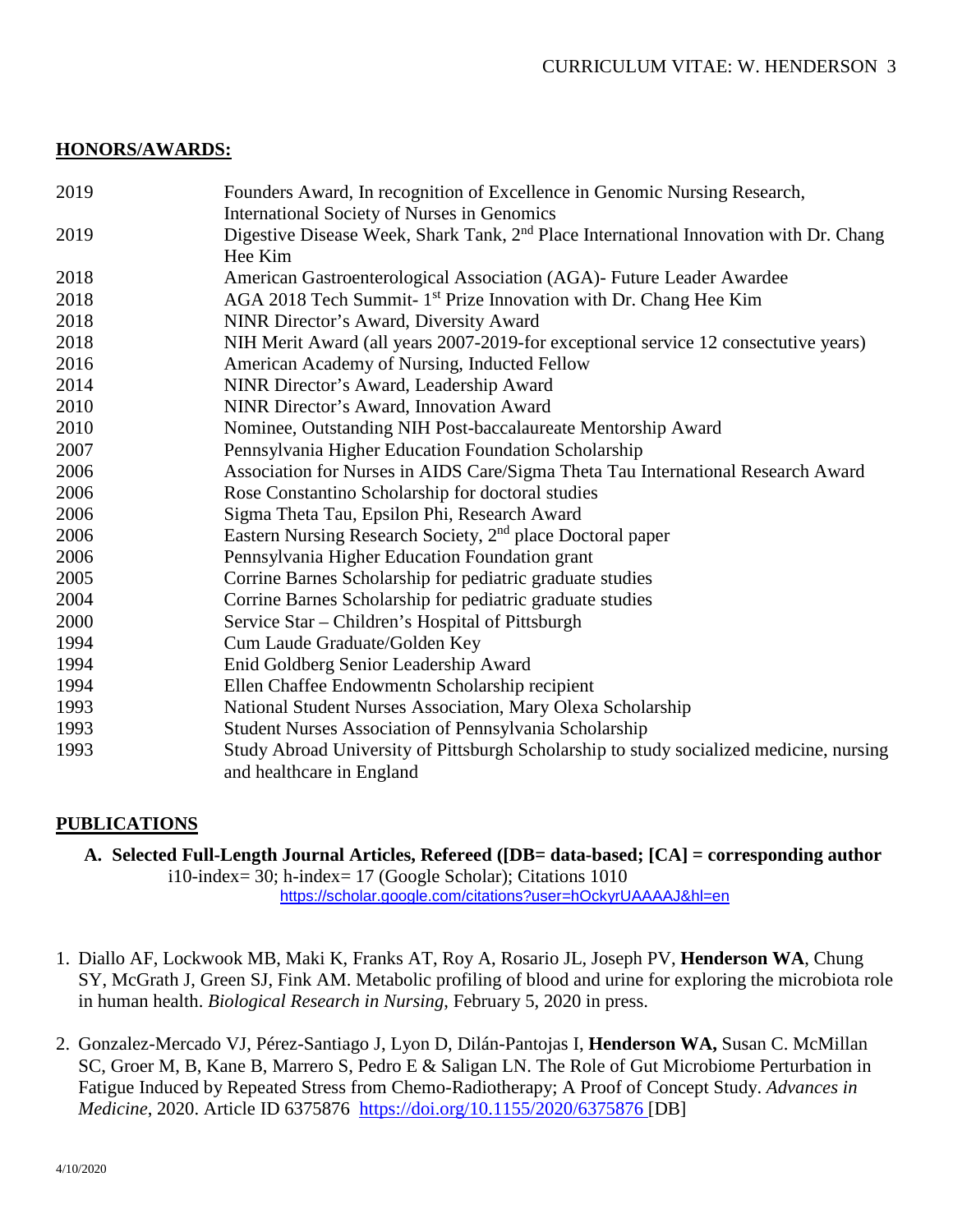- 3. Fu MR, Kurnat-Thoma E, Starkweather A, **Henderson WA**, Cashion AK, Williams JK, Katapodi MC, Reuter-Rice K, Hickey KT, Barcelona de Mendoza V, Calzone K, Conley YP, Anderson CM, Lyon DE, Weaver MT, Shiao PK, Constantino RE, Wung SF, Hammer MJ, Voss JG, Coleman B. Precision Health: A Nursing Perspective. *International Journal of Nursing Sciences*, 2020; 7(1):5-12. <https://doi.org/10.1016/j.ijnss.2019.12.008>
- 4. Robinson JM, Turkington S, Abey SA, Kenea N, **Henderson WA**. Differential gene expression and gene-set enrichment analysis in Caco-2 monolayers during a 30-day timeline with Dexamethasone exposure. *Tissue Barriers*, 2019;7(3):e1651597. [https://doi.org/10.1080/21688370.2019.1651597. Epub 2019 Aug 22.](https://doi.org/10.1080/21688370.2019.1651597.%20Epub%202019%20Aug%2022)  $[DB] [CA]$
- 5. Joseph PV, Jaime-Lara RB, Wang Y, Xiang L, **Henderson WA**. Comprehensive and Systemic Analysis of Gene Expression Patterns Associated with Body Mass Index. *Scientific Reports*, May 2019, 9: 7447. [https://doi.org/10.1038/s41598-019-43881-5.](https://doi.org/10.1038/s41598-019-43881-5) [DB] [CA]
- 6. Weaver KR, Melkus G, Fletcher J, **Henderson WA**. Relevance of sex and subtype in patients with IBS; An exploratory study of gene expression. *Biological Research For Nursing*, Online 2019 Dec 13; 2020 Jan;22(1):13-23. [http://doi.org/10.1177/1099800419889189.](http://doi.org/10.1177/1099800419889189) PMID: 31833409. [DB] [CA]
- 7. Diallo AF, McGlothen-Bell K, Walsh S, Lucas R, Allen C, **Henderson WA**, Cong X, McGrath J. Feeding modes, duration and diarrhea in infancy: continued evidence of the protective effects of breastfeeding, *Public Health Nursing*, 2019 Nov 10, online, 2020; 37(2): 155-160. [http://doi:10.1111/phn.12683.](http://doi:10.1111/phn.12683) [DB]
- 8. Robinson JM, Boulineaux CM, Butler KR, Joseph PV, Murray MT, Pocock SN, Sherwin LB, Turkington SC, Weaver K, **Henderson WA.** Complete blood count with differential: An effective diagnostic for IBS subtype in the context of BMI? Preprint online April 18, 2019 *BioRxiv*. doi: [https://doi.org/10.1101/608208.](https://doi.org/10.1101/608208)  $[DB] [CA]$
- 9. Dorsey SG, Renn CL, Griffieon M, Lassiter CB, Zhu S, Huot-Creasy H, McCracken C, Mahurkar A, Shetty AC, Jackson-Cook CK, Kim H, **Henderson WA**, Saligan L, Gill J, Colloca L, Lyon D, Starkweather A. Whole blood transcriptomic profiles can differentiate vulnerability to chronic low back pain. *PLOS ONE*. 2019 May 16;14(5):e0216539. [https://doi:10.1371/journal.pone.0216539.](https://doi:10.1371/journal.pone.0216539) [DB]
- 10. Dorsey SG, Griffioen MA, Renn CL, Cashion AK, Colloca L, Jackson-Cook CK, Gill J, **Henderson WA**, Kim H, Saligan L, Starkweather AR, Lyon D. Working Together to Advance Symptom Science in the Precision Era. *Nursing Research*, 2019, 68 (2), 86-90.
- 11. **Henderson WA**, Xiang L, Fourie NH, Abey SK, Ferguson EG, Diallo AF, Kenea ND, Kim CH. Simple Lateral Flow Assays for Microbial Detection in Stool. *Analytical Methods*, 2018, September 20 [https://doi.org/10.1039/C8AY01475B.](https://doi.org/10.1039/C8AY01475B) [DB] [CA]
- 12. Alao H, Cam M, Keembiyehetty C, Zhang F, Serti E, Suarez D, Park H, Fourie NH, Wright EC, **Henderson WA**, Li Q, Liang TJ, Rehermann B, Ghany MG. Baseline Intrahepatic and Peripheral Innate Immune Responses are Associated with Hepatitis C Virus Clearance During DAA Therapy. *Hepatology*, 2018 Apr 27. doi: 10.1002/hep.29921. [Epub ahead of print] PubMed PMID: 29704252. [DB]
- 13. \*Joseph PV, \*Abey SK, Wang D, Fourie NH, Kenea ND, Vishnyakova TG, Robinson JM, Weaver KW, Boulineaux CM, Davidson HR, Sherwin LB, Ozoji O, Diallo AF, Smyser PA, Patterson AP, **Henderson**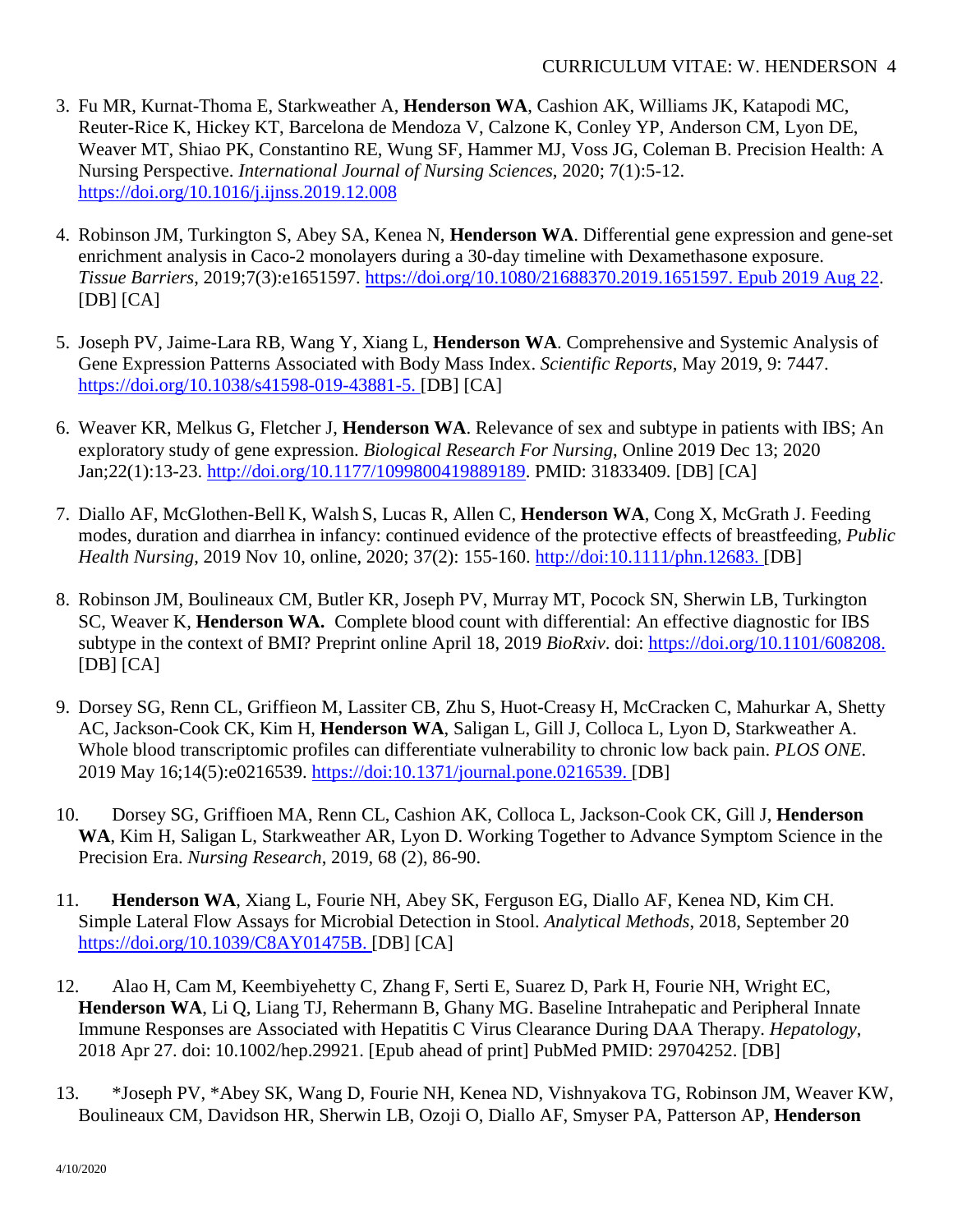**WA**. Colon Epithelial microRNA Network in Fatty Liver. *Canadian Journal of Gastroenterology and Hepatology,* 2018, online August 18, 2018,\*co-first. [DB] [CA]

- 14. Robinson JM, Abey S, Kenea N, **Henderson WA**. A 14-day Dexamethasone timecourse exposure in Caco-2 monolayers results in differential expression of tight-junction and cytoskeleton regulatory pathway genes, 2018, preprint online June 22, 2018 *BioRxiv*. doi: [https://doi.org/10.1101/355552.](https://doi.org/10.1101/355552) [DB] [CA]
- 15. Kim CH & **Henderson WA.** 'Can't believe we won! (The AGA Shark Tank)': Building sustainable careers in clinical and translational GI research. *The New Gastroenterologist.* July 26, 2018. [CA]
- 16. Robinson JM & **Henderson WA**. Modelling the Structure of a ceRNA-Theoretical, Bipartite microRNA-mRNA Interaction Network Regulating Intestinal Epithelial Cellular Pathways Using R Programming. *BMC Research Notes*, January 2018, 11(1): 19. PMID:29329594. [DB] [CA]
- 17. Joseph PV, Wang Y, Fourie NH, **Henderson WA**. A computational framework for predicting obesity risk based on optimizing and integrating genetic risk score and gene expression profiles. *PLOS ONE*, May 24, 2018. [https://doi.org/10.1371/JOURNAL.PONE.0197843.](https://doi.org/10.1371/JOURNAL.PONE.0197843) [DB] [CA]
- 18. **Henderson WA** & Mudd-Martin G. Genetics and Genomics in Nursing Science. *Biological Research For Nursing*, 2018 Mar;20(2):117. doi: 10.1177/1099800417754139. Epub 2018 Jan 24. [CA]
- 19. Weaver KR, Melkus GD, Fletcher J, **Henderson WA**. Serum proteomics in African American Female Patients with IBS: An Exploratory Study. *Nursing Research*, 2018 May/Jun;67(3):261-267. [http://doi:10.1097/NNR.0000000000000281.](http://doi:10.1097/NNR.0000000000000281) PubMed PMID: 29698332. [DB]
- 20. Joseph PV, Davidson HR, Fourie NH, Boulineaux CM, Franks A, Abey SA, **Henderson WA.** Eating behavior, stress and adiposity: Discordance between perception and physiology. *Biological Research For Nursing*, 2018, Jan 1: [http://dx.doi.org/10.1177/1099800418779460.](http://dx.doi.org/10.1177/1099800418779460) [DB] [CA]
- 21. Weaver KR, Melkus G, Fletcher J, **Henderson WA**. Perceived stress, physiological correlates and quality of life, in patients with irritable bowel syndrome. *Biological Research For Nursing,* 2018, Jan; [https://doi.org/10.1177/1099800418756733.](https://doi.org/10.1177%2F1099800418756733) [DB]
- 22. Sherwin LB, Ozoji OM, Boulineaux CM, Joseph PV, Fourie NH, Abey SK, Zhang X, **Henderson WA**. Gender and weight influence quality of life in irritable bowel syndrome. *Journal of Clinical Medicine*, 2017 Nov 1: 6 (11). [DB] [CA]
- 23. Raizada MK, Joe B, Bryan NS, Chang EB, Dewhirst FE, Borisy GG, Galis ZS, **Henderson WA**, Jose PA, Ketchum CJ, Lampe JW, Pepine CJ, Pluznick JL, Faj D, Seals DR, Gioscia-Ryan RA, Wilson Tang WH, Oh YS. Report of the National Heart, Lung, and Blood Institute Working Group on the Role of Microbiota in Blood Pressure Regulation: Current Status and Future Directions. *Hypertension*, 2017, July 31. <http://dx.doi.org/10.1161/HYPERTENSIONAHA.117.09699>
- 24. Xu W, Judge M, Maas K, Hussain N, McGrath JM, **Henderson WA,** Cong X. Systematic Review of the Effect of Enteral Feeding on Gut Microbiota in Preterm Infants. *Journal of Obstetric Gynecologic and Neonatal Nursing,* 2017 Oct 14. pii: S0884-2175(17)30407-0. doi: 10.1016/j.jogn.2017.08.009. [DB]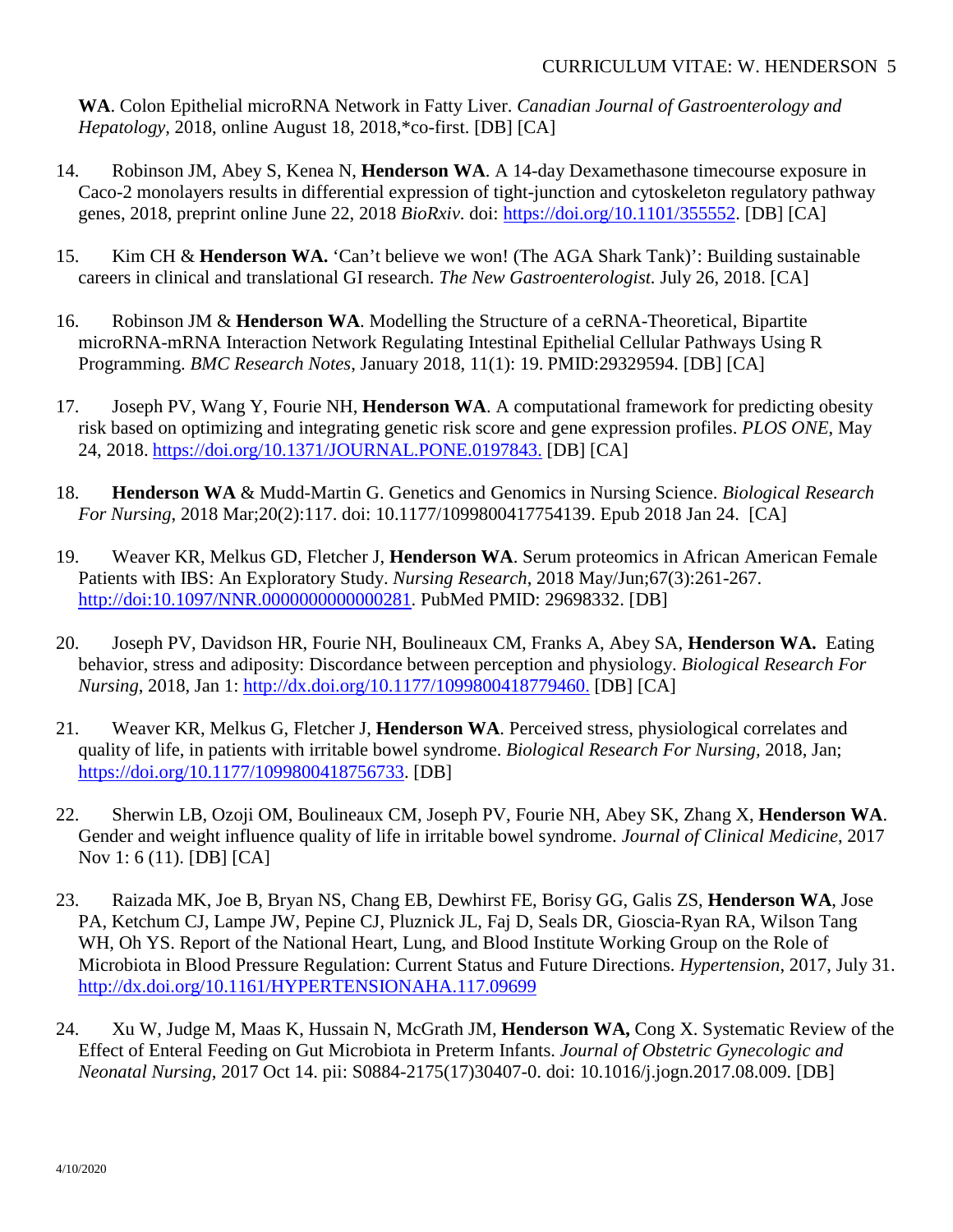- 25. Weaver KR, Melkus G, **Henderson WA**. Irritable Bowel Syndrome: An evidence-based review of new diagnostic criteria and treatment recommendations. *American Journal of Nursing*, 2017 June, 117 (6) 48-55. <http://dx.doi.org/10.1097/01.NAJ.0000520253.57459.01>
- 26. Starkweather A, Coleman B, Barcelona de Mendoza V, Fu M, Taylor J, & **Henderson WA** (Genomic Nursing & Health Expert Panel) and Kenner C, Walker D, Amankwaa L, Anderson C (Maternal & Infant Expert Panel). Policy Brief: Improve Coverage of Newborn Genetic Screening to Include the Recommended Uniform Screening Panel and Newborn Screening Registry. *Nursing Outlook*, 2017 May 8, <http://dx.doi.org/10.1016/j.outlook.2017.04.009>
- 27. Cong X, Wu J, Vittner D, Xu Wanli, Hussain N, Galvin S, Fitzsimons M, McGrath JM, **Henderson WA.** The Impact of cumulative pain/stress on neurobehavioral development of preterm infants in the NICU. *Early Human Development,* 2017 Mar 23. [http://dx.doi.org/10.1016/j.earlhumdev.2017.03.003.](http://dx.doi.org/10.1016/j.earlhumdev.2017.03.003)
- 28. Sherwin LB, Leary E, **Henderson WA**. The Association of Catastrophizing with Quality of life outcomes in Patients with Irritable Bowel Syndrome, *Quality of Life Research*, 2017 Mar 21. doi: 10.1007/s11136-017-1554-0. [DB]
- 29. Fourie NH, Wang D, Abey SK, Creekmore AL, Hong S, Martin C, Wiley JW, **Henderson WA.** Structural and functional alterations in the colonic microbiome in a rat model of stress induced irritable bowel syndrome. *Gut Microbes,* 2017 Jan 2;8(1):33-45. doi: 10.1080/19490976.2016.1273999. [DB] [CA]
- 30. Diallo AF, Cong X, **Henderson WA,** McGrath J. Management of childhood diarrhea by healthcare professionals in low income countries: An integrative review. *International Journal of Nursing Studies,*  2017 Jan ;66:82-92. [http://dx.doi.org/10.1016/j.ijnurstu.2016.08.014.](http://dx.doi.org/10.1016/j.ijnurstu.2016.08.014) [DB]
- 31. **Henderson WA**, Rahim-Williams B, Kim KH, Sherwin LB, Abey SK, Martino AM, Fourie NH, Heitkemper MM, Zuccolotto AP. The Gastrointestinal Pain Pointer (GIPP): A Valid and Innovative Method to Assess Gastrointestinal Symptoms. *Gastroenterology Nursing*, 2017 PubMed PMID: 26657836; PubMed Central PMCID: PMC4902787. [DB] [CA]
- 32. Abey SK, Yuana Y, Joseph PV, Kenea ND, Fourie NH, Sherwin LB, Gonye GE, Smyser PA, Stempinski ES, Boulineaux CM, Weaver KR, Bleck CKE, **Henderson WA.** Lysozyme association with circulating RNA, extracellular vesicles, and chronic stress. *BBA Clinical*, 2016 Dec 20;7:23-35. doi: 10.1016/j.bbacli.2016.12.003. [DB] [CA]
- 33. Abey SK, Yuana Y, Joseph PV, Kenea ND, Fourie NH, Sherwin LB, Gonye GE, Smyser PA, Stempinski ES, Boulineaux CM, Weaver KR, Bleck CKE, **Henderson WA.** Data supporting the effects of lysozyme on mRNA and protein expression in a colon epithelial monolayer scratch wound model. *Data in Brief*, 2016 Dec 29;11:15-18. doi: 10.1016/j.dib.2016.12.043. [DB] [CA]
- 34. Joseph PV, Abey SK, **Henderson WA.** Emerging role of Nutri-epigenetics in Inflammation and Cancer. *Oncology Nursing Forum*, 2016 Nov 1;43(6):784-788. PubMed PMID: 27768134.
- 35. Fourie NH, Peace RM, Abey SK, Sherwin LB, Wiley JW, **Henderson WA**. Perturbations of Circulating miRNAs in Irritable Bowel Syndrome Detected Using a Multiplexed High-Throughput Gene Expression Platform. *Journal of Visualized Experiments*, 2016 Nov 30; 117. [http://www.jove.com/video/54693/perturbations-circulating-mirnas-irritable-bowel-syndrome](http://www.jove.com/video/54693/perturbations-circulating-mirnas-irritable-bowel-syndrome-detected?status=a56699k)[detected?status=a56699k.](http://www.jove.com/video/54693/perturbations-circulating-mirnas-irritable-bowel-syndrome-detected?status=a56699k) [DB] [CA]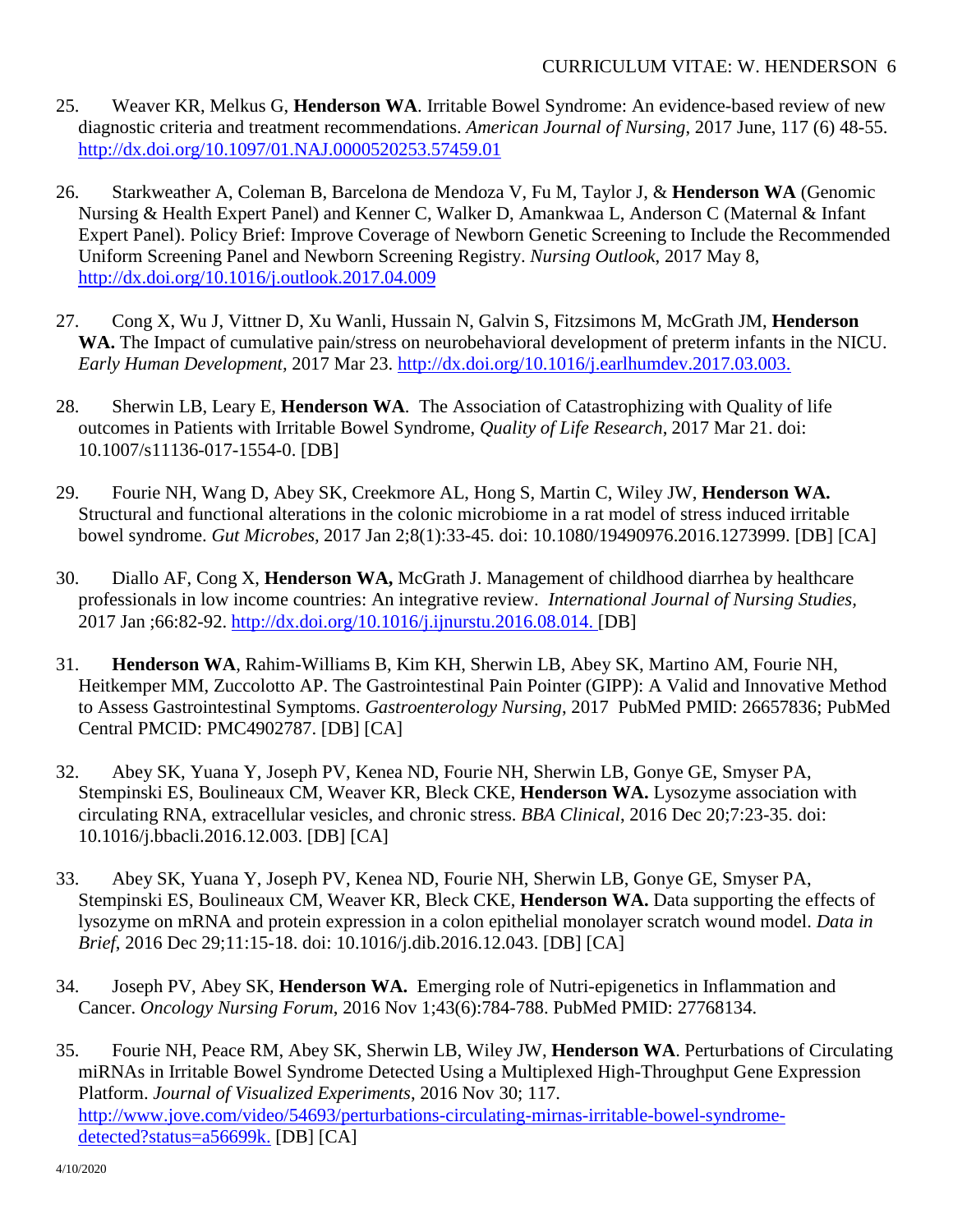- 36. Cong X, Xu W, Romiher R, Poveda S, Forte S, Starkweather A, **Henderson WA.** Gut Microbiome and Infant Health: the Brain-Gut Microbiota Axis and Host Genetic Factors, *Yale Journal of Biology and Medicine.* 2016 Sep 30;89(3):299-308. Review. PubMed PMID: 27698614; PubMed Central PMCID: PMC5045139.
- 37. Sherwin LB**, Henderson WA**, Hansen L & Nail LM. Effect of Illness Representations and Catastrophizing on Quality of Life in Adults with Irritable Bowel Syndrome, *Journal of Psychosocial Nursing and Mental Health Services*, 2016 Sep 1;54(9):44-53. doi: 10.3928/02793695-20160803-01. PubMed PMID: 27576228. [DB]
- 38. Fourie NH, Wang D, Abey SK, Sherwin LB, Joseph PV, Rahim-Williams B, Ferguson EF, **Henderson WA**. The Microbiome of the Oral Mucosa in Irritable Bowel Syndrome. *Gut Microbes,* 2016 Jul 3;7(4):286- 301. PubMed PMID: 26963804; PubMed Central PMCID: PMC4988452. [DB] [CA]
- 39. Cong X, Xu W, Janton S, **Henderson WA**, Matson A, McGrath JM, Mass K, Graf J. Gut Microbiome Developmental Patterns in Early Life of Preterm Infants: Impacts of Feeding and Gender. *PLoS One*, 2016 Apr 25;11(4):e0152751. doi: 10.1371/journal.pone.0152751. PubMed PMID: 27111847; PubMed Central PMCID: PMC4844123. [DB]
- 40. Weaver K, Sherwin LB, Walitt B, Melkus GD, **Henderson WA**. Neuroimaging the Brain-Gut Axis in Patients with Irritable Bowel Syndrome. *World Journal of Gastroenterology Pharmacology and Therapeutics*, 2016 May 6;7(2):320-33. doi: 10.4292/wjgpt.v7.i2.320. PubMed PMID: 27158548; PubMed Central PMCID: PMC4848255. [CA]
- 41. Hardy TM, McCarthy DO, Fourie NH, **Henderson WA**. Anti-Müllerian Hormone Levels and Urinary Cortisol in Women with Chronic Abdominal Pain. *Journal of Obstetric Gynecologic and Neonatal Nursing,* 2016 Sep 14. pii: S0884-2175(16)30292-1. doi: 10.1016/j.jogn.2016.06.012. PubMed PMID: 27639111; PubMed Central PMCID: PMC5107147. [DB] [CA]
- 42. Cashion AK, Gill J, Hawes R, **Henderson WA**, Saligan L. National Institutes of Health Symptom Science Model Sheds Light on Patient Symptoms. *Nursing Outlook*, 2016 Sep-Oct;64(5):499-506. doi: 10.1016/j.outlook.2016.05.008. PubMed PMID: 27349632; PubMed Central PMCID: PMC5014584.
- 43. Heitkemper MM, Han CJ, Jarrett ME, Gu H, Djukovic D, Shulman RJ, Raftery D, **Henderson WA**, Cain KC. Serum Tryptophan Metabolite Levels During Sleep in Patients with and without Irritable Bowel Syndrome (IBS). *Biological Research For Nursing*, 2016 Mar;18(2):193-8. doi: 10.1177/1099800415594251. PubMed PMID: 26156003. [DB]
- 44. Hardy TM, Fourie NH, Zhao X, McCarthy D, **Henderson WA**. The relationship of abnormal Anti-Müllerian hormone levels to chronic abdominal pain and urinary cortisol in women. *Psychoneuroendocrinology,* 2015 Nov;61:70. doi: 10.1016/j.psyneuen.2015.07.584. PubMed PMID: 26383470. [DB] [CA]
- 45. Cong X, **Henderson WA**, Graf J, McGrath JM. Early Life Experience and Gut Microbiome: The Brain-Gut-Microbiota Signaling System. *Advances in Neonatal Care*, 2015 Aug 3; PMID 26240939.
- 46. Del Valle-Pinero AY, Sherwin LB, Anderson EM, Caudle RM, **Henderson WA.** Altered Vasoactive Intestinal Peptides expression in Irritable Bowel syndrome Patients and Rats with Trinitrobenzene Sulfonic Acid-induced Colitis. *World Journal of Gastroenterology*, 2015 Jan 7;21(1):155-63. doi: 10.3748/wjg.v21.i1.155. PubMed PMID: 25574088; PubMed Central PMCID: PMC4284331. [DB] [CA]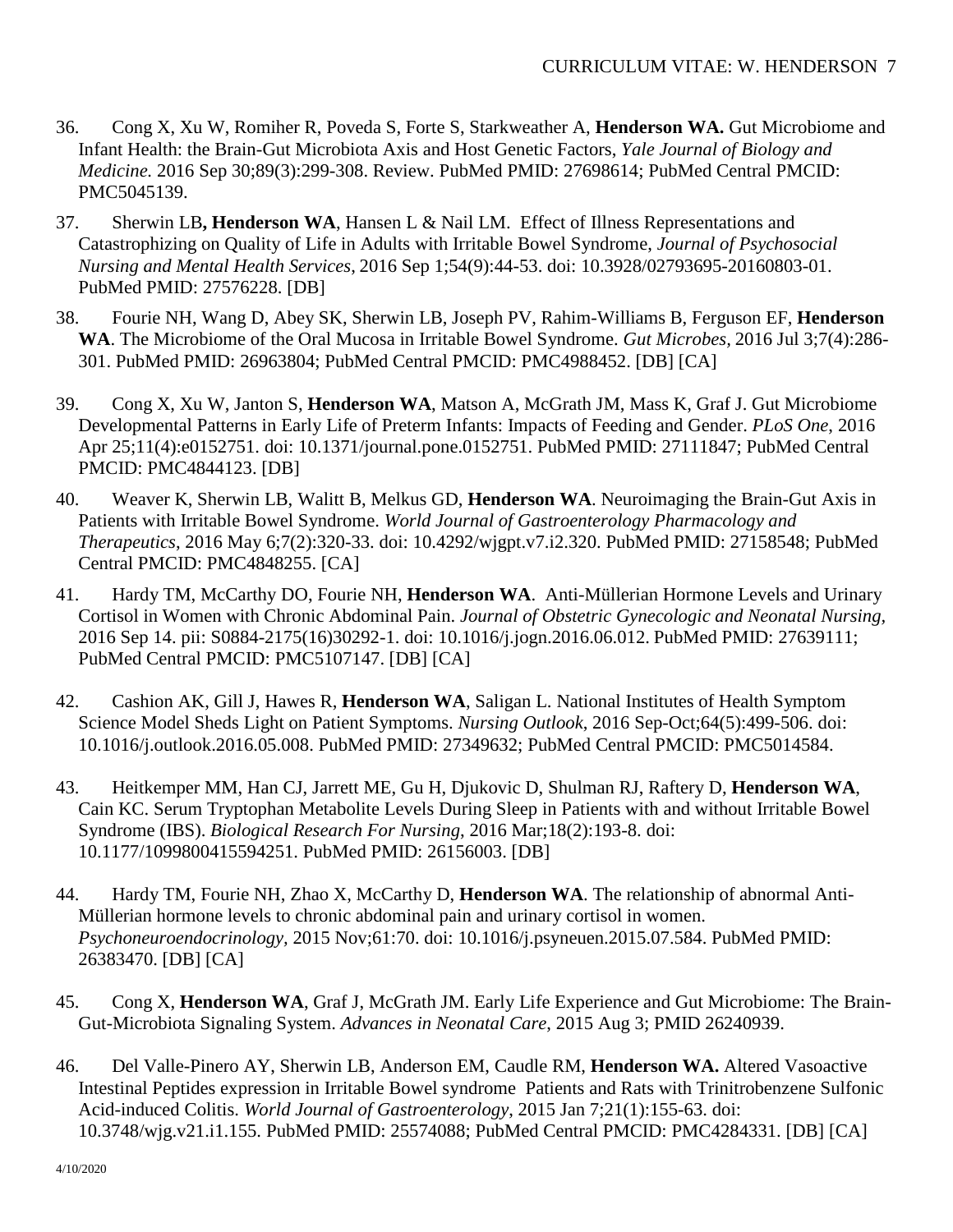- 47. Reddy SY, Rasmussen NA, Fourie NH, Berger RS, Martino AC, Gill JM, Longchamps R, Wang XM, Heitkemper MM, **Henderson WA**. Sleep quality, BDNF genotype and gene expression in individuals with chronic abdominal pain. *BMC Medical Genomics,* 2014*,* 31-OCT, 7 (1):61. [DB] [CA]
- 48. Fourie N, Peace RM, Abey SA, Sherwin LB, Rahim-Williams B, Smyser PA, Wiley J, **Henderson WA.**  Elevated miR-150 and miR-342-3p in Patients with Irritable Bowel Syndrome, *Experimental Molecular Pathology*, 2014, 21-APR, 96 (3), 422-25, PMID: 24768587. [DB] [CA]
- 49. Longchamps RJ, Abey SK, Martino AC, **Henderson WA.** Gender-associated cell-free microRNA profiles in non-alcoholic fatty liver disease. *Alimentary Pharmacology & Therapeutics*, 2014, 39(9), 997-98.  $[DB] [CA]$
- 50. Del Valle-Pinero AY, van Deventer HE, Fourie N, Martino AC, Remaley AT, Patel NS, **Henderson WA**. Gastrointestinal permeability in patients with irritable bowel syndrome assessed using a four probe permeability solution. *Clinica Chimica Acta*, 2013, 14-JAN-2013 DOI: 10.1016/j.cca.2012.12.032. [DB]  $[CA]$
- 51. **Henderson WA,** Shankar R, Taylor TJ, Del Valle-Pinero A**,** Kleiner DE, Kim KH & Youssef NN. Inverse relationship of interleukin-6 and mast cells in children with inflammatory and non-inflammatory abdominal pain phenotypes. *World Journal of Gastrointestinal Pathophysiology*, 2012,15-DEC-2012 DOI: [10.4291/wjgp.v3.i6.102.](http://dx.doi.org/10.4291%2Fwjgp.v3.i6.102) PMC3602438. [DB] [CA]
- 52. **Henderson WA**, Martino AC, Kitamura N, Kim KH, Erlen JA. Symptom Status Predicts Patient Outcomes in Persons with HIV and Comorbid Liver Disease. *AIDS Research and Treatment*, 2012, 169645. 11 pages DOI:10.1155/2012/169645. [DB] [CA]
- 53. Peterson VL, Martino AC, Del Valle- Pinero AY, Patel NS, Zhao X, **Henderson WA**. Weight Phenotype Diagnostic Test Method: Body Mass Index or Body Fat Percent for Gene Expression. *The Open Obesity Journal,* 2012, 4, 18-22. DOI: 10.2174/1876823701204010018. [DB] [CA]
- 54. Peace RM, Majors BL, Patel NS, Wang D, Del Valle-Pinero AY, Martino AC, **Henderson WA**. Stress and Gene Expression of Individuals with Chronic Abdominal Pain. *Biological Research For Nursing,* 2012; 14 (4) 405-411. [DOI: 10.1177/1099800412458350.](http://dx.doi.org/10.1177/1099800412458350) [DB] [CA]
- 55. **Henderson WA,** Thomas DA, Cantor FK, Hunter CM. News from NIH: Pain Management. *Translational Behavioral Medicine,* 2012; 25-JAN DOI: 10.1007/s13142-012-0116-9.
- 56. Del Valle-Pinero AY, Martino AC, Taylor TJ, Majors BL, Patel NS, Heitkemper MM, **Henderson WA.** Pro-Inflammatory Chemokine C-C Motif Ligand 16 (CCL-16) Dysregulation in Irritable Bowel Syndrome (IBS): A Pilot Study. *Neurogastroenterology and Motility,* 2011; 23(12) 1092-7. [DB] [CA]
- 57. Taylor TJ, Youssef NN, Shankar R, Kleiner DE, & **Henderson WA**. The Association of Mast Cells and Serotonin in Children with Chronic Abdominal Pain of Unknown Origin. *Biomed Central Gastroenterology, Research Notes,* 2010; 21-OCT; 3(1):265. [DB] [CA]
- 58. **Henderson WA** & Hadigan CM. In Reply: Liver Histology Damage in Children with Chronic Hepatitis C. *Pediatric Infectious Disease Journal,* 2010; 29 (2) 190.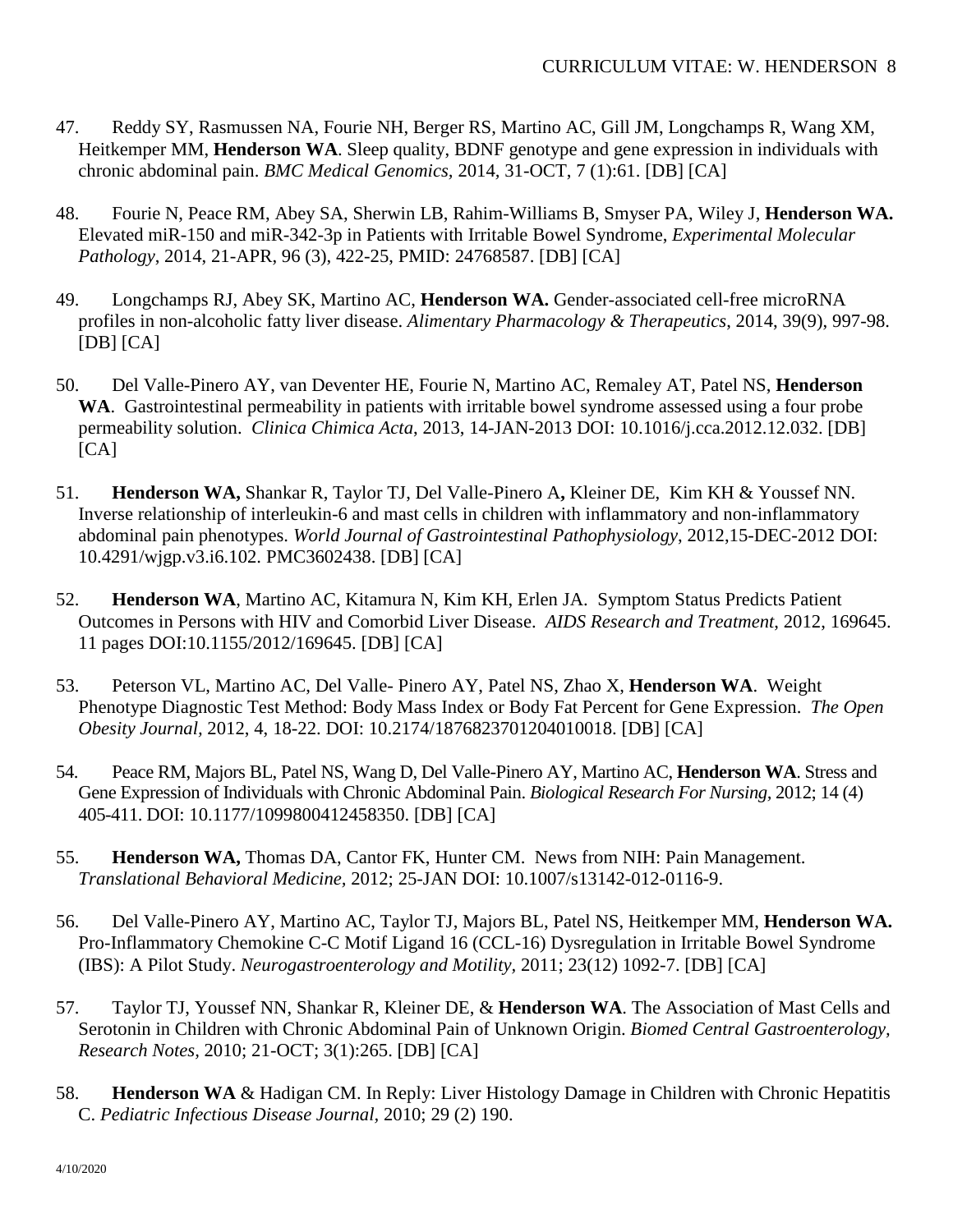- 59. **Henderson WA**, Schlenk EA, Kim KH, Hadigan CM, Martino AC, Sereika SM, & Erlen JA. Validation of the MOS-HIV as a Measure of Health-Related Quality of Life in Persons Living with HIV and Liver Disease. *AIDS Care,* 2010; 05 Feb.: 1-8. [DB] [CA]
- 60. **Henderson WA**, Shankar R, Gill JM, Kim KH, Ghany MG, Skanderson M, & Butt AA. Hepatitis C Progressing to Hepatocellular Carcinoma: The HCV Dialysis Patient in Dilemma. *Journal of Viral Hepatitis,* 2010; 17: 59-64. [DB] [CA]
- 61. **Henderson WA**, Shankar R, Feld JJ, & Hadigan CM. Symptomatic and Pathophysiologic Predictors of Hepatitis C Virus Progression in Pediatric Patients. *The Pediatric Infectious Disease Journal,* 2009; 28 (8): 724-27. [DB] [CA]
- 62. Gill J, Saligan LN, **Henderson WA**, & Szanton S. PTSD: Know the warning signs. *The Nurse Practitioner,* 2009; 34 (7): 30-37.
- 63. Sabri M, Di Lorenzo C, **Henderson WA**, Thompson, W, Barksdale, E, & Khan S. Colon Cleansing with Oral Sodium Phosphate in Adolescents: Dose, Efficacy, Acceptability and Safety. *American Journal of Gastroenterology,* 2008; 103: 1-7. [DB]
- 64. **Henderson WA**, Fall-Dickson JM, Schlenk EA, Kim KH, Matthews JT, & Erlen JA. Effects of Liver Disease on the Well-being of Persons Living with HIV. *Journal of the Association of Nurses in AIDS care,* 2008; 19(5): 368-74. [DB] [CA]
- 65. Youssef NN, Peters JM, **Henderson W**, Shultz-Peters S, Lockhart DK, & Di Lorenzo C. Dose response of Peg 3350 for the treatment of childhood fecal impaction. *Journal of Pediatrics,* 2002; 141(3): 410-4. [DB]
- 66. Khan S & **Henderson WA**. Treatment of Eosinophilic Esophagitis in Children. *Current Treatment Options in Gastroenterology,* 2002; 1 Oct 5 (5) 367-76.

## **Manuscripts under review/revision**

- 67. Barandouzi ZA, Starkweather AR, **Henderson WA**, Gymafi A, Cong XS. Altered Composition of Gut Microbiota in Depression: A Review. *Frontiers in Psychiatry*, Invited-under review, February 18, 2020.
- 68. Butler KR, Harrell FR, Robinson JM, Rahim-Williams B, Zhang X, Gyamfi A, Erlen JA, **Henderson WA**. Symptoms and comorbidities differ based on Race and Weight status in individuals living with HIV and AIDS. *AIDS Care*, Under review, February 13, 2020. [DB] [CA]
- 69. Gonzalez-Mercado VJ, **Henderson WA**, Sakar A, Berk L, Sola C, McMillan S, Groer M, Kane B, Marrero S, Sepehri F, Pérez-Santiago J. Changes in Gut Microbiome Associated with Co-Occurring Symptoms Development during Chemo-radiation for Rectal Cancer; a Proof of Concept Study. *Biological Research For Nursing*, May 4, 2020 (In resubmission). [DB]
- 70. **Henderson WA** et al. Title pending. *Gastroenterology*, revise and resubmit 2020 additional experiments needed. [DB] [CA]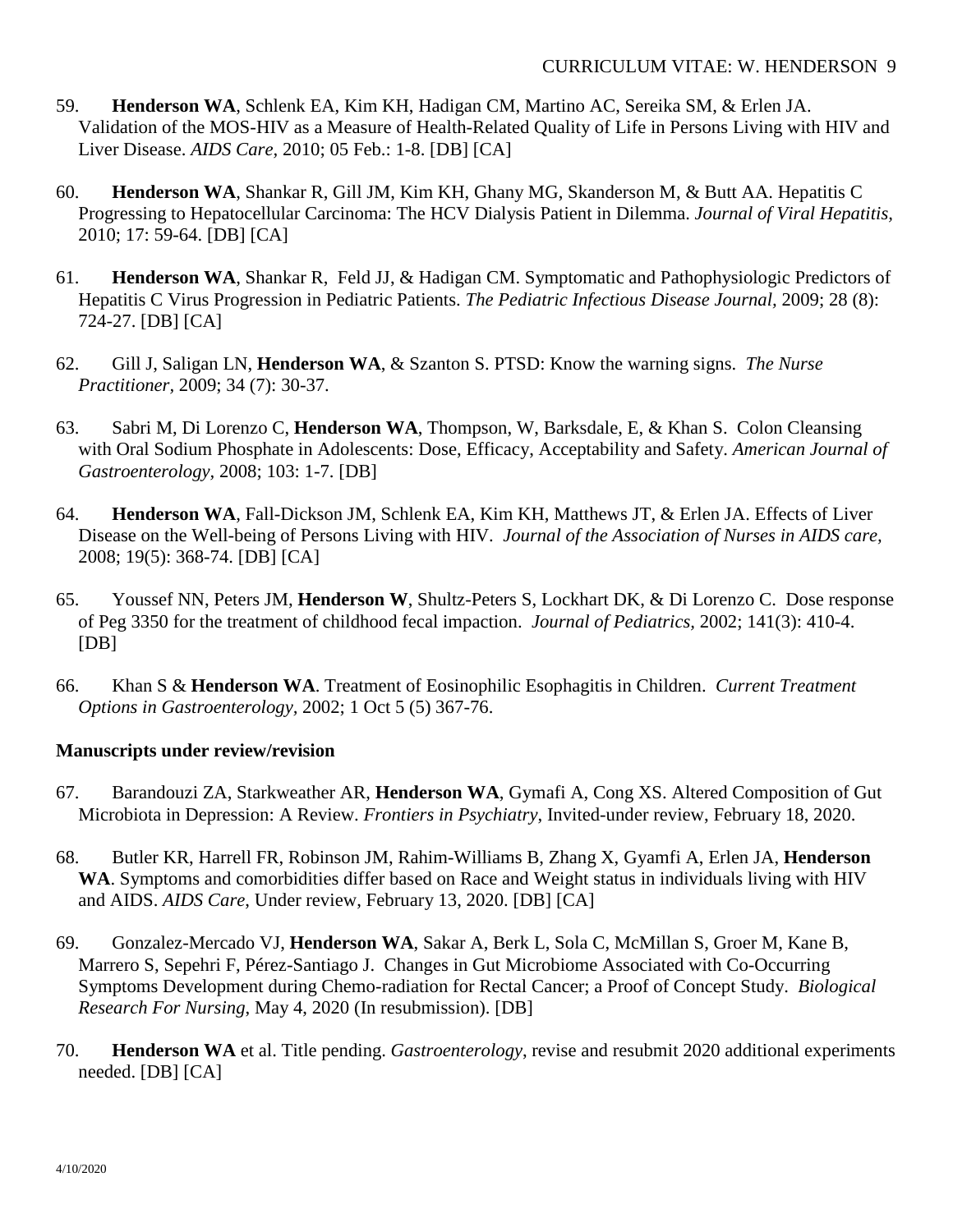- 71. Diallo AF, Walsh S, **Henderson WA**, Cong X, McGrath J. Impact of breastfeeding duration before 6 months on the reported incidence of diarrhea in infants between the ages of 7 to 12 months: A United States birth cohort study. *Maternal and Child Nutrition.* Under revision 2019. [DB]
- 72. Zhao W, Xu W, Chen J, **Henderson WA**, Cong X. The Association between Fecal Calprotectin and Neurobehavioral Outcomes of Preterm Infants in the NICU. *JPGN*, 2019, in revision. [DB]
- 73. Gonzalez-Mercado VJ, Saligan LN, **Henderson WA**, Solá-Morlá C, Berk L, McMillan S, Osorio S, Sepehri F, Marrero S & Pérez-Santiago J. Gut microbiota composition associated with depression during neoadjuvant chemotherapy and radiation therapy for rectal cancer; A Proof of Concept, 2020, under revision. [DB]

## **Manuscripts Under Development**

74. Kurnat-Thoma E, Fu MR, **Henderson WA**, Voss JG, Hammer MJ, Williams J, Calzone K, Conley YP, Starkweather A, Cashion AK, Weaver MT, Shiao SP, Coleman B. U.S. Genomic Nursing Healthcare Policy—Current Status and Future Directions. For submission to *Nursing Outlook,* 2020.

#### **Published works: (patents/book/chapters)**

- 75. **Henderson WA** & Rahim-Williams B. *Genomics of Visceral Pain*, Chapter in Dorsey & Starkweather, *Genomics of Pain and Co-morbid Symptoms*, Springer Journal in editorial review. 2020.
- 76. Kim CH, **Henderson WA**, Abey SK, Fourie NH, Ferguson EG. Point of need testing device and methods of use thereof. 2018, US Patent App. 15/574,750
- 77. Heitkemper MM & **Henderson WA**. Gastrointestinal Symptom Science and Assessment. *Using Nursing Research to Shape Health Policy,* Editors Grady PA and Hinshaw AS, Springer Publishing Co., LLC, New York, 2017.
- 78. **Henderson WA**, Peace RM, Fourie NH, Abey SK. Detection and treatment of irritable bowel syndrome. 2017, US Patent 9,683,263.
- 79. **Henderson WA**. Testing a Model of Health-related Quality of Life in Persons with HIV and Liver Disease. University of Pittsburgh, Pittsburgh, Pennsylvania 2007. <http://etd.library.pitt.edu/ETD/available/etd-12282007-123622/>

#### **Published works: (abstracts)**

1. Robinson J, Gong J, Liang Y, Ren X, Turkington S, Youssef NN, Beechem J, **Henderson WA**. A Novel Quantitative Protein Expression Profile for X-Linked Severe Combined Immunodeficiency Disease (X-SCID) Ffpe Samples Using Nanostring Digital Spatial Profiling. *Gastroenterology,* 2019, 156 (6), S-656-S-657. [DB]  $[CA]$ 

2. Turkington S, Butler K, Robinson J, **Henderson WA**. Identifying Functional Pathway Associations Between Gene Expression Profiles, Cytoskeletal Morphology, and Barrier Function in Epithelial Cell Lines. *Gastroenterology,* 2019, 156 (6), S-963-S-964. [DB] [CA]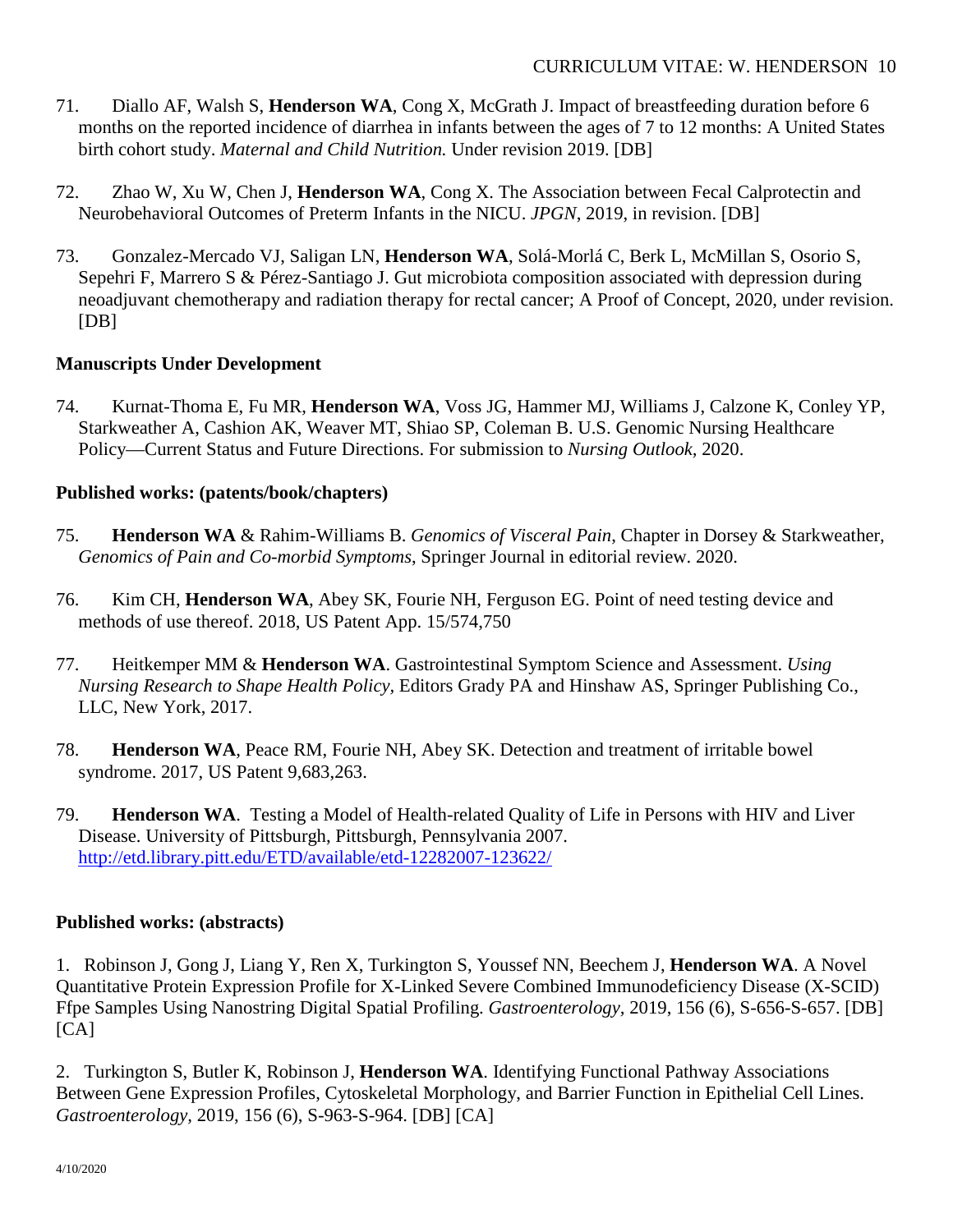3. Weaver K, C Boulineaux, S Pocock, K Butler, M Heitkemper, **Henderson W**. The Hypothalamic-Pituitary-Ovarian Axis in Patients with IBS: A Pilot Study. *Nursing Research*, 2019, 68 (2), E52-E53. [DB] [CA]

4. Diallo AF, Fourie NH, Joseph PV, Sherwin LA, Walter EA, Boulineaux CM, Weaver KR, Harrell FR, Zhang X, Walter PJ, **Henderson WA**. Individual Differences in Intestinal Permeability: Utility of High Resolution Liquid Chromatography-Mass Spectrometry (LC-MS). *Gastroenterology*, 2018, 154(6), S-553. [DB]  $[CA]$ 

5. Weaver K, Melkus G, Fletcher J, **Henderson W**. TRPV1 Differential Expression in Females with IBS: A Pilot Study. *Nursing Research,* 2018, 67(2), E23-E23. [DB] [CA]

6. Xu W, Maas K, Hussain N, McGrath J, **Henderson W**, X Cong. Stress and Gut Inflammatory Responses in Modulating Neurodevelopmental Outcomes in Preterm Infants. *Nursing Research* 2018, 67(2), E92-E93. [DB]

7. Fourie NH, Abey SK, Ferguson E, Kenea N, Diallo AF, Kim CH, **Henderson WA**. Direct Nucleic Acid Detection of Diarrheal Pathogens in Stool Using an Antibody-Free Lateral Flow Assay. *Gastroenterology*, 2017,152 (5), s817. [DB] [CA]

8. Robinson J, Fourie NH, Boulineaux CM, Abey SK, Sherwin LB, Weaver KR, Joseph PV, Ozoji O, Prescott SM, Rahim-Williams B, Peace RM, **Henderson WA**. Hematological, IL-10, and Microrna Perturbations in Irritable Bowel Syndrome (IBS). *Gastroenterology*, 2017, 152(5), s723-4. [DB] [CA]

9. Sherwin LB, Abey SK, Joseph PV, Fourie NH, **Henderson WA**. Lysozyme Mrna Down-Regulation is Associated with Microbial Translocation and Symptom Severity in Adults with Irritable Bowel Syndrome. *Gastroenterology*, 2017, 152(5), s914-5. [DB] [CA]

10. Joseph PV, Abey S, Fourie N, Kenea N, Wang D, Vishnyakova T, Weaver HK, Boulineaux C, Sherwin LAB, Robinson J, Patterson A, **Henderson WA**. Epithelial Cell Junction miRNA Network in Metabolic Syndrome and Hepatic Steatosis. *Hepatology,* 2017, 66, 459A-459A. [DB] [CA]

11. Weaver K, Eramo MGD, Fletcher J, **Henderson WA**. Serum proteomics in African American females with IBS: A pilot investigation. *Neurogastroenterology and Motility,* 2017, 29, 51-51. [DB] [CA]

12. Xu W, Cong X, McGrath J, **Henderson W**. The Impact of Cumulative Pain/Stress on Neurodevelopment of Preterm Infants in the NICU. *Nursing Research*, 2017, 66 (2), E26-E27. [DB] [CA]

13. Lea D, **Henderson W**, Lingler J, Ren D, Morrow L, Erlen J. Medication Discrepancies and Community Dwelling Older Adults with Diabetes Mellitus in Primary Care. *Nursing Research*, 2017, 66(2), E127-E127. [DB]

14. Xu W, Cong X, **Henderson W**. The Role of Chronic Pain in Modulating Preterm Infants' Gut Microbiome. *Nursing Research*, 2017, 66(2), E106-E107. [DB]

15. Weaver K, Melkus G, Fletcher J, **Henderson W**. Stress Perceptions, Physiological Correlates and Quality of Life, in Patients with Irritable Bowel Syndrome. *Nursing Research*, 2017, 66(2), E10-E10. [DB]

16. Alao H, Cam M, Zhang F, Suarez DF, **Henderson WA**, Fourie NI, Li Q, Liang TJ, Ghany MJ. Role of MiRNAs in Hepatitis C Virus Clearance in Prior Non-Responders During Therapy With DAAs. *Hepatology*, 2016, 63(1 SUPP), 34A-35A. [DB]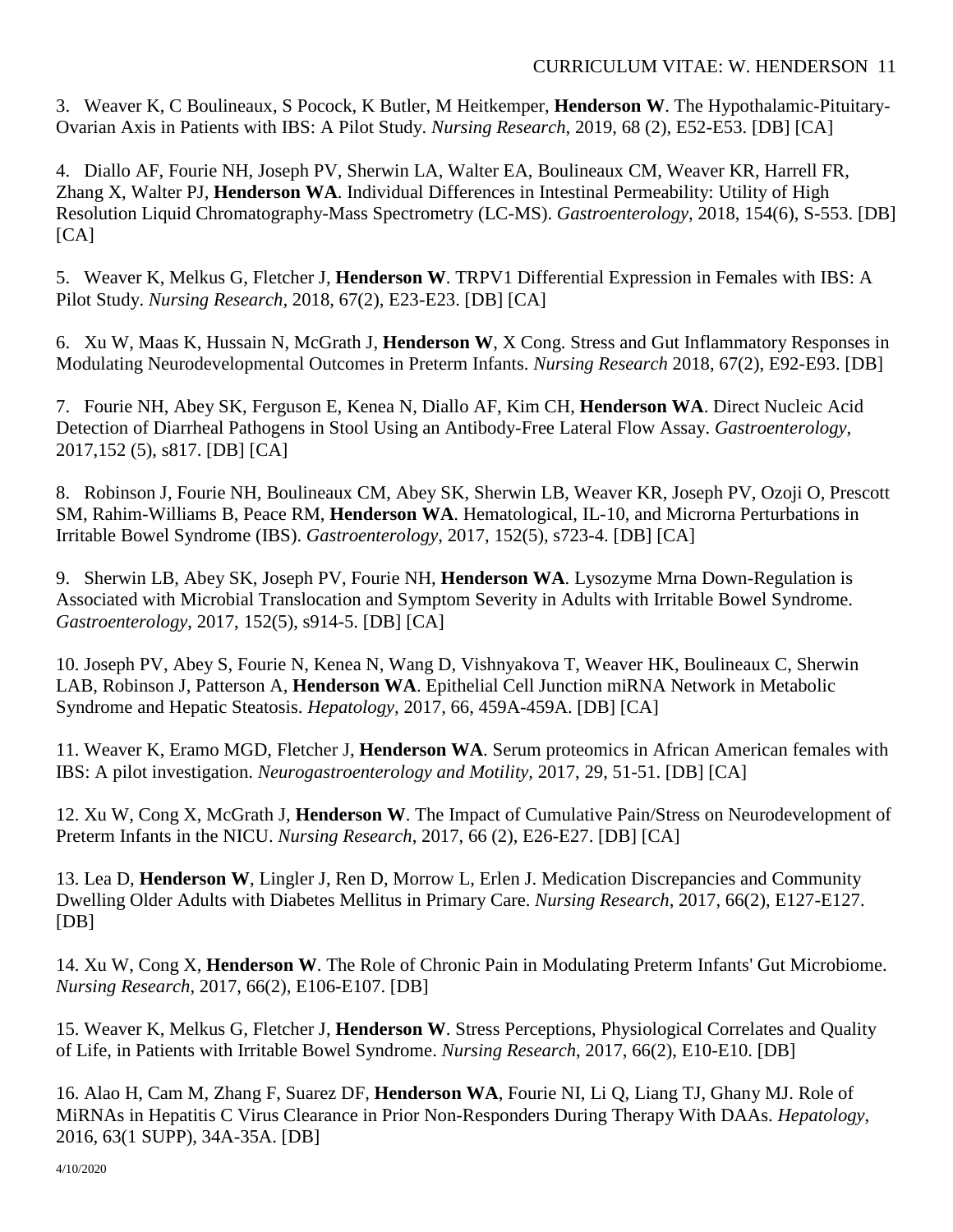17. Fourie NH, Wang D, Abey SK, Creekmore AL, Hong S, Wiley JW, **Henderson WA**. Structural and functional alterations in the colonic microbiome in a chronic stress rat model of irritable bowel syndrome. *Neurogastroenterology and Motility,* 2016, 28, 95-95. [DB] [CA]

18. Xu W, Cong X, **Henderson WA**, Matson A, McGrath JM, Maas K, Graf J. Feeding Type in Modulating Premature Infant Gut Microbiota. *Advances in Neonatal Care*, 2016, 16(3), E12-E12. [DB]

19. Joseph PV, Fourie NH, Ferguson, E, Abey SK, Walter P, Sherwin LB, Rahim-Williams B, Leggio L, **Henderson WA**. Liquid Chromatography Mass Spectrometry Based Analysis of Human Response to Synthetic Sugar Challenge and the Microbiome. *Gastroenterology*, 2016, 150 (4), s423 (Awarded Poster of Distinction).  $[DB] [CA]$ 

20. Abey SK, Robinson JM, Wang D, Fourie NH, Kenea ND, Vishnyakova TG, Patterson A, **Henderson WA**. Epithelial Cell Junction Regulation by the Stress-Associated MiR-150, miR-335, and miR-142-3p in the Absence or Presence of Chronic Dexamethasone. *Gastroenterology*, 2016, 150 (4), s957-8. [DB] [CA]

21. Weaver, KR, Fourie, NH, Abey, SK, Sherwin, LB & **Henderson, WA**. (2016). Microbial translocation in IBS; Relevance of sex, stress and IBS subtype. *Gastroenterology,* 2016, 150 (4), s734. [DB] [CA]

22. Sherwin LB, **Henderson WA**, Leary E. The influence of catastrophizing on psychosocial and functional outcomes in irritable bowel syndrome. *Neurogastroenterology and Motility,* 2016, 28, 62-62. [DB]

23. Xu W, Cong X, **Henderson WA**, Matson A, McGrath JM, Maas K, Graf J. Feeding Type in Modulating Premature Infant Gut Microbiota. *Advances in Neonatal Care*, 2016, 16(3), E12-E12. [DB]

24. Diallo A, Cong X, Henderson W, McGrath J. Evaluation of Healthcare Providers' Clinical Management of Diarrhea in Children Under 5 in Developing Countries: An Integrative Review of the Literature. *Nursing Research*, 2016, 65(2), E78-E78.

25. Weaver RK, Melkus GDE, **Henderson WA**. Allostatic Load in IBS. *Nursing Research*, 2016, 65(2), E53- E54. [DB]

26. Fourie NF, Wang D, Creekmore AL, Hong S, Wiley JW, **Henderson WA**. Colonic Mucosa Microbiome and Host Gene Expression in a Rat Model of Experimentally Induced Visceral Hyperalgesia. *Gastroenterology*, 2015, 148 (4): s776-7. DOI:10.1016/S0016-5085(15)32648-2. (Awarded Poster of Distinction). [DB] [CA]

27. Cong X, McGrath J, **Henderson W**, Walsh S. Stressful Early Life Experience in the NICU Imprints Infant Gut Microbiome. *Nursing Research*, 2015, 64(2), E101-E101[DB]

28. Hardy T, McCarthy DO, Fourie N, **Henderson W**. The relationship of anti-Mullerian hormone levels and urine cortisol in women with chronic abdominal pain. *Psychoneuroendocrinology.* [DB] [CA]

29. Fourie NF, Wang D, Abey S, Ferguson E, Sherwin L, Rahim-Williams B, **Henderson WA**. Experimentally Induced Visceral Pain, Variation in the Microbiome, and Host Gene Expression in Irritable Bowel Syndrome. *Gastroenterology*, 2015, 148(4):s777. DOI: 10.1016/S0016-5085(15)32649-4. [DB] [CA]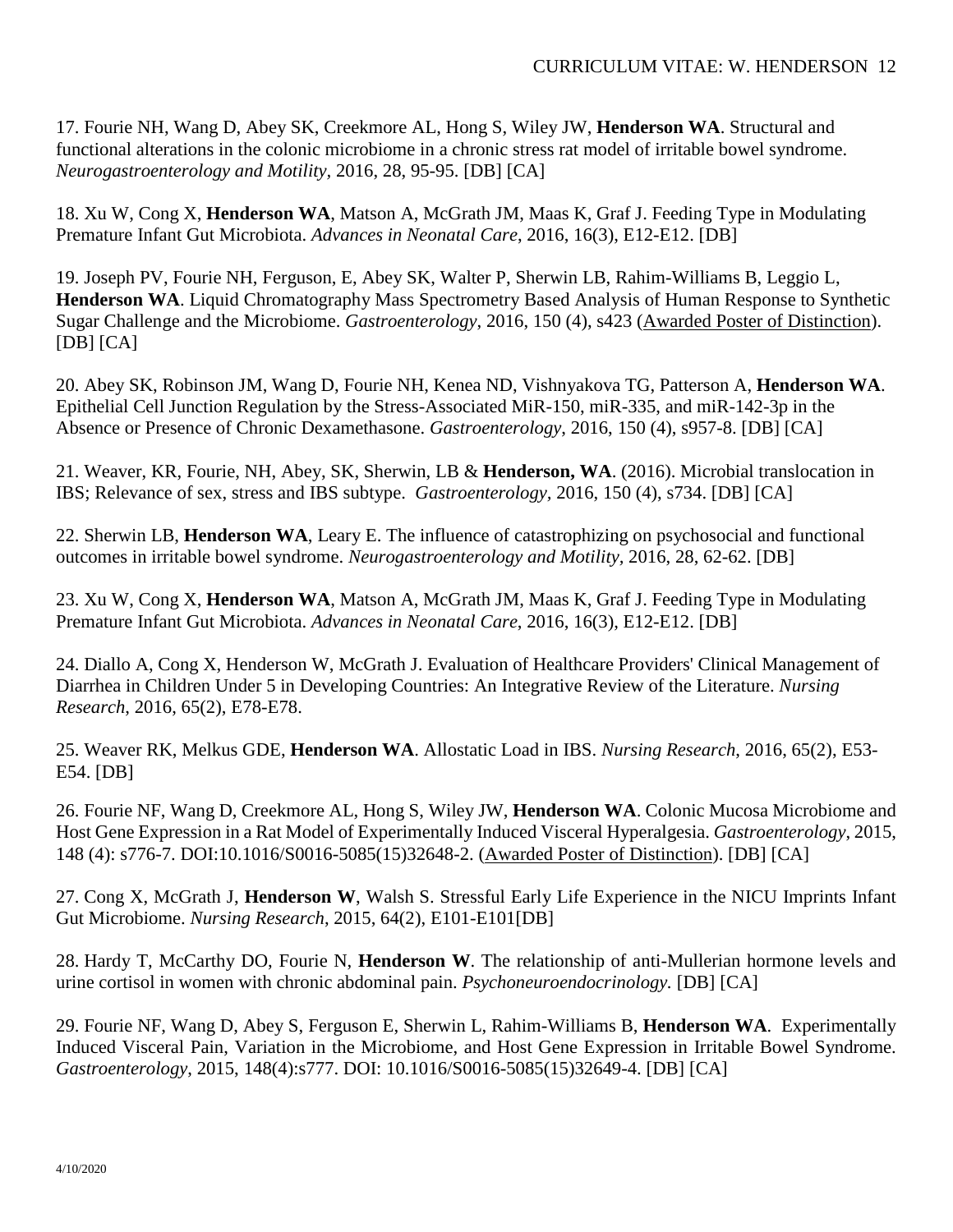30. Rahim-Williams B, Erlen JA, Tamres LK, Fourie NF, **Henderson WA**. Health Disparties in Gastrointestinal Symptoms and Chronic Abdominal Pain in Individuals with HIV. *Annuals of Behavioral Medicine*, 2015, 49 (Suppl 1): s15. [DB]

31. Fourie NH, Wang D, Smyser PA, Abey SK, Sherwin LB, Rahim-Williams B, **Henderson WA**. Dysbiosis of the Mucosa-Adherent Microbiome in Patients With Irritable Bowel Syndrome. *Gastroenterology*, 2014, 146, (5), s223. [DB] [CA]

32. Joseph P, Fourie N, Abey S, Reddy S, Wang D, Martino A, Smyser P, Rahim-Williams B, Reed D, **Henderson W**. Obesity Gene Expression Profile, Human Eating Behavior (HEB) and Clinical Outcomes. *Nursing Research*, 2014, 63 (2), E95-E95. [DB] [CA]

33. Smyser PA, Abey SA, Fourie NH, Sherwin LB, Schetter AJ, **Henderson WA**. MicroRNA Expression in FFPE Hepatocellular Carcinoma Tissue and Nontumorous Adjacent Tissue. *Clinical and Translational Science*, 2014, 7 (3), 247. [DB] [CA]

34. Fourie NH, Peace RM, Longchamps RJ, Martino AC, Majors B, **Henderson WA.** Elevated miRNA150 and miRNA342-3p in Patients with Irritable Bowel Syndrome. *Gastroenterology*, 2013, 144 (5), s723. [DB] [CA]

35. **Henderson WA,** Rasmussen N, Berger R, Wang X, Martino AC, Reddy S, Longchamps R, Fourie N, Heitkemper MM. Sleep, Gene Expression and Chronic GI Symptoms. *Clinical & Translational Science*, 2013, 6 (2), 151. [DB]  $[CA]$ 

36. Longchamps RJ, Abey SA, Martino AC, Del Valle-Pinero AY, Majors B, **Henderson WA**. SPRED2, CD24, and MMP8 expression: Potential Markers for Fatty Liver Progression to Hepatocellular Carcinoma. *Hepatology*, 2012, 56(S1), 892A. [DB] [CA]

37. **Henderson WA**, Martino AC, Del Valle Pinero AY, Peace RM, Abey S. The Expression of miRNA-142-3p in Fatty Liver. *Gastroenterology*, 2012, 142 (5), s1021. [DB] [CA]

38. Del Valle-Pinero AY, Majors BL, Martino AC, Anderson EM, Caudle RM, **Henderson, WA**. Altered Vasoactive Intestinal Peptide (VIP) Expression in Patients with Chronic Abdominal Pain (CAP), *Gastroenterology*, 2012, 142 (5), S834. [DB] [CA]

39. Peace RM, Del Valle-Pinero AY, Landis RE, Martino AC, Patel NS, Majors BM, **Henderson, WA.**  Correlation of Circulating MiRNAs and Interleukin-10 Levels in Patients with and without Chronic Abdominal Pain. *Gastroenterology*, 2012, 142 (5), s835. [DB] [CA]

40. Peace RM, Del Valle- Pinero AY, Patel N, Martino A, Majors B, Reddy S, **Henderson WA**. Circulating MiRNAs in IBS. *Clinical and Translational Science*, 2012, 5, 181. [DB] [CA]

41. Del Valle-Pinero AY, Majors BL, Martino AC, Patel NS, **Henderson, WA**. Gene Expression of Inflammatory Biomarkers in IBS Differs in Male and Female Patients. 494.14/SS18. 2011 Neuroscience Meeting Planner. Washington DC: Society for Neuroscience, 2011. Online. [DB] [CA]

42. Martino AC, Patel NS, Del Valle-Pinero AY, **Henderson WA.** Genetic Expression of Inflammatory Markers in Patients with Fatty Liver. *Gastroenterology*, 2011, Volume 140 (5), s704. [DB] [CA]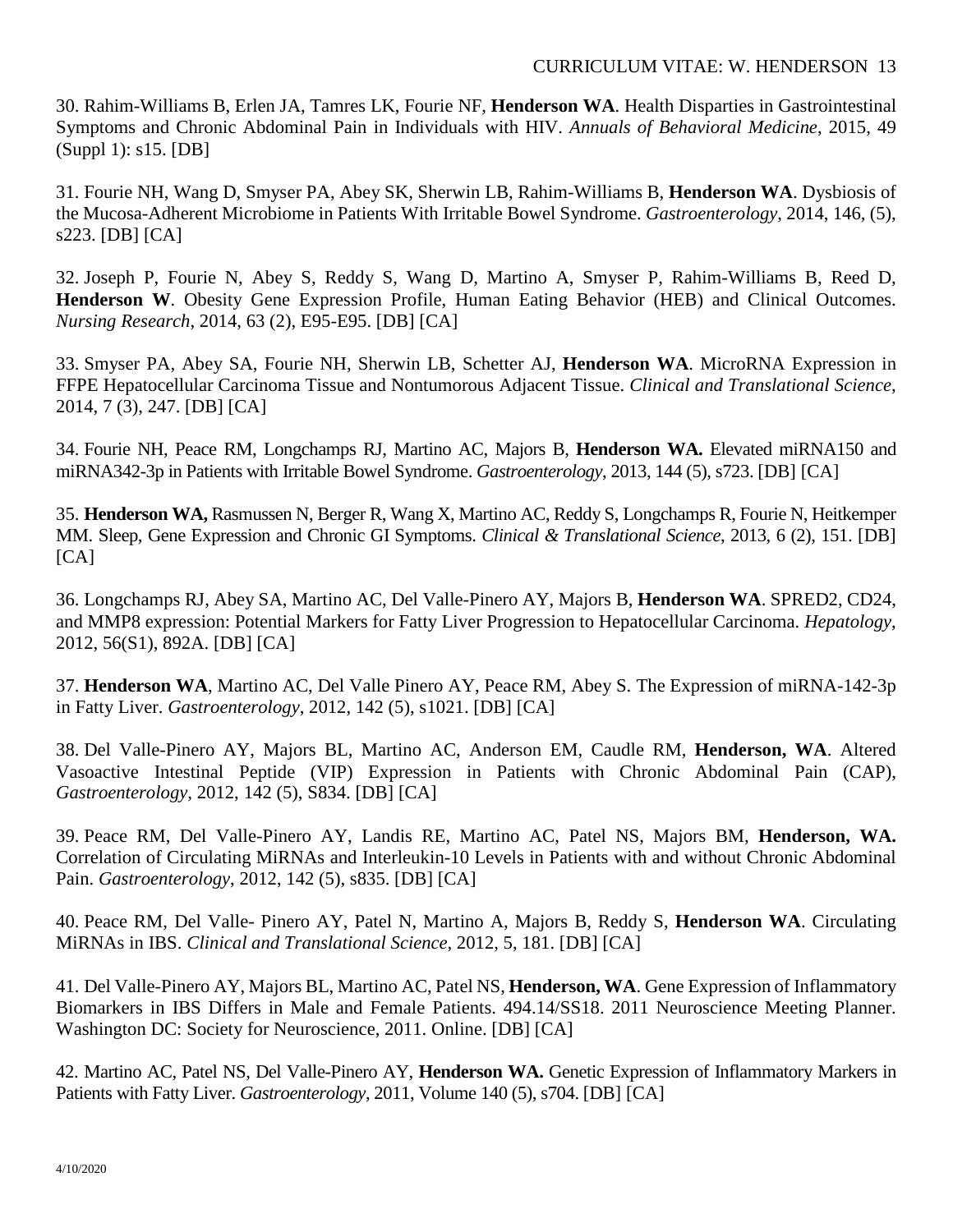43. Peace RM, Patel NS, Wang, D, Martino AC, Majors BL, **Henderson WA**. Stress and Genetic Mechanisms in Chronic Abdominal Pain. *Gastroenterology*, 2011, Volume 140 (5), s533. [DB] [CA]

44. Del Valle-Pinero AY, Taylor TJ, Martino AC, Wang D, **Henderson, WA**. Genetic Expression of Inflammatory Biomarkers in Irritable Bowel Syndrome (IBS). 682.8/TT20. 2010 Neuroscience Meeting Planner. San Diego, CA: Society for Neuroscience, 2010. Online. [DB] [CA]

45. **Henderson WA**, Martino AC, Taylor TJ, Shankar R, Chen K, Kim KH, Berger A, Zuccolotto AP, Heitkemper M. Validation of the Gastrointestinal Pain Pointer (GIPP) as a Measure of Symptom Severity in Persons with Abdominal Pain. *Gastroenterology*, 2010, Volume 138 (5), s478. [DB] [CA]

46. **Henderson, WA**, Taylor TJ, Shankar R, Anver MR, Butcher DO, Youssef NN. The Role of Substance P and Mast Cells as Immunohistologic Biomarkers for Chronic Abdominal Pain in Children. *Gastroenterology*, 2010, Volume 138 (5), s357. [DB] [CA]

47. Taylor, TJ, St. John, L, Martino, AC, Shankar R, **Henderson WA**. Association of IL-6, TNR-Alpha, and Body Mass Index in Women after Gastrointestinal Test Solution Ingestion. *Journal of Women's Health* 2010, Volume 19 (3), 635-636. [DB] [CA]

48. Martino AC, **Henderson WA**, Rivera E, Liang TJ, Hoofnagle JH, & Ghany MG. Patient-Related Symptoms in Individuals with Chronic Hepatitis B Virus Treated with Lamivudine and Adefovir or Adefovir Monotherapy. *Hepatology* 2009, Volume 50 (4) 528-529A. [DB]

49. **Henderson WA**, Shankar R, Taylor TJ, Gill JM, Kleiner D, & Youssef NN. Immunohistological Differences of Pediatric GI Mucosa in Patients with and without Inflammation Presenting with Chronic Abdominal Pain. The Quest for Biomarkers. *Gastroenterology* 2009; 136 (5) A633. [DB] [CA]

50. **Henderson WA**, Taylor TJ, Shankar RS, Gill JM, Kleiner DE, & Youssef NN. Interleukin-6, Mast Cell, and 5-HT Correlation with Abdominal Pain Intensity in a Pediatric Cohort. *Gastroenterology* 2009; 136 (5) A513. [DB] [CA]

51. **Henderson WA,** Hadigan C, Feld J, & Khan S. Symptomatic and Physiologic Presentations in a Cohort of Pediatric Patients with Hepatitis C. *Gastroenterology* 2008;134: A789. [DB] [CA]

52. **Henderson WA**, Gill JM, Kim KH, Skanderson M, & Butt AA. Relationship of Hepatitis C Virus to hepatocellular carcinoma in dialysis patients. *Journal of Hepatology* 2008; 48: s275. [DB] [CA]

53. **Henderson WA**, Erlen JA, Caruthers D, & Sereika SM. Psychometric Analysis of Quality of Life in Individuals with HIV and Liver Disease. Virginia Henderson International Nursing Library, 2006. [DB] [CA]

54. **Henderson WA**, Caruthers D, & Erlen JA. Quality of Life in Individuals with HIV and Liver Disease. Virginia Henderson International Nursing Library, 2005. [DB] [CA]

55. Khan S, **Henderson WA**, Sabri M, Cheung O, Wald A, & Di Lorenzo C. Gastric sensorimotor parameters in children with non-ulcer dyspepsia are comparable to children with organic dyspepsia. *Journal of Pediatric Gastroenterology and Nutrition* 2004;39, s439. [DB]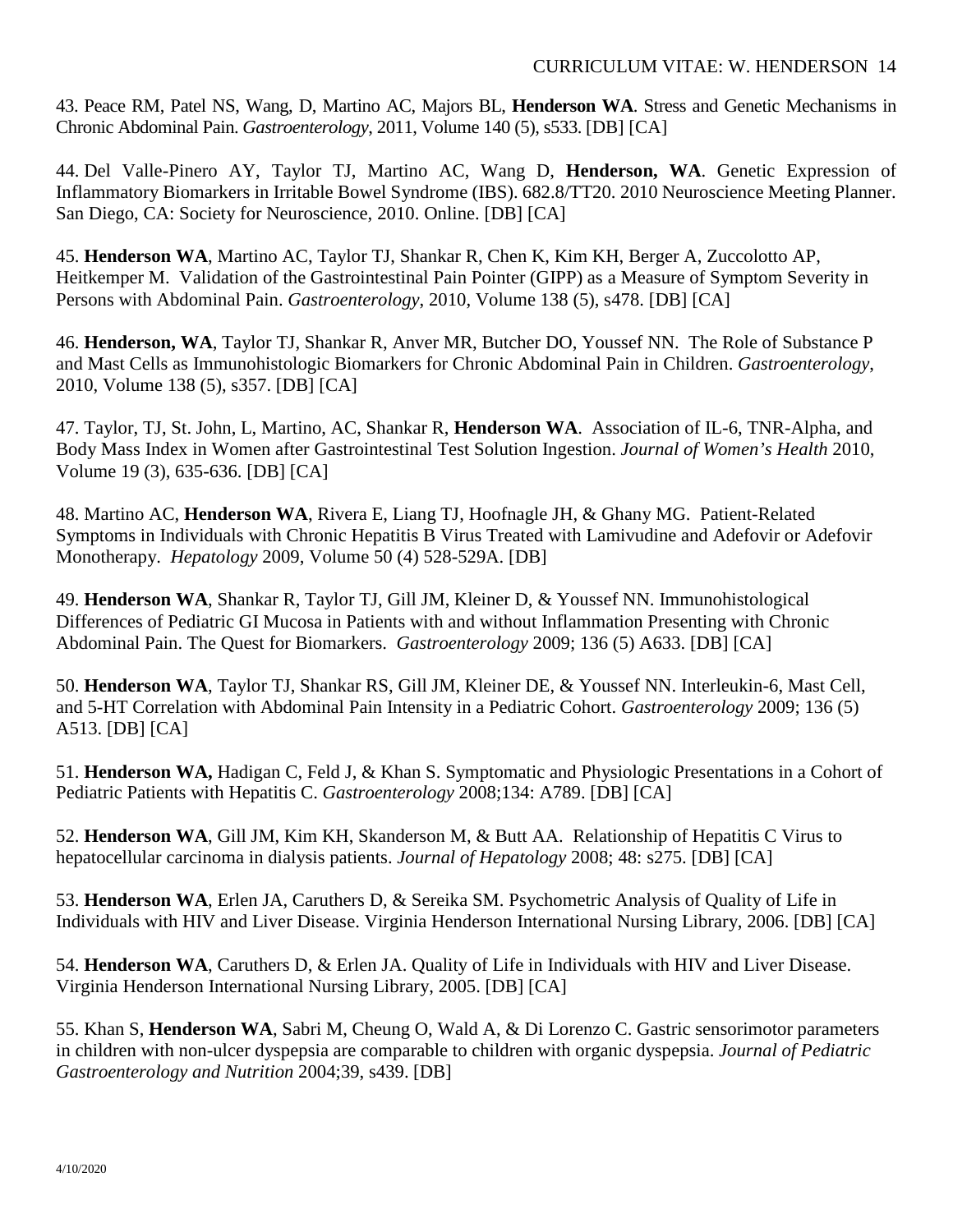56. Khan S, **Henderson WA**, Sabri M, Cheung O, Wald A, & Di Lorenzo C. Gastric sensorimotor parameters in children with non-ulcer dyspepsia are comparable to children with organic dyspepsia. *Gastroenterology* 2004;126:A-43. [DB]

57. Sabri MT, Di Lorenzo C, **Henderson WA**, & Khan S. Dose, efficacy and acceptability of oral sodium phosphate solution for bowel preparation: a randomized single blinded study. *Journal of Pediatric Gastroenterology and Nutrition* 2004;39:s357. [DB]

58. Khan S, Sabri M, **Henderson WA**, Cheung O, Wald A, & Di Lorenzo C. Gastric Sensorimotor parameters in children with non-ulcer dyspepsia (NUD). *Journal of Pediatric Gastroenterology and Nutrition* 2003; 37:351. [DB]

59. **Henderson WA**, Khan S, & O'Brien C. Failure to thrive: A rare case of isolated lipase deficiency. *American Journal of Gastroenterology* 2002:97: s212-13.

60. Khan S, **Henderson WA**, Goyal A, Kocoshis SA, & Di Lorenzo C. Infliximab use in pediatric Crohn's disease: A longitudinal review. *Journal of Pediatric Gastroenterology and Nutrition* 2001;33:53. [DB]

61. Khan S, **Henderson WA**, Kocoshis SA, Goyal A, & Di Lorenzo C. The use of infliximab in pediatric Crohn's disease. *Gastroenterology* 2001;120: A210. [DB]

## *PATENTS*

1. Xiang L, Kim CH, **Henderson WA**. (provisional filed 3/20/2018) Methods of Detecting Nucleic Acids Using Three-dimensional Paper Microfluidic Devices. US 62/645,449

2. Xiang L, Kim CH, **Henderson WA**. (filed 12/2017). Rapid nucleic acids separation/sample preparation via hollow-centered silica microsphere. US 62/593,59. Non-provisional submission December 1, 2018.

3. Kim CH, **Henderson WA**, Fourie NH, Abey SK, Ferguson EG (filed 2015) Multiplex Detection of Nucleic Acids from Multiple Species on Paper. US 62/162,668

4. **Henderson WA**, Abey S, Fourie NH, Peace RM (filed 2013) Altered Expressions Of Micro Ribonucleic Acid (mirna) And Messenger Rna Species For Phenotype Identification And Therapy In Digestive And Liver Disorders. Tracking number: E-349-2013/0-US-01, US provisional application/ US61825489, Signatures of Genetic Control in Digestive and Liver Disorders.

5. **Henderson WA**, Abey S, Fourie NH, Peace RM (filed 2013) PCT/US14/38638, Detection and Treatment of Irritable Bowel Syndrome.

## *INVENTIONS*

- 1. *Show-n-Tell: Computerized Assessment of Pain in Children,* Pediatric pain and distress electronic measure, co-inventor with industry prior to federal employment. Phase II extramurally complete.
- 2. *Gastrointestinal Pain Pointer (GIPP),* PHS Employee Invention Report #E-175-2010, Materials Transfer Agreement with Psychology Software Tools, Inc. with NINR, executed April 2010. Patent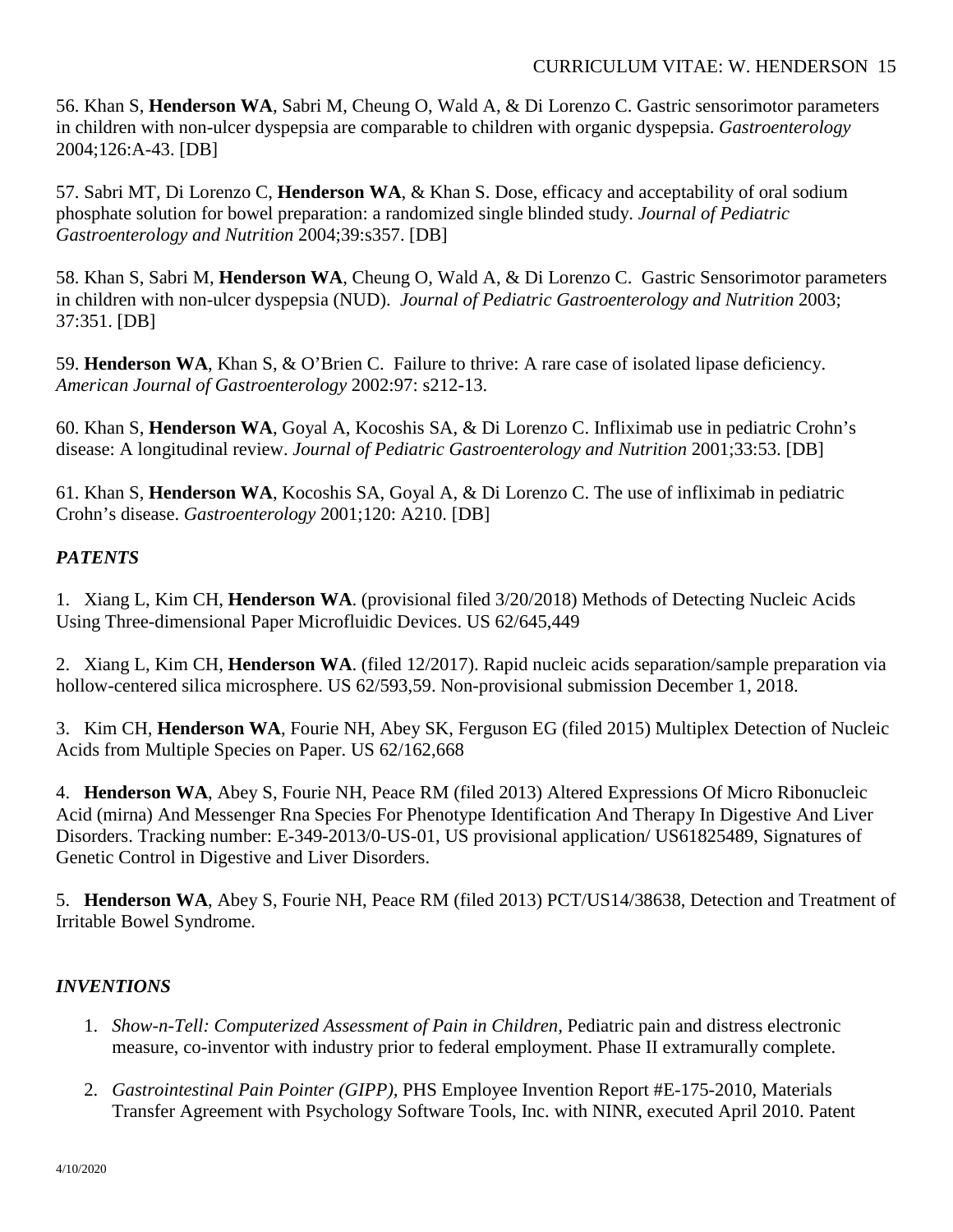opinion rendered plan with PST, Inc. for licensing agreement. Phase I complete validated NIH Clinical Center. Phase II cohort validation completed 2015.

## *CLINICAL TRIAL-COOPERATIVE RESEARCH AND DEVELOPMENT AGREEMENT/LICENSE*

- 1. Development of a Point-of-Use Pathogen Identification Tool and Biomarker Identification in Gastrointestinal and Diarrheal Disorders, Henderson/ NINR with GoDx, Inc., NR-CTCR-13-001 fully executed May 2013, ended October 2019.
- 2. CrossLife Technologies, 2014, Commerical Evaluation License to PCT phase (PCT/US14/38638)

## *TEACHING*

| 2000-2004 | <b>University of Pittsburgh, School of Medicine</b><br>Pittsburgh, PA                                                                                                                       |
|-----------|---------------------------------------------------------------------------------------------------------------------------------------------------------------------------------------------|
|           | Department of Pediatrics<br>Division of Gastroenterology, Hepatology & Nutrition<br>Primary Care of Common GI Problems- 3 <sup>rd</sup> year medical students                               |
|           | <b>Duquesne University School of Nursing</b><br>Pittsburgh, PA                                                                                                                              |
| 2005-2007 |                                                                                                                                                                                             |
|           | <b>Graduate Level</b>                                                                                                                                                                       |
|           | <b>Research Practicum</b>                                                                                                                                                                   |
|           | <b>Research Methods</b>                                                                                                                                                                     |
|           | <b>Advanced Pathophysiology</b><br><b>Health Assessment for Advanced Practice</b>                                                                                                           |
|           |                                                                                                                                                                                             |
|           | <b>Undergraduate Level</b>                                                                                                                                                                  |
|           | <b>Research Process</b>                                                                                                                                                                     |
|           | <b>Health and Wellness</b>                                                                                                                                                                  |
|           | Pathophysiology- $2nd$ degree program                                                                                                                                                       |
|           | <b>Health Assessment</b>                                                                                                                                                                    |
|           | Senior Concepts-ethical and legal issues                                                                                                                                                    |
| 2007-2018 | Faculty for NINR Boot Camp or Summer Genetics Institute (NINR/NIH)- alternating<br>years                                                                                                    |
| 2010-2019 | <b>Founder and Director, Postdoctoral Fellowship Training Program</b><br>Biobehavioral Unit, NINR, NIH, DHHS<br>Bethesda, MD                                                                |
| 2018-2019 | <b>Foundation for Advanced Education in the Sciences</b><br>Bethesda, MD<br>National Institutes of Health Foundation<br>Immunology and the Microbiome- developed and taught graduate course |
|           |                                                                                                                                                                                             |
| 2019-2020 | <b>University of Connecticut, School of Nursing</b><br><b>Storrs, CT</b>                                                                                                                    |
| 4/10/2020 |                                                                                                                                                                                             |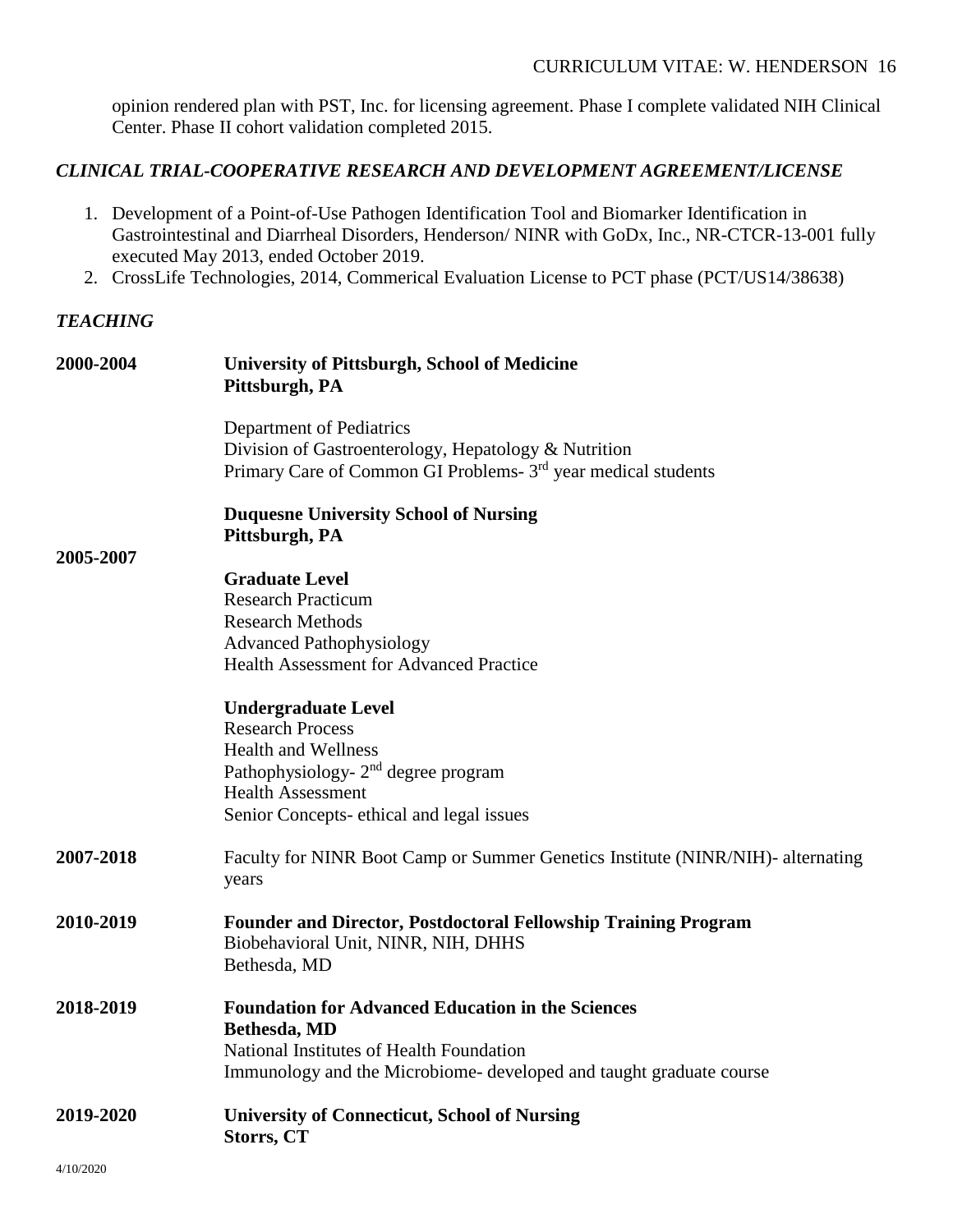NURS 5811: Masters/Advances Practice Genomics Course-Lecturer: Application of Genetics to Healthcare, Pharmacogenomics

**2020** NURS 3295: First year undergraduate- Lecturer: Special Topics in Nursing: Introduction to the discipline of nursing

NURS 4265: Fourth year- Lecturer: Nursing's Past is Prologue

## *Postdoctoral Fellow Mentees, NIH Postdoctoral Intramural Awards*

Dr. Ravi Shankar Dr. Arsemia del Valle Pinero Dr. R. Michael Peace Dr. Nicolaas H. Fourie Dr. Sarah K. Abey Dr. LeeAnne Sherwin Dr. Bridgett Rahim-Williams Dr. Paule V. Joseph Dr. Jeffrey M. Robinson Dr. Ana F. Diallo Dr. Lichen Xiang Dr. Emma Kurnat-Thoma

## *PhD Mentees- Predoctoral Students*

Dr. Kristen R. Weaver, New York University, NIH Graduate Partnership Award Dr. Stephanie Prescott, Univeristy of Virginia, NIH Graduate Partnership Award Dr. Ana F. Diallo, University of Connecticut Dr. Wanli Xu, University of Connecticut Zahra Amirkhanzadeh Barandouzi, University of Connecticut Faye Harrell, The Catholic University of America

## *Postbacalaurete Mentees, NIH Intramural Training Awardees*

Tara Taylor Ben Majors Dr. Nayan Patel Dr. Paul Smyser Eric Ferguson Ryan Longchamps Natnael Kenea Onyi Ozoji Christina Boulineux Kierra Butler Simon Turkington

## **Summer Internship Students**

Dr. Sarah K. Abey V. Lynn Peterson Onyi Ozoji Hannah Davidson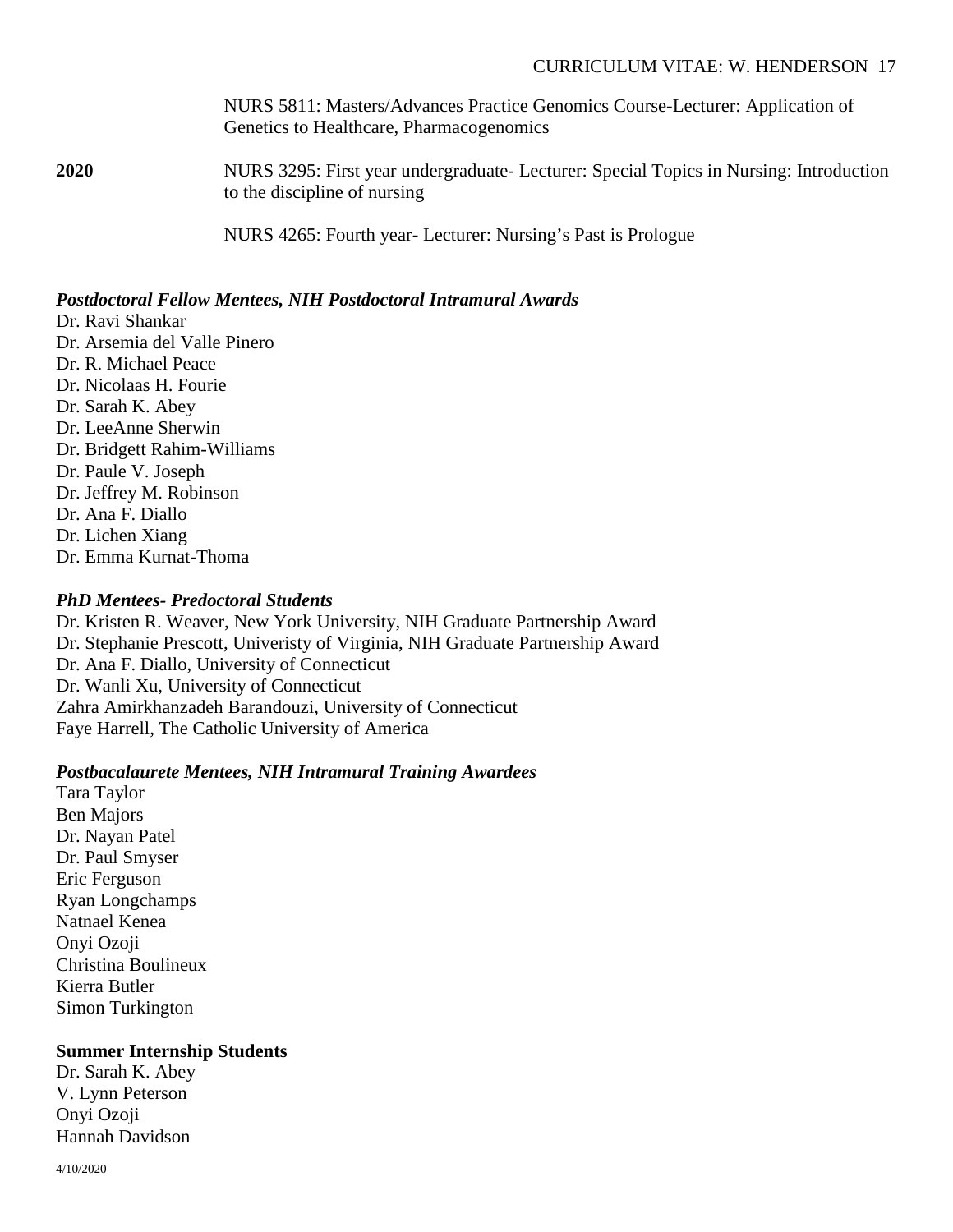## *Sabatical Faculty in Residence*

Dr. Mary Regan, Associate Professor, University of Maryland, School of Nursing

## *SERVICE*

University of Connecticut

- Affiliate Member-Center for Advancement in Managing Pain (2020-present)
- Curriculm Committee, School of Nursing (2019-present)
- Diversity Committee, School of Nursing (2019-present)
- Athena Research Day Committee (2019-present)
- Advisory Board, Biobehavioral Laboratory (2019-present)

National Institutes of Health

- 2017-SIG Co-Founder and Chair-Psychoneuroendocrinology Special Intrest Group
- 2012-2019 Earl Stadtman Search Committee, Social and Behavioral Sciences- Co-Chair 2017, 2018
- 2012-2019 NIH Women Scientist Advisors
- 2011-2015 Intramural Program of Research on Women's Health Steering Committee
- 2011-2014 Clinical Research Data Management System NIH Workgroup
- 2010-2019 Pediatric Formulations Initiative
- 2009-2012 NIH Biomedical Translational Research Information System, PI User group
- 2009-2015 Nurse Practitioner Group, Credentialing Committee
- 2008-2019 Best Pharmaceuticals for Children Act, NIH Liaison for NINR
- 2008-2015 Translational Research Interest Group
- 2008-2019 Undiagnosed Disease Program- Peds GI clinical consultant

American Gastroenterology Association

- Equity Project Task Force 2020-
- Councilor Neurogastroenterology Section- 2017-2019
- Future Leaders 2019-2020 cohort awardee- First Nurse Awarded

American Association for the Study of Liver Disease

- 2019-2021 Vice-Chair, Research Committee
- 2014- present -Nominated to Research Committee
- Member 2009

American Academy of Nursing

- Inducted Fellow-2016
- Genetics/Genomics Expert Panel -2016-present, 2017-2020 Co-Chair

## The Rockefeller University- Board Member

Heilbrunn Family Center for Research Nursing, Extramural Research Nursing Advisory Committee 2018-present

Eastern Nursing Research Society

• Biobehavioral Research Interest Group 2010-present

• Membership Committee

4/10/2020 International Society for Nurses in Genetics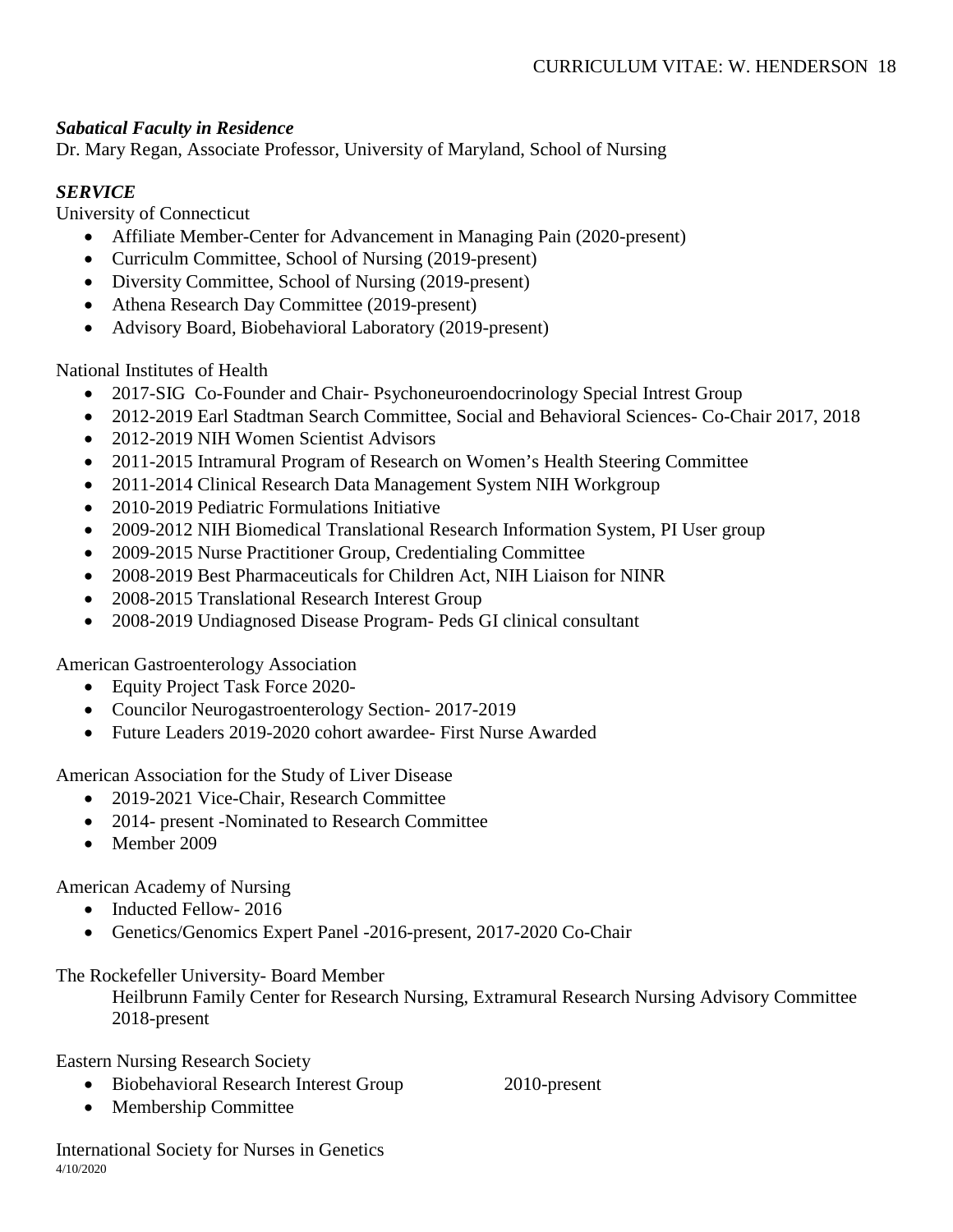• Member/Research Committee Co-chair (2016-18) 2012-present

Duquesne University- School of Nursing

| $\bullet$ | Faculty Senate-elected representative | 2006-2007 |
|-----------|---------------------------------------|-----------|
|           | Library Committee- alternate          | 2006-2007 |
|           | <b>Faculty Development committee</b>  | 2005-2007 |
| $\bullet$ | <b>Masters Level committee</b>        | 2006-2007 |
| $\bullet$ | Freshman level coordinator/lead       | 2006-2007 |
|           | Sigma Theta Tau, Epsilon Phi          |           |
|           | Board member, Recording Secretary     | 2006-2008 |
|           | Research committee                    | 2006-2007 |

Editor Guest Editor: Biologic Research in Nursing, Genetics/ Genomics Issue (2017-2018)

Reviewer Gut Microbes Biological Research in Nursing Journal for the Association of Nurses in AIDS care Nursing Research AIDS Care

#### **Media Links:**

Modifying an At-Home Tool to Monitor COVID-19 Symptoms <https://research.uconn.edu/covid-19-research-and-grants/>

Dr. Wendy Henderson Selected as Future Leader of the American Gastroenterological Association [https://www.ninr.nih.gov/newsandinformation/newsandnotes/dr-wendy-henderson-future-leader](https://www.ninr.nih.gov/newsandinformation/newsandnotes/dr-wendy-henderson-future-leader-aga#:%7E:text=Wendy%20Henderson%20Selected%20as%20Future%20Leader%20of%20the%20American%20Gastroenterological%20Association,-April%205%2C%202019&text=Wendy%20A.,Dr.)[aga#:~:text=Wendy%20Henderson%20Selected%20as%20Future%20Leader%20of%20the%20American%20](https://www.ninr.nih.gov/newsandinformation/newsandnotes/dr-wendy-henderson-future-leader-aga#:%7E:text=Wendy%20Henderson%20Selected%20as%20Future%20Leader%20of%20the%20American%20Gastroenterological%20Association,-April%205%2C%202019&text=Wendy%20A.,Dr.) [Gastroenterological%20Association,-April%205%2C%202019&text=Wendy%20A.,Dr.](https://www.ninr.nih.gov/newsandinformation/newsandnotes/dr-wendy-henderson-future-leader-aga#:%7E:text=Wendy%20Henderson%20Selected%20as%20Future%20Leader%20of%20the%20American%20Gastroenterological%20Association,-April%205%2C%202019&text=Wendy%20A.,Dr.)

NIH Kudos- NINR's Henderson Honored with 'Shark Tank' Award July 2018 <http://ddir.nih.gov/Kudos.html>

NIH Catalyst: A Sampling of Intramural Pain Research; NINR Henderson Lab: <https://irp.nih.gov/catalyst/v26i5/a-sampling-of-intramural-pain-research>

NCATS Story of Discovery August 2018:<https://ncats.nih.gov/pubs/features/sbir-godx>

American Gastroenterological Association, The New Gastroenterologist [https://www.mdedge.com/gihepnews/article/171233/mixed-topics/cant-believe-we-won-aga-shark-tank](https://www.mdedge.com/gihepnews/article/171233/mixed-topics/cant-believe-we-won-aga-shark-tank-building-sustainable)[building-sustainable](https://www.mdedge.com/gihepnews/article/171233/mixed-topics/cant-believe-we-won-aga-shark-tank-building-sustainable)

NIH Record- July 2018- NINR Nurse Scientist Co-Invention Honored with "Shark Tank" Award [https://nihrecord.nih.gov/newsletters/2018/07\\_13\\_2018/milestones.htm](https://nihrecord.nih.gov/newsletters/2018/07_13_2018/milestones.htm)

NINR News & Notes feature May 11, 2018: <https://www.ninr.nih.gov/newsandinformation/newsandnotes/henderson-shark-tank>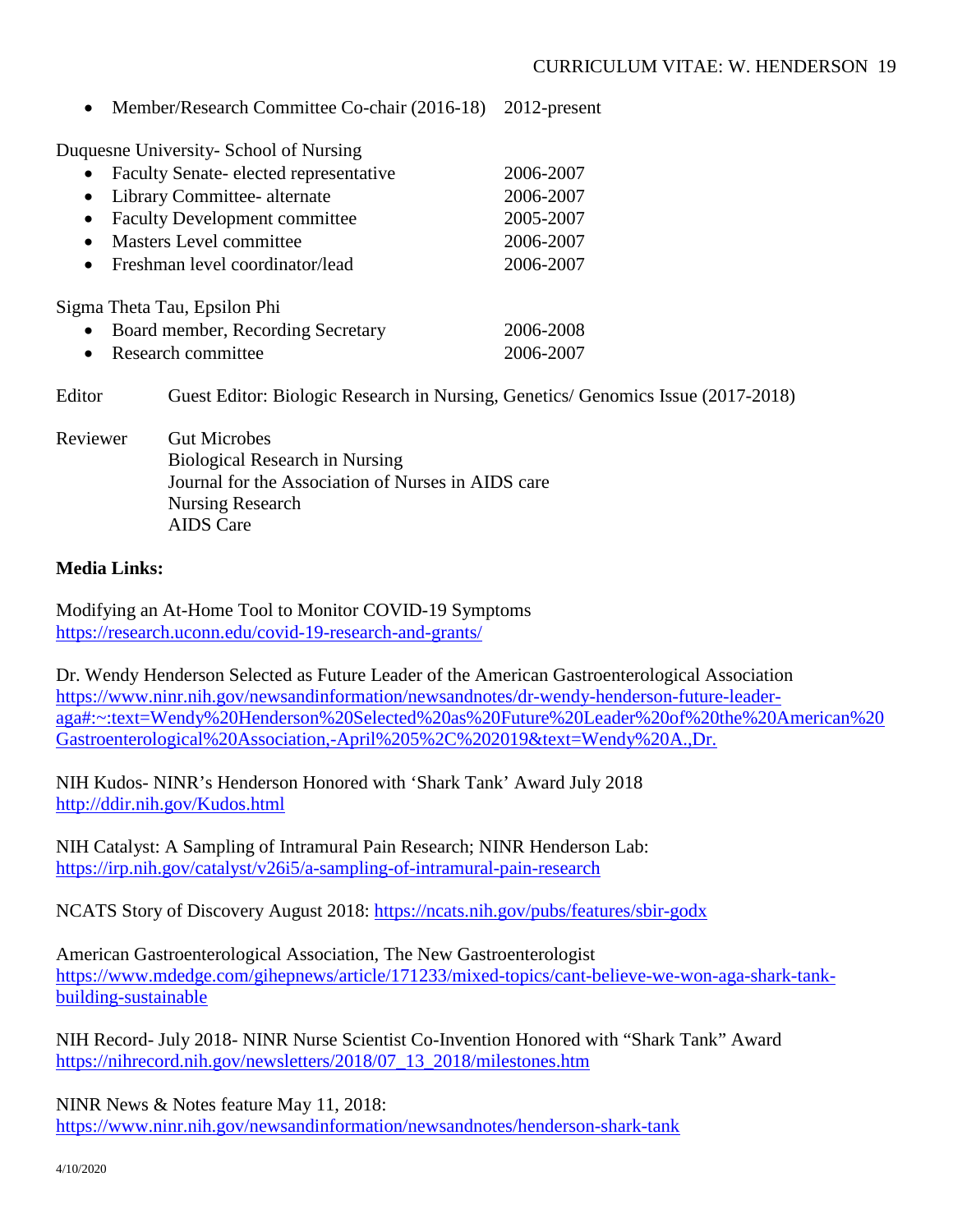AGA Shark Tank May 2018- see American Gastroenterological Association website

NIH Women in Science

<https://www.edi.nih.gov/people/sep/women/wocis/themes/advice-and-encouragement03> <https://www.edi.nih.gov/people/sep/women/wocis/themes/challenges04> <https://www.edi.nih.gov/people/sep/women/wocis/themes/stories03>

National Native American Youth Initiative Summer 2018, posted November 13, 2018 <https://nimhd.nih.gov/news-events/features/training-workforce-dev/native-american-recruitment.html>

NINR Symptom Symposium April 25, 2017- Henderson enter 24 minutes 30 seconds. <https://www.youtube.com/watch?v=DtvYGUHlVwY>

NINR Council Meeting-September 2017—Henderson enter 8 minutes 14 second marker [https://www.youtube.com/watch?v=A\\_g4\\_kQzOQA](https://www.youtube.com/watch?v=A_g4_kQzOQA)

NIH Grand Rounds 2011- Henderson enter 30 minute <https://videocast.nih.gov/Summary.asp?File=15798&bhcp=1>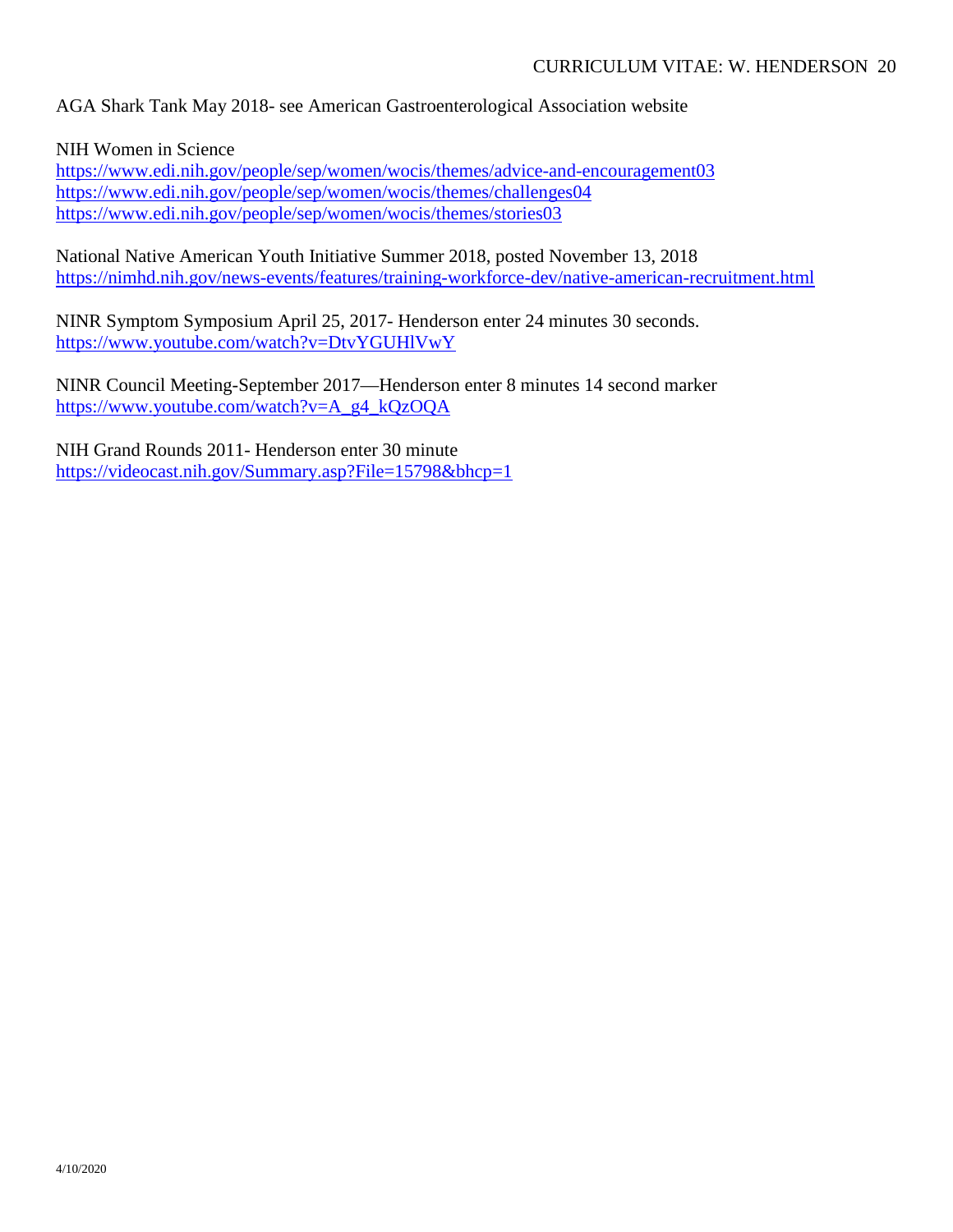## **GRANTS**

#### 1ZIANR000018

| Henderson, W.A. (PI) | $2009 - 2019$ |
|----------------------|---------------|
|----------------------|---------------|

NIH/NINR \$4,331,970

*Symptom Distress Mechanisms in Digestive Disorders*, Digestive Disorder Unit, Biobehavioral Branch, Division of Intramural Research, National Institute of Nursing Research, National Institutes of Health, Department of Health and Human Resources. Role: PI

| 1ZIANR000023 | Henderson, W.A. (PI) | $2012 - 2019$ |
|--------------|----------------------|---------------|
| NIH/NINR     |                      | \$1,180,408   |

 *Testing Interventions for Gastrointestinal Dysfunction in a Murine Model,* Digestive Disorder Unit, Biobehavioral Branch, Division of Intramural Research, National Institute of Nursing Research, National Institutes of Health, Department of Health and Human Resources. Role: PI

Note: IACUC #A094-12-04, *The Effect of Physical Activity on the Progression of established Colorectal Cancer in a Murine Model,* Institutional Animal Care & Use Committee, HHMI Mentee RM Peace, Collaborator Lee Jones, Duke University, approved April 26, 2012., External support to Henderson Lab, from Burroughs Wellcome Fund (\$50,000, included in above \$595,334) to support mentee RM Peace. Role: Collaborator

| 1R43TR001912-01A1                                       | $Kim/ Henderson (Co-PIs)$                                                                              | 2018-2020   |
|---------------------------------------------------------|--------------------------------------------------------------------------------------------------------|-------------|
| NIH/NCATS                                               |                                                                                                        | \$1,090,000 |
|                                                         | SBIR: Rapid and Simple Paper Strip Test for the Multiplexed Detection of Gastrointestinal Pathogens at |             |
|                                                         | the Point-of-Need. Clinical CRADA collaboration with GoDX, Inc. Role: Co-PI Phase 2 and inventor of    |             |
| technology, awarded 08/01/2018, Co-I Phase 1 2017-2018. |                                                                                                        |             |

| 5 R01 NR016928 01A1                                   | Cong, X.S. $(PI)$ | 2017-2021                                                                                        |
|-------------------------------------------------------|-------------------|--------------------------------------------------------------------------------------------------|
| NIH/NINR                                              |                   | \$657,200                                                                                        |
|                                                       |                   | Multi-Omics Analysis of Pain/Stress Impact on Neurodevelopment in Preterm Infants, University of |
| Connecticut, School of Nursing, Role: Co-investigator |                   |                                                                                                  |

| 1 R01 HL123351 01 | Lo, J. $(PI)$ | 2014-2019   |
|-------------------|---------------|-------------|
| NIH/NHLBI         |               | \$4,050,000 |

*Targeting GI Epithelial Integrity to Improve Arterial Inflammation in HIV.* Massachusetts General Hospital, Harvard University. Randomized controlled drug trial aimed to regenerate the GI epithielium to decrease microbial translocation and ultimately arterial inflammation. Role: Collaborator.

| 1 U01 AI 115711 02 | Grinspoon/Hadigan (co-PIs)                                                                               | 2014-2017   |
|--------------------|----------------------------------------------------------------------------------------------------------|-------------|
| NIH/NIAID          |                                                                                                          | \$1,272,924 |
|                    | Tesamorelin Effects on Liver Fat and Histology in HIV: A Collaborative U01 Grant, Massachusetts          |             |
|                    | General Hospital. My role is collaborator and site Associate Investigator to quantify liver fibrosis via |             |
| Fibroscan.         |                                                                                                          |             |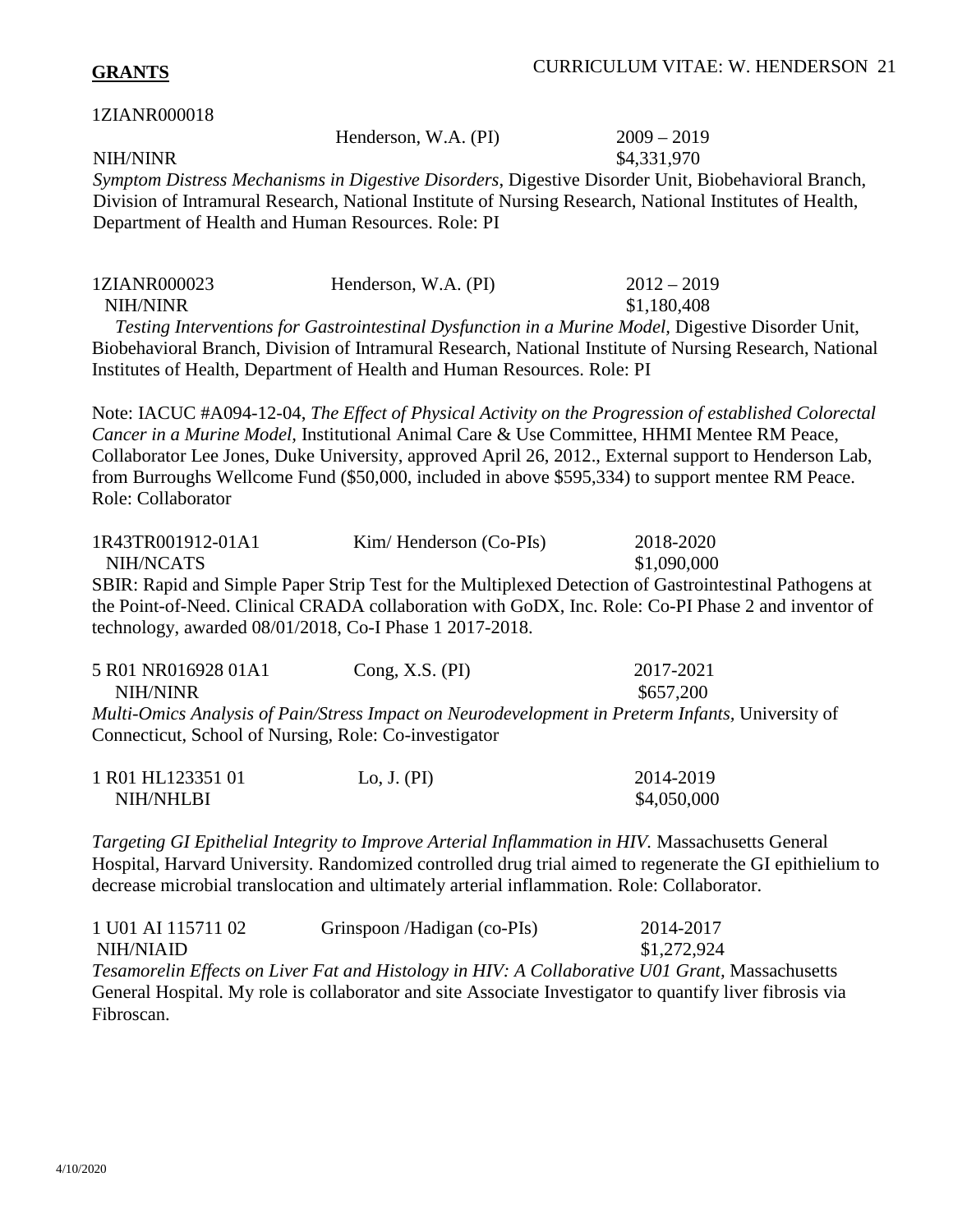| NIH CC Bench to Bedside                                                                                                         | Hadigan (PI)          | 2014-2016<br>\$270,000                                                                                                                                                                                                                                                                                   |
|---------------------------------------------------------------------------------------------------------------------------------|-----------------------|----------------------------------------------------------------------------------------------------------------------------------------------------------------------------------------------------------------------------------------------------------------------------------------------------------|
|                                                                                                                                 |                       | Cardiometabolic Effects of Eplerenone in HIV Infection, collaboration with NIAID (Hadigan), NIH<br>Clinical Center (Bluemke, Liu, and Morse), NINR (Henderson), and Massachusetts General Hospital<br>(Grinspoon and Stanley). Funded through the Office of AIDS Research. My role is a Co-investigator. |
| 1R43NR010663-01A1<br><b>SBIR</b><br><b>NIH/NINR</b><br>Role: Co-I and inventor of technology prior to federal employment        | Zuccolotto, A. (PI)   | 2009-2010<br>Show-n-Tell: Computerized Assessment of Pain in Children, SBIR, Psychology Software Tools, INC.,                                                                                                                                                                                            |
| 1 RC2 NR011959-01/02<br><b>NIH/NINR</b><br>Nursing. Role: Significant Contributor                                               | Heitkemper, M.M. (PI) | 2009-2011<br>Abdominal Symptom Phenotypes: Pathways to New Biomarkers. University of Washington, School of                                                                                                                                                                                               |
| Rockefeller University<br>Heilbrunn Family Nurse Scholar Award<br>insulin dysregulation and obesity. NINR, Role Primary Mentor. | Joseph, P.V. (PI)     | 2016-2017<br>\$25,000<br>Personalized predictive models of brain-gut interactions of factors underlying human eating behavior,                                                                                                                                                                           |
| Rockefeller University<br>Heilbrunn Nurse Scholar Award<br>patients with IBS. NINR, Role Primary Mentor.                        | Weaver, K.R. (PI)     | 2016-2017<br>\$25,000<br>An exploratory investigation of sex hormones, leptin and BDNF in modulating the brain-gut axis of                                                                                                                                                                               |
| 1 R43 TR001912-01A1<br>NIH/NCATS                                                                                                | Kim, C.H. (PI)        | 2017-2018<br>\$299,726<br>Rapid and Simple Paper Strip Test for the Multiplexed Detection of Gastrointestinal Pathogens at the<br>Point-of-Need. Role: Co-I, CRADA Collaborator and Co-Inventor of technology. Phase I SBIR.                                                                             |
| 5 K23 NR014674 03<br>NIH/NINR<br>of Nursing, Role: Co-Sponsor/ Collaborator                                                     | Cong, X.S. (PI)       | 2013-2016<br>\$396,363<br>Early Life Experience Imprints Gut Microbiome in Preterm Infants, University of Connecticut, School                                                                                                                                                                            |

#### *INTERNAL UNIVERSITY OF CONNECTICUT*

- 1. Experiential Entrepreneurship Research Experience for Undergraduates. (E2REU) Project PIs. Kinsey S & Henderson WA. No free lunch: Does cannabis disrupt gut function?, PI Bozorgmanesh H & Burkey D, UConn School of Engineering.
- 2. Principal Investigator, Stool Tool. Clinical Protocol. Funded by UConn School of Nursing, Dean's Discrestionary funds. Graduate Student Summer Support.

### *COMPLETED RESEARCH*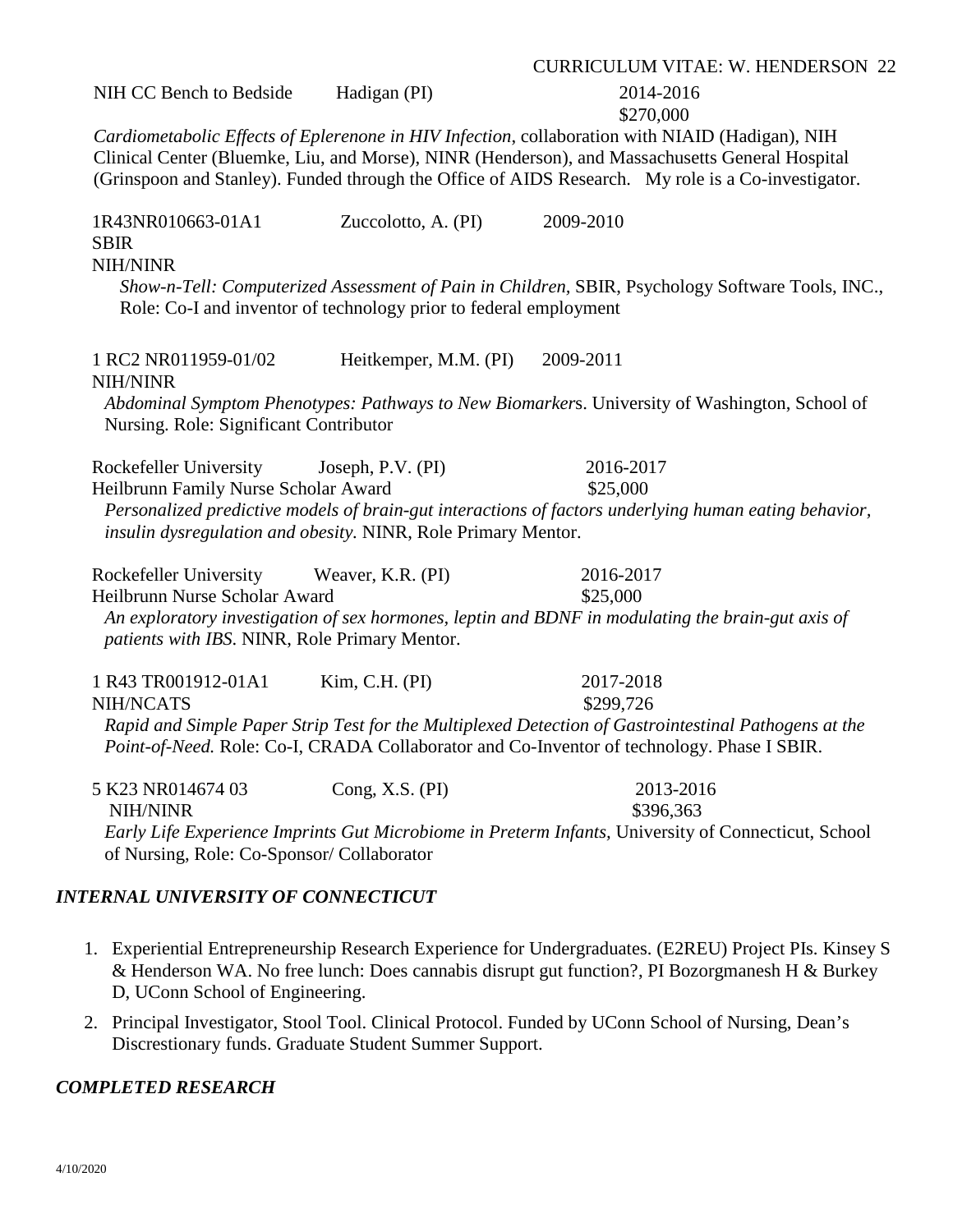- 1. Principal Investigator, *Quality of life in persons with HIV and Liver Disease*. Analysis of data from NIH R01 NR04749, PI: Judith Erlen, PhD. Funded by Sigma Theta Tau International, Epsilon Phi Research Award, 2006-2007; Association of Nurses in AIDS care/Sigma Theta Tau International 2006-2007, and funded by Clinical and Translational Science Fellowship at the University of Pittsburgh, School of Medicine (1TL1 RR024155-01).
- 2. Co-investigator, *Oral Sodium Phosphate Solution: Dose, Efficacy and acceptability for bowel preparation in children and adolescents*; NIH M01 RR00084 and C.B. Fleet Company, Inc., 2002-2005, \$89,275, PI: M. Sabri MD.
- 3. Co-investigator*, Evaluation of Gastric Sensory and Motor Parameters Using Barostat Techniques in Children with Non-ulcer Dyspepsia (NUD).* 19520- GT501 Research Advisory Committee "Faculty Start-Up" funds- Children's Hospital of Pittsburgh 2001-2004 (\$50,000), 2004-2005 (\$30,000), PI: S. Khan MD.

## **RECENTLY FUNDED GRANT**

### **Funded July 2019**

Title: A Rapid and Highly Sensitive, Point-of- Care, Simple Paper-Based Neonatal Sepsis Test, SBIR Phase 1, Henderson (Intramural PI). Award not transferred to extramural position.

## **Research Presentations (Selected/Limited)**

- 1. Weaver KR, Melkus G, Fletcher J, **Henderson WA.** TRPV1 Differential Expression in females with IBS: A Pilot Study. ENRS,  $30<sup>th</sup>$  Annual ENRS Scientific Sessions, Newark, NJ. April 12, 2018.
- 2. Fourie NH, Abey SK, Joseph PV, Walter PJ, Robinson JM, Kenea N, Leggio L, **Henderson WA**. Microbiome and Chronic Stress effects on the Brain-Gut Axis. Microbiome in Health & Disease, NIH Cytokine Interest Group Sponsored Symposium, December 2015, NIH, Bethesda, MD.
- 3. Hardy TM, Fourie NH, McCarthey DL, **Henderson WA**. The relationship of anti-Mullerian Hormone levels and urine cortisol in women with chronic abdominal pain.  $45<sup>th</sup>$  Annual International Institute for Psychoneuroendocrinology Conference, Stress and the Brain: from Fertility to Senility, September 2015, Edinburgh, Scotland.
- 4. Fourie NF, Wang D, Creekmore AL, Hong S, Wiley JW, **Henderson WA**. Colonic Mucosa Microbiome and Host Gene Expression in a Rat Model of Experimentally Induced Visceral Hyperalgesia. Digestive Diseases Week, May 2015, Washington DC. (Awarded Poster of Distinction).
- 5. Fourie NF, Wang D, Abey S, Ferguson E, Sherwin L, Rahim-Williams B, **Henderson WA**. Experimentally Induced Visceral Pain, Variation in the Microbiome, and Host Gene Expression in Irritable Bowel Syndrome. Digestive Diseases Week, May 2015, Washington DC.
- 6. Abey SK, Fourie NF, Smyser PS, Sherwin LB, **Henderson WA**. Altered Levels Of Epithelial Tight Junction Indicators And Regulators In Non-alcoholic Fatty Liver Disease Patients. ISONG World Congress on Nursing and Genomics, November 2014, Scottsdale, AZ.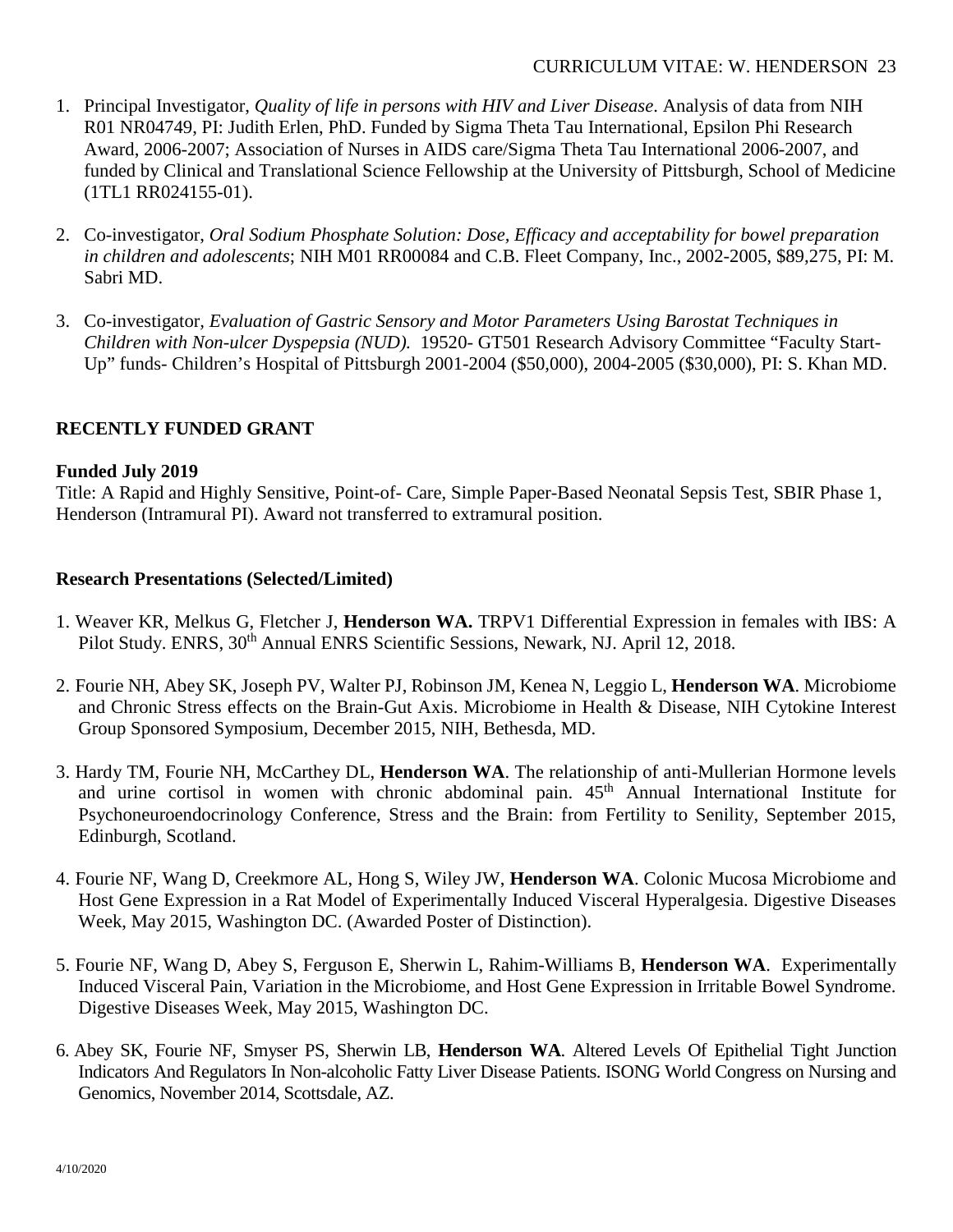- 7. Cong, X, **Henderson WA**, McGrath JM. Brain-Gut-Microbiota Axis in Regulation of Early Life Experience and Advanced Technologies of Microbiome Genomic Sequencing, ISONG World Congress on Nursing and Genomics, November 2014, Scottsdale, AZ.
- 8. Rahim-Williams B, Erlen JA, Kim KH, Sherwin LB, Fourie NH, **Henderson WA**. Health Disparities and Gastrointestinal Symptoms in Individuals Living with the Human Immunodeficiency Virus (LWHIV). 2014 NIH Research Festival, NIH, September 2014, Bethesda, MD.
- 9. Fourie NH, Wang D, Smyser PA, Abey SK, Sherwin LB, Rahim-Williams B, **Henderson WA**. Differences in the Oral Mucosa-Adherent Microbiome in Persons with Irritable Bowel Syndrome and Healthy Controls. 2014 NIH Research Festival, NIH, September 2014, Bethesda, MD.
- 10. Abey SK, Fourie NF, Smyser PS, Sherwin LB, **Henderson WA**. Altered Epithelial Tight Junction Indicators in Non-alcoholic Fatty Liver Disease. 2014 NIH Research Festival Poster Session, September 2014, Bethesda, MD.
- 11. Sherwin LB, Fourie NH, Abey SK, Rahim-Williams B, Smyser PA, Wu X, Sun D, **Henderson WA**. Lysozyme, Microbial Translocation and Symptom Severity in Irritable Bowel Syndrome. 2014 NIH Research Festival Poster Session, September 2014 Bethesda, MD.
- 12. **Henderson WA,** Peace RM, Rahim-Williams, Fourie NH, Sherwin LB, Abey SK. Symposium with Cashion AC, Gill J, Saligan L. Specific Genomic/Proteomic Signatures in Patients with Complex Gastrointestinal Symptom Phenotypes, 2014 State of the Science Congress on Nursing Research, September 2014, Washington, D.C.
- 13. Fourie NF, Wang D, Smyser PA, Abey SK, Sherwin LB, Rahim-Williams B, **Henderson WA**. Microbiome, Differences in the Oral Mucosa-Adherent Microbiome in Persons with Irritable Bowel Syndrome and Healthy Controls. 2014 State of the Science Congress on Nursing Research, September 2014, Washington, D.C.
- 14. Joseph PV, Fourie NH, Abey SK, Reddy SK, Wang D, Smyser PA, Rahim-Williams B, Reed DR, **Henderson WA.** Gene Expression and Human Eating Behavior Profile, 2014 State of the Science Congress on Nursing Research, September 2014, Washington, D.C.
- 15. Fourie NH, Heitkemper MM, Sherwin LB, Abey SK, Weaver KR, **Henderson WA**. Hypothalamic-pituitaryadrenal (HPA) axis dysfunction in patients with Irritable Bowel Syndrome (IBS), 2014 State of the Science Congress on Nursing Research, September 2014, Washington, D.C.
- 16. Joseph PV, Fourie NH, Abey SK, Reddy SK, Wang D, Smyser PA, Martino AC, Rahim-Williams B, Reed DR, **Henderson WA.** Obesity Gene Expression Profile, Human Eating Behavior (HEB) and Clinical Outcomes. 2014 State of the Science Congress on Nursing Research, September 2014, Washington, D.C. Invited presentation of regional posters.
- 17. Abey SK, Smyser P, Fourie NF, Longchamps RJ, and **Henderson WA**. Elevated Lipopolysaccharide Binding Proteins and Dysregulation of mRNAs and microRNAs Associated with Immune and Inflammatory Response to Endotoxin in Non-alcoholic Fatty Liver Disease. NINR Council September 2014, Bethesda, MD.
- 18. Rahim-Williams B, Abey SK, Fourie NH, Joseph PV, Smyser PA, Sherwin LB, **Henderson WA**. Effect of Interleukin-10 (IL-10) and Weight on Intestinal Permeability Test Solution Response. Pain Consortium 2014, The 9th Annual NIH Pain Consortium Symposium on Advances in Pain Research. May 2014 Invited Poster, Invited. NIH, Bethesda, MD.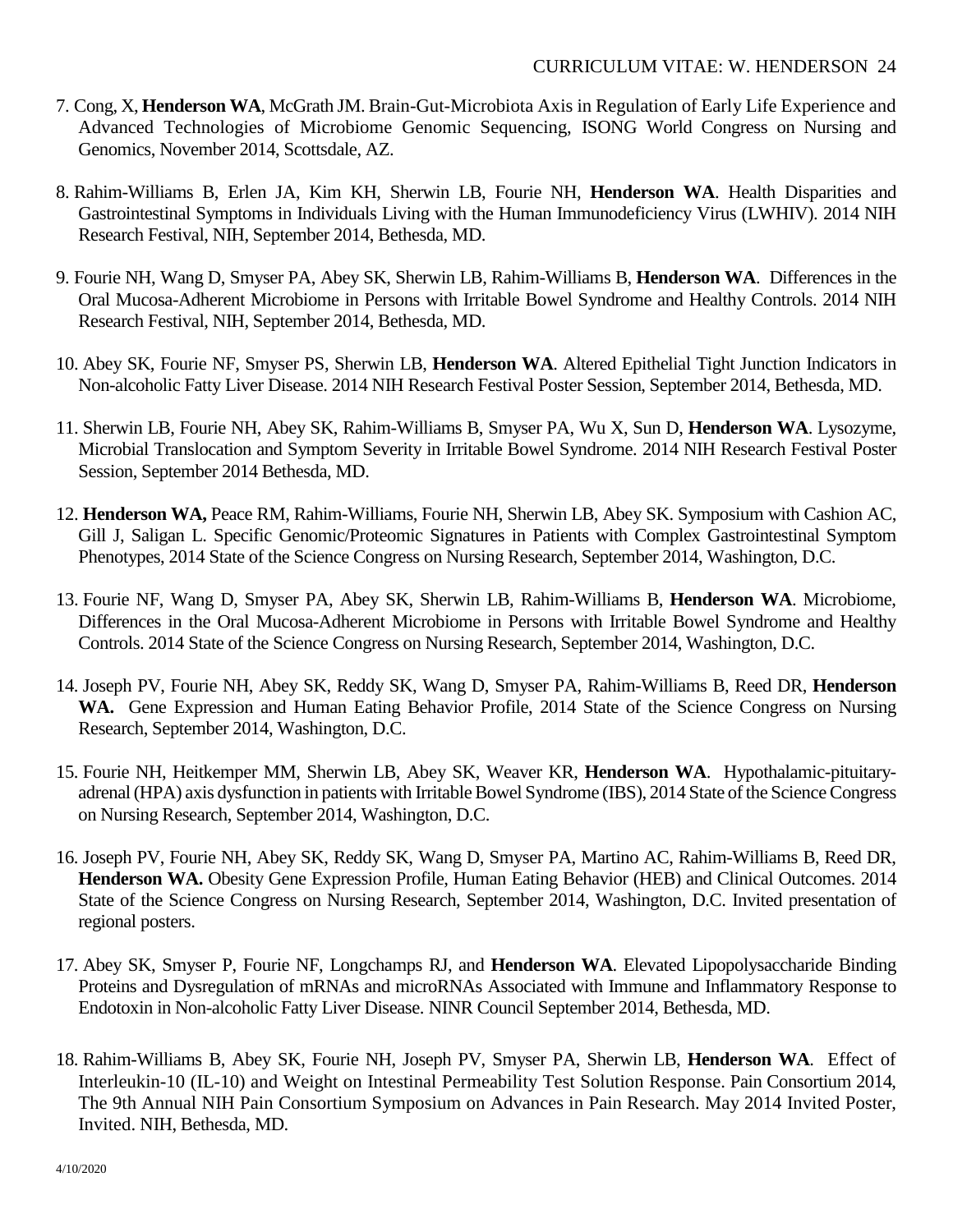- 19. Rahim-Williams B, Kim KH, Abey SK, Fourie NH, Joseph PV, Smyser PA, **Henderson WA**. The Weight of Pain and Health Disparities Among Individuals with Gastrointestinal Symptom Disorders, Network for Minority Investigators, 12th Annual Workshop, April 2014. NIH, Bethesda, MD.
- 20. Joseph PV, Fourie NH, Abey SK, Reddy SK, Wang D, Smyser PA, Martino AC, Rahim-Williams B, Reed DR, **Henderson WA.** Obesity Gene Expression Profile, Human Eating Behavior (HEB) and Clinical Outcomes. Eastern Nursing Research Society, April 2014, Philadelphia, Pennsylvania.
- 21. Smyser PA, Abey SA, Fourie NF, Sherwin LS, Rahim-Williams B, Schetter AJ, **Henderson WA**. Profiling Hepatocellular Carcinoma with microRNA Expression. Postbacc Poster Day. NIH, May 2014, Bethesda, Maryland.
- 22. Fourie NH, Wang D, Smyser PA, Abey S, Sherwin L, Rahim-Williams B, **Henderson WA**. Dysbiosis of the Mucosa-Adherent Microbiome in Patients with Irritable Bowel Syndrome. Digestive Diseases Week, May 2014, Chicago, Illinois.
- 23. Smyser PA, Abey SA, Fourie NF, Sherwin LS, Rahim-Williams B, Schetter AJ, **Henderson WA**. Differential MicroRNA expression in Hepatocellular Carcinoma and Non-tumor Adjacent Tissue. Translational Science Meeting 2014, April 2014, Washington, D.C.
- 24. Rahim-Williams B, Erlen JA, Kim KH, Henderson WA. Predictors of Functional Health Status among Women Living with HIV. NIH Research Festival, October 2013, Bethesda, MD.
- 25. Fourie NH, Peace RM, Abey SK, Sherwin LB, Rahim-William B, Smyser PA, Wiley JW, **Henderson WA**. Elevated Circulating miRNA150 and miRNA342-3p in Patients with Irritable Bowel Syndrome. NIH Research Festival, October 2013, Bethesda, MD.
- 26. Abey SK, Martino AM, Del Valle Pinero A, **Henderson WA**. Nitric oxide synthase gene expression in patients with Non-alcoholic Fatty Liver evidence. NIH Research Festival, October 2013, Bethesda, MD.
- 27. Joseph PV, Fourie NH, Abey SA, Reddy SK, Wang D, Smyser PA, Martino AC, Rahim-Williams B, Reed DR, **Henderson WA.** Obesity Genetic Risk, Human Eating Behavior (HEB) and Clinical Outcomes. Summer Student Research Festival. NIH, August 2013, Bethesda, MD.
- 28. **Henderson WA,** Rasmussen N, Berger R, Wang X, Martino AC, Reddy S, Longchamps R, Fourie N, Heitkemper MM. Sleep, Gene Expression and Chronic GI Symptoms. Clinical & Translational Science, April 2013, Washington D.C.
- 29. Abey S, Longchamps RJ, Martino AC, Reddy S, **Henderson WA.** Nitric Oxide Synthase Gene Expression in Patients with Nonalcoholic Fatty Liver Disease. Asian Pacific Association for the Study of the Liver, 2013, Singapore.
- 30. Fourie NH, Peace RM, Longchamps RJ, Martino AC, Majors B, **Henderson WA.** Elevated miRNA150 and miRNA342-3p in Patients with Irritable Bowel Syndrome. Digestive Diseases Week, 2013. May 2013, Orlando, FL. Awarded Poster of Distiction.
- 31. Hardy, TM, Fourie, NH, Martino AC, Kitamura N, Longchamps, RJ, Reddy S, **Henderson WA**. Effect of Chronic Pain, Stress, and Body Fat on Anti-Müllerian Hormone Levels in Females: A pilot study. Eastern Nursing Research Society, April 2013 Boston, MA. Oral Presentation.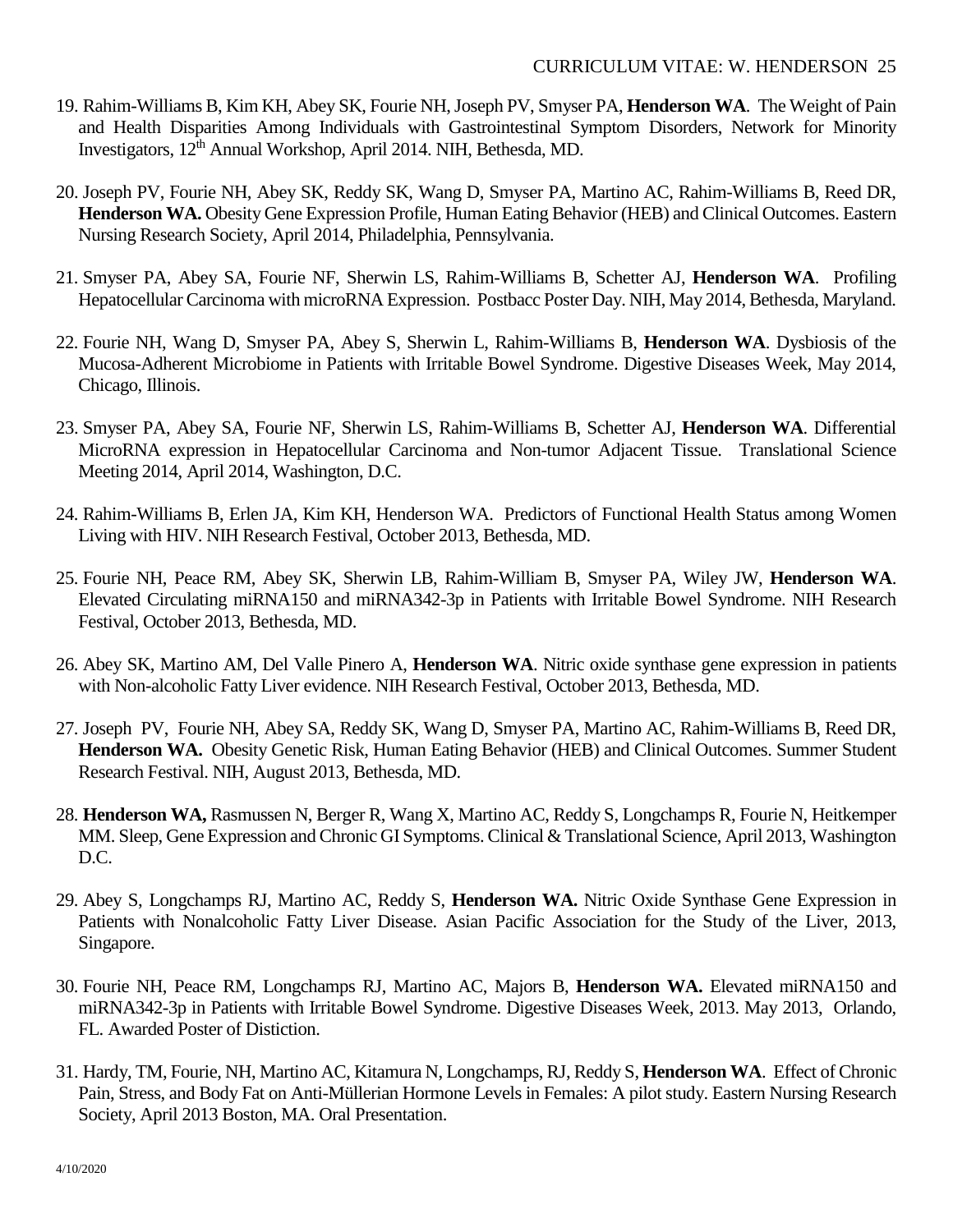- 32. Longchamps R, Abey S, Martino AC, Del Valle-Pinero A, Majors B, **Henderson WA**. SPRED, CD24, and MMP8 expression: Potential Markers for Fatty Liver Progression to Hepatocellular Carcinoma. The Liver Meeting, November 2012, Boston, MA.
- 33. **Henderson WA.** Charting Genetic Discovery: Nurse-Led Personalized Car Maps for the Future. International Society of Nurses in Genetics, Invited Keynote, , October 2012, Philadelphia, PA.
- 34. **Henderson WA**, Peace RM, Fourie N, Martino AC, Del Valle-Pinero AY, Majors BL, Wang D, Reddy S. Circulating miRNAs and interleukin-10 levels in patients with and without chronic abdominal pain. NIH Research Festival, October 2012, Bethesda, MD.
- 35. Martino AC, Heitkempter MM, Zuccolotto AP, **Henderson WA**. Biobehavioral Abdominal Discomfort Assessment. 2012 State of the Science Congress on Nursing Research, September 2012, Washington, D.C.
- 36. Chasens ER, **Henderson WA**, Redeker NS, and Ulrich C. Invited Symposium: Issues and Challenges Surrounding the Use of Control Groups in Biobehavioral Research. **Henderson WA**: Lessons learned from a Longitudinal Natural History Protocol, Eastern Nursing Research Society, March 2012, New Haven, CT.
- 37. **Henderson WA**, Abey S, Del Valle Pinero AY, Martino AC, Patel NS. Differential Gene Expression in Individuals with and without Fatty Liver. Eastern Nursing Research Society, March 2012, New Haven, Connecticut.
- 38. Martino AC, Heitkemper MM, Zuccolatto AP, **Henderson WA.** Abdominal Discomfort after Ingesting Intestinal Permeability Test Solution. 45<sup>th</sup> Annual Western Institute of Nursing, Communicating Nursing Research Conference, April 2012, Portland, Oregon.
- 39. Peace RM, Del Valle Pinero AY, Patel NS, Martino AC, Majors BL, Reddy S, **Henderson WA**. Circulating miRNAs in IBS. Translational Science 2012 Meeting, April 2012, Washington, DC. Won CTSA fellow poster award.
- 40. **Henderson WA**, Martino AC, Del Valle Pinero AY, Peace RM, Abey S. The Expression of miRNA-142-3p in Fatty Liver. Digestive Diseases Week, May 2012, San Diego, California.
- 41. Del Valle-Pinero AY, Majors BL, Martino AC, Anderson EM, Caudle RM, **Henderson, WA**. Altered Vasoactive Intestinal Peptide (VIP) Expression in Patients with Chronic Abdominal Pain (CAP). Digestive Diseases Week, May 2012, San Diego, CA.
- 42. Peace RM, Del Valle-Pinero AY, Landis RE, Martino AC, Patel NS, Majors BM, **Henderson, WA.**  Correlation of Circulating MiRNAs and Interleukin-10 Levels in Patients with and without Chronic Abdominal Pain. Digestive Diseases Week, May 2012, San Diego, CA.
- 43. Martino AC, Heitkempter MM, Zuccolotto AP, **Henderson WA**. Biobehavioral Abdominal Discomfort Assessment. 2012 State of the Science Congress on Nursing Research, Washington, DC, September 2012.
- 44. Peace RM, Del Valle-Pinero AY, Martino AC, Majors BL, **Henderson WA**. Advancing Therapies for Chronic Abdominal Pain through Immuno-Genetic Mechanistic Biobehavioral Research. NIH Pain Consortium, May 2012.
- 45. Del Valle- Pinero AY, Majors BL, Martino AC, Patel NS, **Henderson WA**. Gene Expression of Inflammatory Biomarkers in IBS Differs in Male and Female Patients. Society for Neuroscience, November 14, 2011, Washington DC.
- 46. Del Valle- Pinero AY, Van Deventer H, Martino AC, Patel NS, Remaley A, **Henderson WA**. Intestinal Permeability in Patients with Digestive Disorders. 2011 NIH Research Festival, October 2011. Bethesda, MD.
- 47. Peace RM, Patel NS, Wang D, Majors BL, Martino AC, **Henderson WA**. Stress and Gene Expression in Chronic Abdominal Pain. 2011 NINR Symposium, October 2011. Bethesda, MD. Won NINR Award.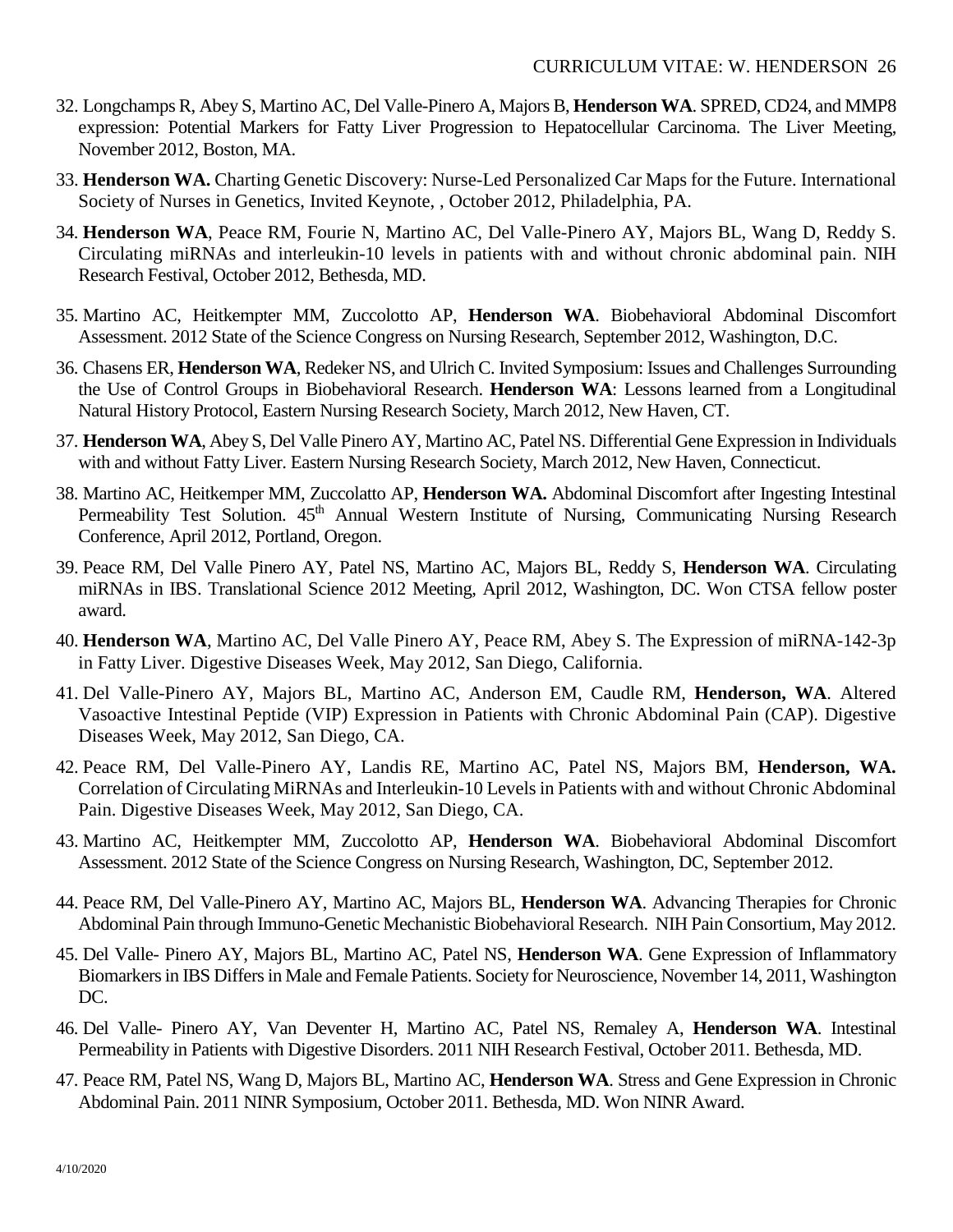- 48. Martino AC, Patel NS, Del Valle-Pinero AY, **Henderson WA**. Expression of Inflammation Related Genes in Patients with Fatty Liver. 2011 NINR Symposium, October 2011. Bethesda, MD.
- 49. Peterson VL, Martino AC, Del Valle-Pinero AY, Patel NS, Chen K, **Henderson WA.** BMI or Body Fat Percentage for Gene Expression Analysis. 2011 NINR Symposium, October 2011. Bethesda, MD.
- 50. Del Valle-Pinero AY, Martino AC, Majors BL, Patel NS, Heitkemper M, **Henderson WA**. Gene Expression of Inflammatory Biomarkers Differs in IBS-Constipation and IBS-Diarrhea Patients. 2011 NINR Symposium, October 2011. Bethesda, MD.
- 51. Majors BL, Peace RM, Martino AC, Del Valle Pinero AY, **Henderson WA**. Gene Expression of Stress and Toxicity Markers in Patients with Fatigue. 2011 NINR Symposium, October 2011. Bethesda, MD.
- 52. Del Valle-Pinero AY, Van Deventer HE, Martino AC, Patel NS, Remaley AT, **Henderson WA.** Development of a Mass Spectrometry Protocol for Determination of Sugar Concentration in Urine of Patients with Chronic Abdominal Pain (CAP) after Ingestion of a Test Solution. 43rd IUPAC World Chemistry Congress, August 2011. San Juan, Puerto Rico.
- 53. Martino AC, Del Valle-Pinero AY, Zuccolotto AP, Heitkemper MM, Chen K, Kim KH, Berger A, **Henderson WA**. Abdominal Pain Symptom Measurement: The Gastrointestinal Pain Pointer. The NINR and NIH Clinical Center Joint Conference on Symptom Mechanisms, Measurement, and Management, May 2011, Bethesda, Maryland.
- 54. Martino AC, Patel NS, Del Valle-Pinero AY, **Henderson WA.** Genetic Expression of Inflammatory Markers in Patients with Fatty Liver. Digestive Diseases Week, May 2011, Chicago, Illinois.
- 55. Peace RM, Patel NS, Wang, D, Martino AC, Majors BL, **Henderson WA**. Stress and Genetic Mechanisms in Chronic Abdominal Pain. Digestive Diseases Week, May 2011. Chicago, Illinois.
- 56. Peace RM, Patel NS, Wang D, Majors BL, Martino AC, **Henderson WA**. Chronic Abdominal Pain and Stress affect Gene Expression. Collaborating with CTSAs to Advance Pain Research, April 2011. National Institutes of Health, Bethesda, Maryland.
- 57. Martino AC, Del Valle-Pinero AY, Shankar R, Chen K, Kim KH, Berger A, Zuccolotto AP, Heitkemper MM, **Henderson WA**. Gastrointestinal Pain Pointer (GIPP): A New Computerized Tool for the Assessment of Abdominal Pain. Pain Consortium 2011, April 2011, Bethesda, Maryland.
- 58. Del Valle-Pinero AY, Taylor TJ, Martino AC, Wang D, **Henderson WA**. Genetic Expression of Inflammatory Biomarkers in Irritable Bowel Syndrome (IBS). Society for Neuroscience, November 2010, San Diego, California.
- 59. Del Valle-Pinero AY, Martino AC, Wang D, **Henderson WA**. Inflammatory Biomarker Chemokine C-C Motif Ligand 16 (CCL-16) is Overexpressed in Irritable Bowel Syndrome (IBS) Patients. National Institutes of Health. 2010 NIH Research Festival, October 2010, Bethesda, Maryland.
- 60. Peterson VL, Del Valle-Pinero AY, Martino AM, Chen K, **Henderson WA**. Genetic Expression of Obesity Biomarkers in Patients with Low and high Percentage of Body Fat. National Institutes of Health, National Institute of Nursing Research. 25th Anniversary scientific symposium, *Bringing Science to Life.* September 2010, Bethesda, Maryland.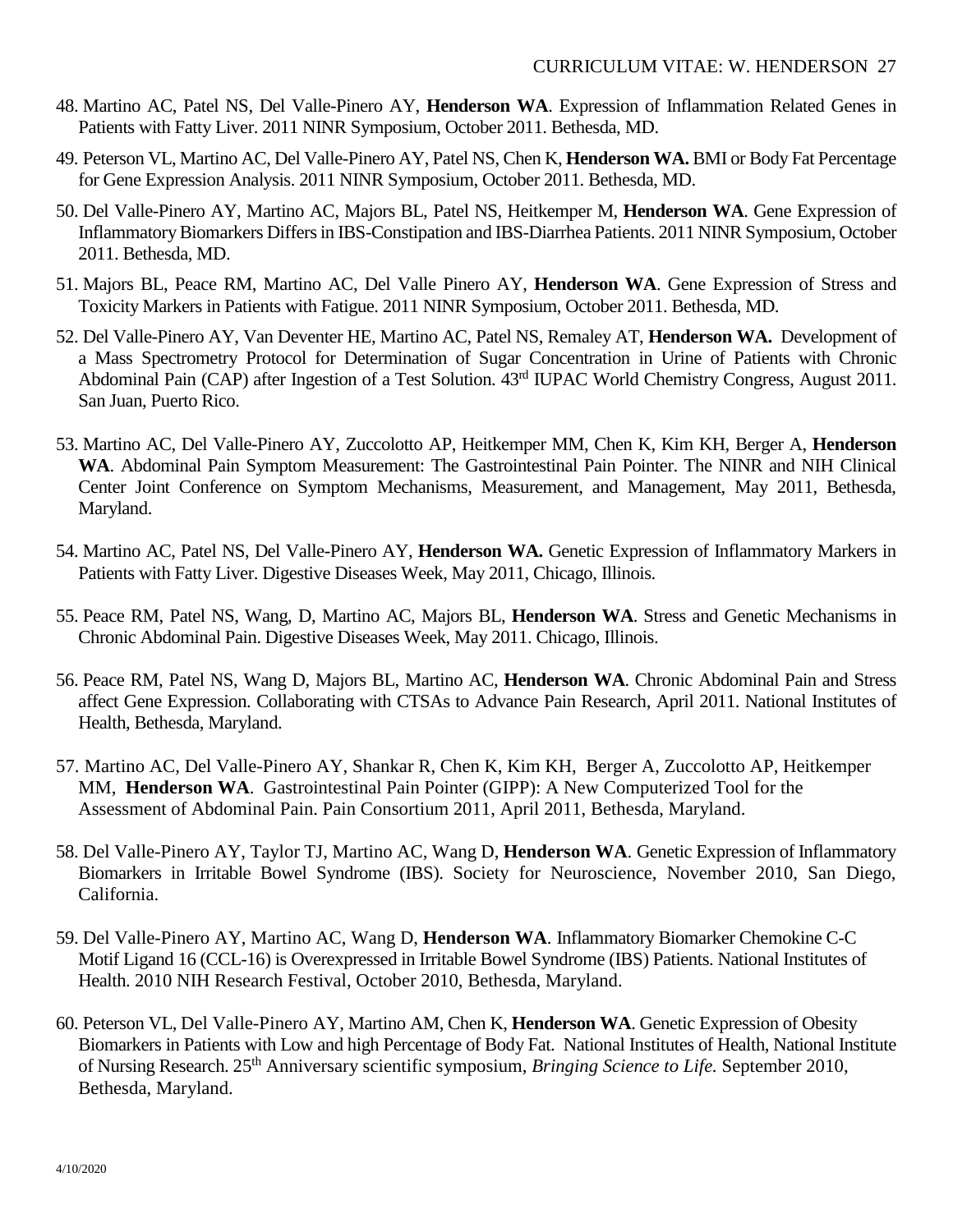- 61. Martino AC, Ghany MG, Rivera E, Liang TJ, Hoofnagel J, **Henderson WA**. Symptoms in Patients with Chronic Hepatitis B Treated with Nucleos(t)ide Analogue Therapy. National Institutes of Health, National Institute of Nursing Research. 25th Anniversary scientific symposium, *Bringing Science to Life.* September 2010, Bethesda, Maryland.
- 62. Del Valle-Pinero AY, Martino AC, Wang D, **Henderson WA**. Overexpression of Chemokine C-C Motif Ligand 16 (CCL-16) in Irritable Bowel Syndrome (IBS) Patients. National Institutes of Health, National Institute of Nursing Research. 25th Anniversary scientific symposium, *Bringing Science to Life.* September 2010, Bethesda, Maryland.
- 63. Del Valle-Pinero AY, Martino AC, Wang D, **Henderson WA**. Inflammatory Biomarker Chemokine C-C Motif Ligand 16 (CCL-16) is Overexpressed in Irritable Bowel Syndrome (IBS) Patients. National Institutes of Health. 2010 NIH Research Festival, October 2010, Bethesda, Maryland.
- 64. **Henderson WA**, Shankar R, Feld J, Hadigan C. Symptomatic Presentation in Pediatric Hepatitis C. Symposium, Liver Diseases Across the Lifespan: Symptoms, Illness Uncertainty and Decision Making. Invited Symposium at 2010 State of the Science Congress on Nursing Research, September 2010, Washington D.C.
- 65. **Henderson WA**, Taylor TJ, Shankar R, Anver MR, Butcher DO, Youssef NN. Relationship between Pediatric Gastrointestinal Pain, Mast Cells, Serotonin, and Substance P. Ruth L. Kirschstein, Inspiring the best in Others, May 2010.
- 66. **Henderson WA**, Martino AC, Taylor TJ, Shankar R, Chen K, Kim KH, Berger A, Zuccolotto AP, Heitkemper M. Validation of the Gastrointestinal Pain Pointer (GIPP) as a Measure of Symptom Severity in Person with Abdominal Pain. Digestive Diseases Week 2010 International Meeting, May 2010, New Orleans, Louisiana.
- 67. **Henderson, WA**, Taylor TJ, Shankar R, Anver MR, Butcher DO, Youssef NN. The Role of Substance P and Mast Cells as Immunohistologic Biomarkers for Chronic Abdominal Pain in Children. Digestive Diseases Week 2010 International Meeting, May 2010, New Orleans, Louisiana.
- 68. **Henderson WA**. Symptom Distress Mechanisms in Digestive Disorders. NIH Clinical Center Grand Rounds, Outstanding Science: Past, Present, and Future. April 2010, Bethesda, Maryland.
- 69. Taylor, TJ, St. John, L, Martino, AC, Shankar R, **Henderson WA**. Association of IL-6, TNR-Alpha, and Body Mass Index in Women after Gastrointestinal Test Solution Ingestion. Women's Health 2010 Conference, Crystal City, Virginia, March 2010.
- 70. Danley KM, **Henderson WA**, Ibrahim T, Hadigan CM, & Han JC. Acute Pancreatitis after Propofol Administration in a Child with WAGR Syndrome. North American Society for Pediatric Gastroenterology, Hepatology and Nutrition, Potomac, Maryland, November 2009.
- 71. Martino AC, **Henderson WA**, Rivera E, Liang TJ, Hoofnagle JH, & Ghany MG. Patient-related symptoms in individuals with Hepatitis B Virus treated with Adefovir or Lamivudine and Adefovir. The Liver Meeting 2009 meeting, Boston, Massachusetts, November 2009.
- 72. **Henderson WA**, Shankar R, Taylor TJ, Gill JM, Kleiner D, & Youssef NN. Immunohistological Differences of Pediatric GI Mucosa in Patients with and without Inflammation Presenting with Chronic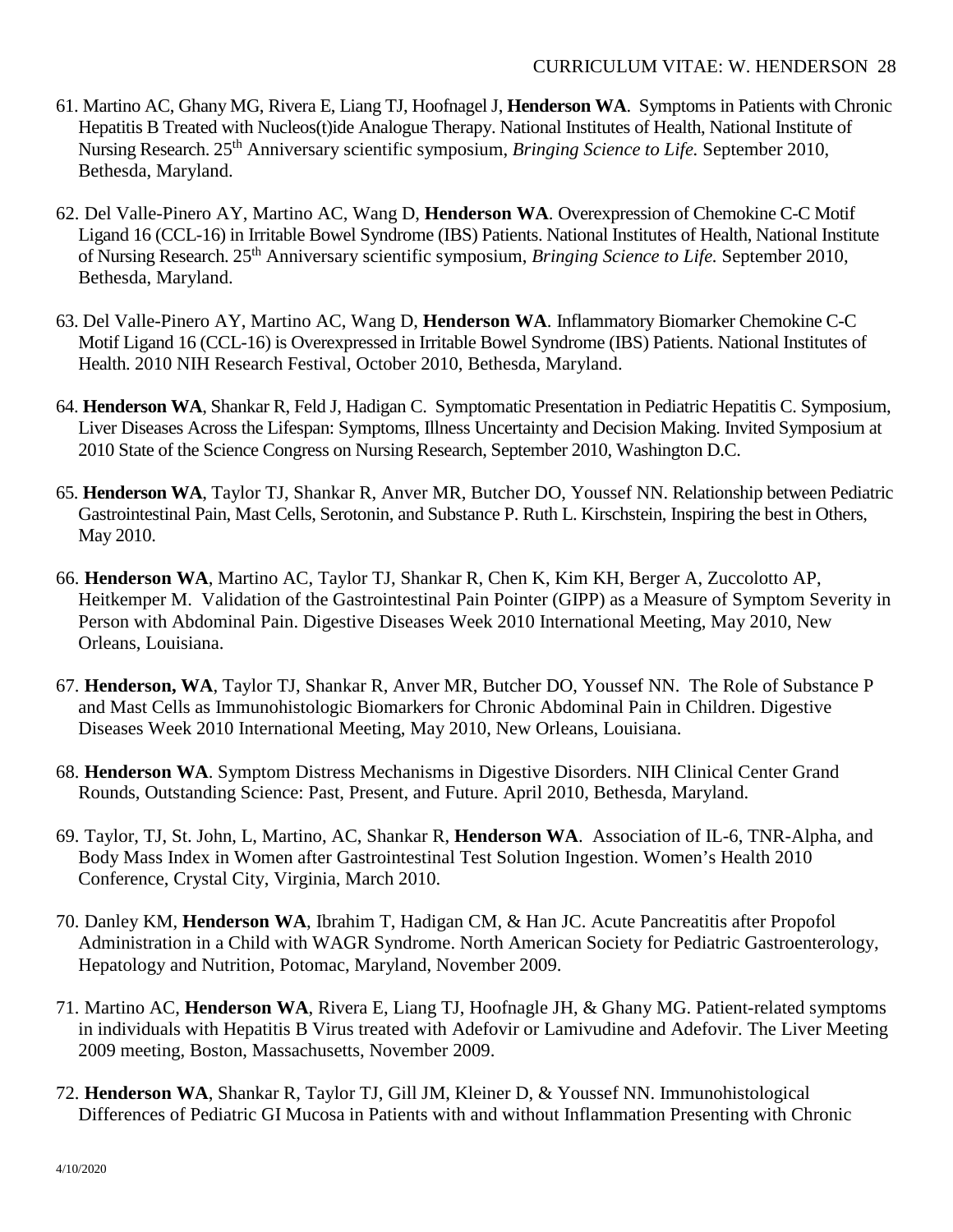Abdominal Pain. The Quest for Biomarkers. Digestive Diseases Week 2009 International Meeting, June 2009. Chicago, Illinois.

- 73. **Henderson WA**, Taylor TJ, Shankar RS, Gill JM, Kleiner DE, & Youssef NN. Interleukin-6, Mast Cell, and 5-HT Correlation with Abdominal Pain Intensity in a Pediatric Cohort. Digestive Diseases Week 2009 International Meeting, June 2009. Chicago, Illinois.
- 74. Shankar R, Taylor TJ, Martino AC, & **Henderson WA**. Basic and Clinical Review of Gastrointestinal Pain. Presentation to the Intramural Research Program of the National Institute of Nursing Research, April 2009, Bethesda, Maryland.
- 75. Alexander S, Founds S, & **Henderson WA**. Bringing Genetics into your Program of Nursing Research. Invited symposium presentation to the Eastern Nursing Research Society 2009, March 2009, Annual Meeting in Boston, Massachusetts.
- 76. Taylor TJ, Youssef NN, Gill JM, Shankar R, Langseder A, Kleiner D, & **Henderson WA**. Comparison of abdominal pain intensity between inflammatory and non-inflammatory pediatric patients. Poster presentation to the Eastern Nursing Research Society 2009 Annual Meeting in Boston, Massachusetts.
- 77. **Henderson WA**, Schlenk EA, Kim KH, Hadigan CM, Sereika SM & Erlen JA. Validation of the MOS-HIV as a Measure of Health-Related Quality of Life in Persons Living with HIV and Liver Disease. Presented at the Interscience Conference on Antimicrobial Agents and Chemotherapy and the Infectious Diseases Society of America, 48th Annual Meeting, October 2008, Washington, D.C.
- 78. **Henderson WA**, Gill JM, Taylor TJ, Langseder A, Wang XM, Kleiner D, Dise CA & Youssef NN. Genetic Correlates and Abdominal Pain in Pediatric Gastrointestinal Mucosa. Presented at the 2008 National State of Science Congress on Nursing Research, October 2008, Washington, D.C.
- 79. Dionne, RA, Kim HS, **Henderson WA**, Saligan L, Gill JM. A Model of Biobehavioral Research: (Henderson WA) Development of Individualized Treatment Algorithms in Clinical and Translational Biobehavioral Research. Symposium presentation presented at the 2008 National State of Science Congress on Nursing Research, October 2008, Washington, D.C.
- 80. **Henderson WA,** Hadigan CM, Feld JJ, & Khan S. Symptomatic and Physiologic Presentations in a Cohort of Pediatric Patients with Hepatitis C. Presented at Digestive Diseases Week International Meeting, May 2008, San Diego, California.
- 81. Taylor TJ, Wang XM, Youssef NN, Langseder A, Gill JM, Kleiner D, Dise CA, & **Henderson WA.** Isolation of RNA from paraffin embedded pediatric gastrointestinal mucosa: Quest in understanding recurrent abdominal pain in children. Presented at National Institutes of Health, Spring Research Festival, Postbac Poster Day, May 2008, Bethesda, Maryland.
- 82. **Henderson WA,** Gill JM, Kim KH, Skanderson M, & Butt AA. Relationship of Hepatitis C Virus to Hepatocellular Carcinoma in Dialysis Patients. Presented at European Association for the Study of Liver Diseases International Annual meeting, April 2008, Milan, Italy.
- 83. **Henderson WA,** Gill JM, Kim KH, Skanderson M, & Butt AA. Specific Predictors of Hepatocellular Carcinoma in Dialysis Patients with Hepatitis C Virus. Presented to transplant medical staff at Istituto Mediterraneo per i Trapianti e Terapie ad Alta Specializzazione, April 2008, Palermo, Italy.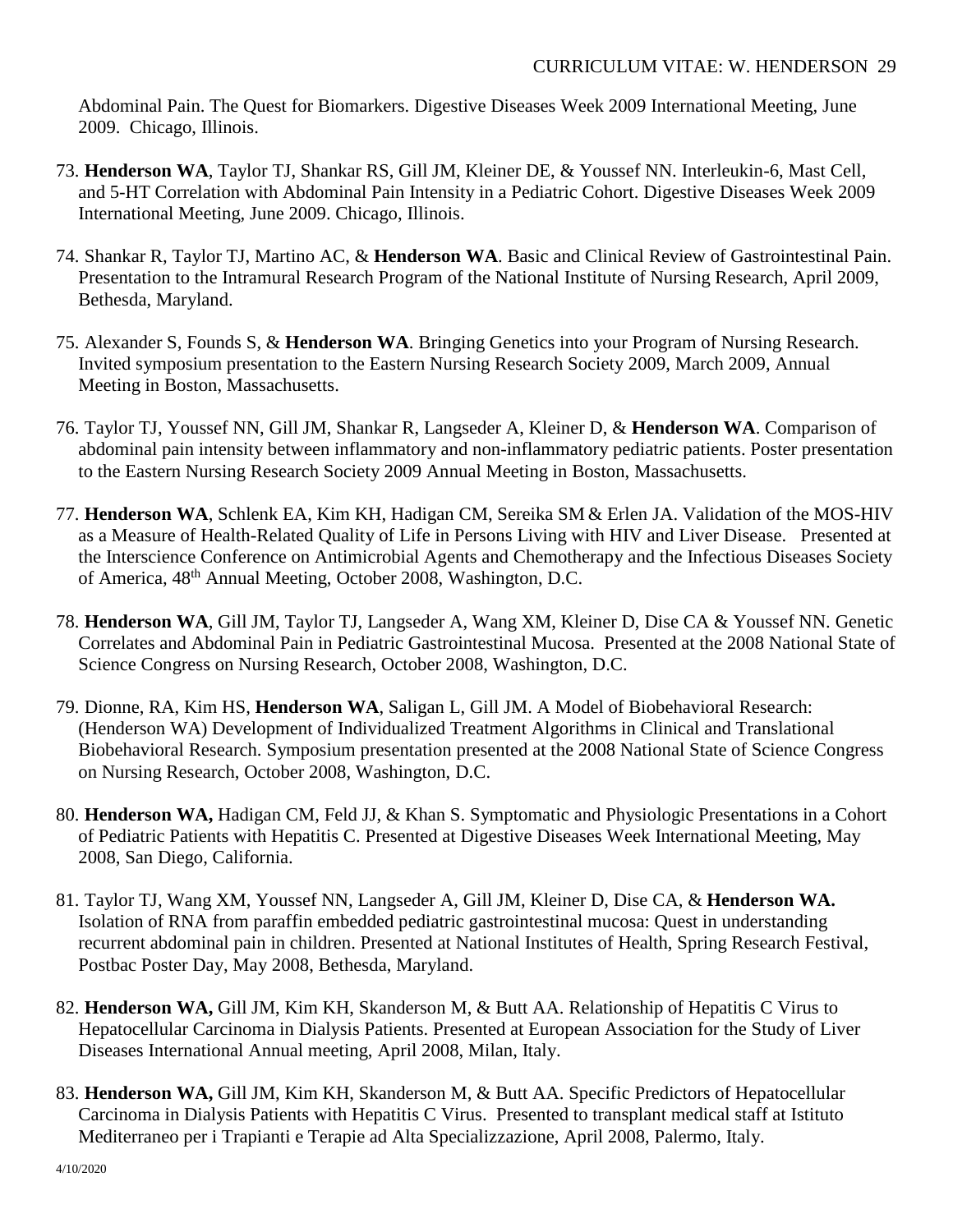- 84. **Henderson WA**. Clinical and Translational Collaboration: "Promoting Healthy Communities." Talk for Suburban General/ Intramural National Institute of Nursing Research meeting, April 2008, Bethesda, Maryland.
- 85. **Henderson WA**, Wang XM, & Youssef NN. Added collaborators after abstract submission. Order on poster Henderson, Gill, Taylor, Langseder, Wang, Kleiner, Dise, Youssef. Gastrointestinal Mucosa Genetic Correlates in Pediatric Functional Gastrointestinal Disorders. Eastern Nursing Research Society, March 2008, Philadelphia, Pennsylvania.
- 86. **Henderson, WA.** Clinical and Translational Symptom-based Research. Presented at the NIH-University of Oxford and University of Cambridge GPP poster session, February 2008, Bethesda, Maryland.
- 87. **Henderson WA,** Khan S, Wald A, Sabri M, Cheung O, & Di Lorenzo C. Impaired Gastric Accommodation in Children with Non-ulcerative Dyspepsia. Presented at the National Institute of Health 1<sup>st</sup> Annual Nurse Practitioner Week Research Festival, November 2007, Bethesda, Maryland.
- 88. **Henderson WA,** Erlen JA, Kim KH, Schlenk EA, Matthews JT, Lu X , & Martino A. Testing a Predictive Model of Health-Related Quality of Life in Persons with HIV and Liver Disease. Oral presentation at the Association of Nurses in AIDS Care Annual Meeting, November 2007, Orlando, Florida.
- 89. **Henderson WA,** Erlen JA, Kim KH, Schlenk EA, Matthews JT, D'Ambrosia E, Martino A, & Lu X. Testing a Model of Quality of Life in Persons with HIV and Liver Disease. Oral presentation at the Annual Sigma Theta Tau, Epsilon Phi meeting, May 2007, Pittsburgh, Pennsylvania.
- 90. **Henderson WA,** Erlen JA, & Kim KH.Missed clinic appointments and altered cognitive function associated with HIV and Liver Disease. Oral presentation at the 19<sup>th</sup> Annual Scientific Sessions of the Eastern Nursing Research Society, April 2007, Providence, Rhode Island.
- 91. Thurkettle MA, Goodfellow L, & **Henderson WA**. Building an On-line Community of Scholars in a Small Research Intensive University. Symposium presentation at the 19th Annual Scientific Sessions of the Eastern Nursing Research Society, April 2007, Providence, Rhode Island.
- 92. **Henderson WA.** Model Testing: Linking Biologic Indicators with Health Related Quality of Life, National Institute of Nursing Research Intramural Program, December 2006, Bethesda, Maryland.
- 93. **Henderson WA,** Thurkettle MA, Kim KH, Patrick T, Skanderson M, & Butt A. Predictors of Hepatocellular Carcinoma in Dialysis Patients with Hepatitis C Virus. National State of the Science Congress in Nursing Research, October 2006, Bethesda, Maryland (poster).
- 94. **Henderson WA**, Erlen JA, Caruthers D,& Sereika SM. Validity of a measure of Health-related Quality of Life in Individuals with HIV and Liver Disease. Eastern Nursing Research Society, April 2006, Cherry Hill, New Jersey (oral presentation).
- 95. **Henderson WA**, Caruthers D, & Erlen JA. Quality of Life in Individuals with HIV and Liver Disease. Eastern Nursing Research Society, April 2005, New York, New York (oral paper presentation).
- 96. **Henderson WA**, Caruthers D, & Erlen JA. Predictors of quality of life in individuals with HIV and liver disease. Sigma Theta Tau Scientific Session, February 2005, Pittsburgh, Pennsylvania (poster).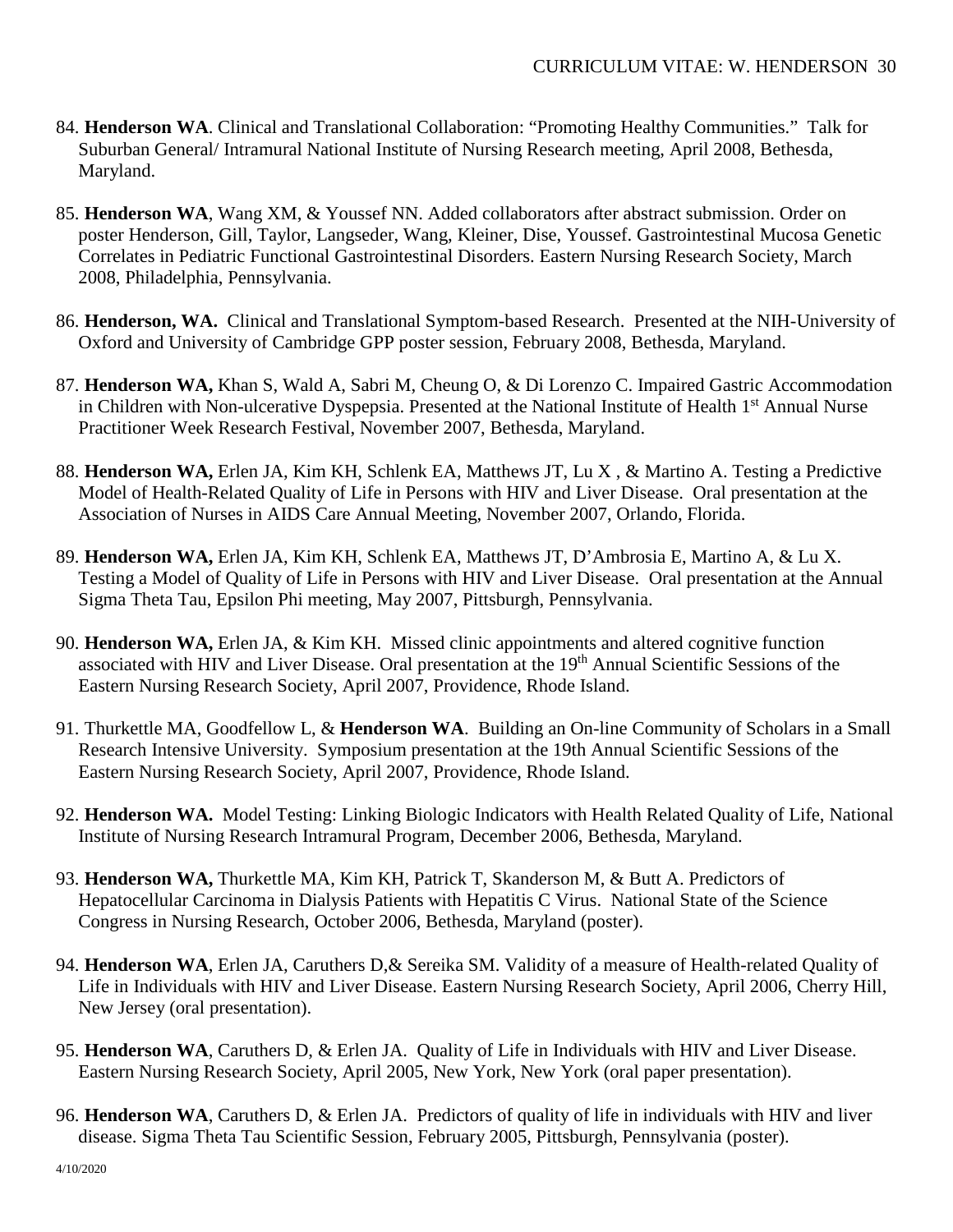- 97. **Henderson WA**, Sacco SD, & Khan S. The impact of Hepatitis C in adolescents and young adults: A pilot study. Greater Pittsburgh Sixteenth Annual Nursing Research Conference, October 2004, Pittsburgh, Pennsylvania (poster).
- 98. Khan S, **Henderson WA**, Sabri M, Cheung O, Wald A, & Di Lorenzo C. Gastric sensorimotor parameters in children. World Congress of Pediatric Gastroenterology, Hepatology, and Nutrition, July 2004, Paris, France.
- 99. Sabri M, Di Lorenzo C, **Henderson WA**, & Khan S. Dose, efficacy and acceptability of oral sodium phosphate solution for bowel preparation: a randomized single blinded study. World Congress of Pediatric Gastroenterology, Hepatology, and Nutrition, July 2004, Paris, France.
- 100. Khan S, **Henderson WA**, Sabri M, Cheung O, Wald A, & Di Lorenzo C. Gastric Sensorimotor Parameters in children with non-ulcer dyspepsia are comparable to children with organic dyspepsia. American Gastroenterological Association Meeting, May 2004, New Orleans, Louisiana. Platform presentation with merit award.
- 101. **Henderson WA**, Sacco D, & Khan S. Assessing the Magnitude of Hepatitis C in Adolescents and Young Adults; A Pilot Feasibility Study. University of Pittsburgh, School of Nursing, Scientific Sessions, May 2004, Pittsburgh, Pennsylvania (poster).
- 102. Khan S, Sabri M, **Henderson WA**, Cheung O, Wald A, & Di Lorenzo C. Gastric Sensorimotor parameters in children with non-ulcer dyspepsia (NUD). North American Society of Pediatric Gastroenterology and Nutrition Meeting, October 2003, Montreal, Canada (poster).
- 103. **Henderson WA**, Khan S, & O'Brien C. Failure to thrive: A rare case of isolated lipase deficiency. American College of Gastroenterology Annual Scientific meeting, October, 2002, Seattle, WA (poster).
- *104.* Khan S, **Henderson WA**, Kocoshis SA, Goyal A, & Di Lorenzo C. The use of infliximab in pediatric Crohn's disease. American Gastroenterological Association Meeting, May 2001, Atlanta, GA (poster).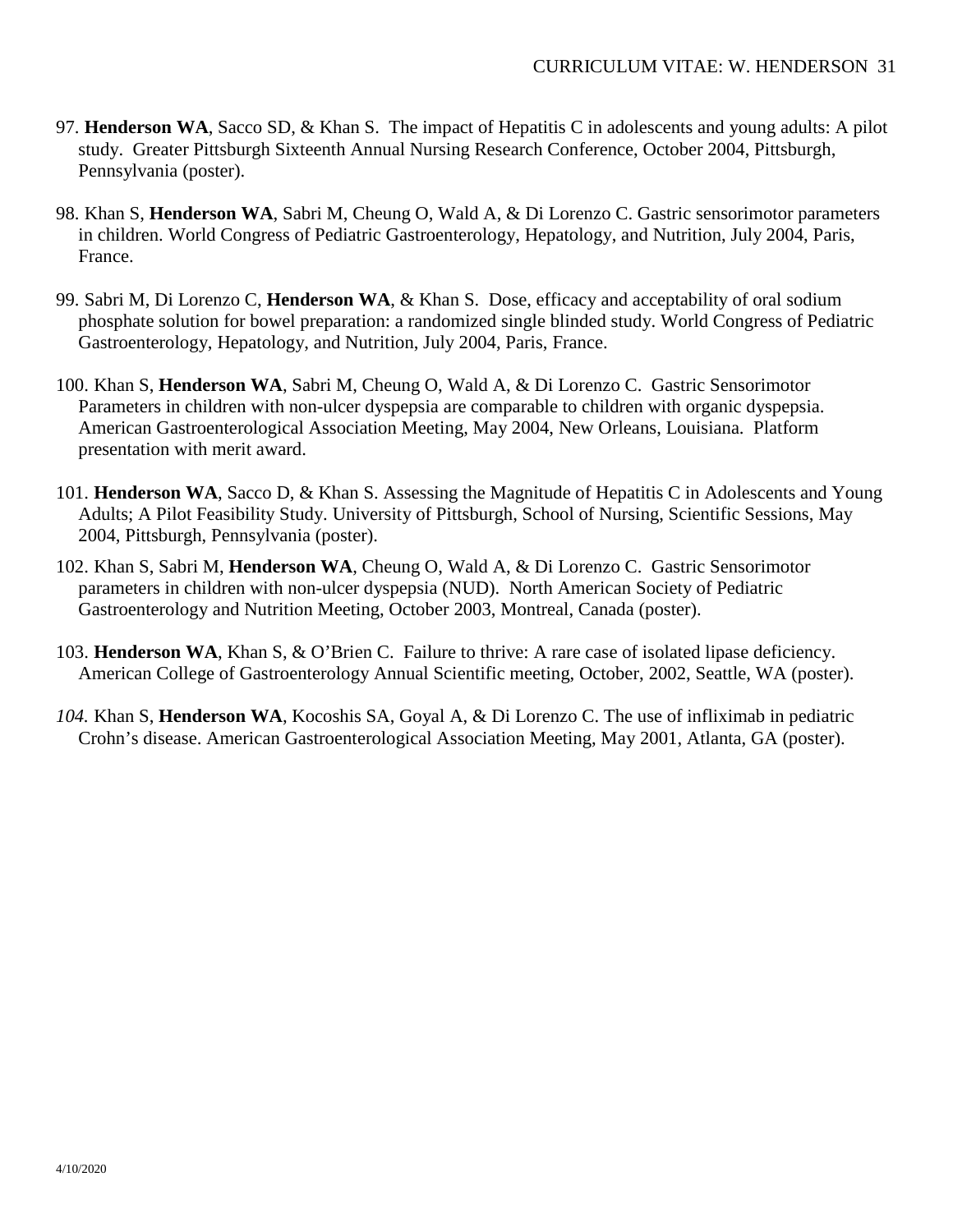# *INVITED PRESENTATIONS (selected)*

| 2019 | Kaplan D & Henderson WA. Moderators. Grant Writing Sympoium. The Liver Meeting.<br>AASLD, Boston, MA |
|------|------------------------------------------------------------------------------------------------------|
| 2019 | Genomics and Health Care Expert Panel, Symposium, American Academy of Nursing,<br>Washington, DC.    |
| 2019 | Henderson WA et al., NINR Panel Discussion. ENRS Annual Meeting                                      |
| 2019 | Kim CH & Henderson WA. Innovation Competition. Digestive Disease Week. Shark                         |
|      | Tank Oral presentation, San Diego, CA. Placed 2 <sup>nd</sup> in International Competition           |
| 2018 | <b>Henderson WA.</b> Keynote: Professional Collaboration in Nurse Led Innovations. 9 <sup>th</sup>   |
|      | Annual New York-Presbyterian Hospital, Nursing Research, Evidence-Based Practice and                 |
|      | Innovation Symposium, New York.                                                                      |
| 2018 | Henderson WA. A Precision Medicine Approach to Pain. Chronic Abdominal Pain:                         |
|      | Imagine, Innovate, Implement Interventions. UConn, Storrs, CT.                                       |
| 2018 | Kim CH et al. Henderson WA. 2018 AGA Innovation Summit, Boston, MA.                                  |
| 2017 | <b>Henderson WA.</b> Brain-Gut-Microbiota interactions and intestinal health. 3 <sup>rd</sup>        |
|      | International Workshop on Microbiome in HIV Pathogenesis, Prevention and Treatment,                  |
|      | Keynote speaker, Rockville, MD.                                                                      |
| 2017 | <b>Henderson WA.</b> Getting Gutsy: The Impact of the Microbiome on Gastrointestinal                 |
|      | Health, Mt. Sinai Research Day Keynote, NY.                                                          |
| 2017 | Henderson WA. Genetics and Genomics Boot Camp, NINR, NIH, Bethesda, MD.                              |
| 2016 | Henderson WA. Brain-Gut-Microbiota Axis in obesity and metabolic disorders &                         |
|      | Personalized Health in a Symptom Science Model. Research Institute of Nursing Science                |
|      | & College of Nursing, Keimyung University, Republic of Korea. Invited keynotes.                      |
| 2016 | Henderson WA. Innovation Keynote. Athena Conference. University of Connecticut.                      |
| 2016 | Henderson WA. Eastern Nursing Research Society.                                                      |
|      | Henderson WA. Oncology Nursing Society. Epigenetics and Cancer.                                      |
| 2016 | Henderson WA. NHLBI, Microbiome Work Group                                                           |
| 2015 | Henderson WA. & Joseph PV. University of Pennslvania Board of Overseers.                             |
| 2015 | <b>Henderson WA.</b> Brain-Gut Genomic Interactions of the Host and the Microbiome,                  |
|      | International Society of Nurses in Genetics. Pittsburgh, PA.                                         |
| 2014 | Henderson WA. Brain-Gut Genomic Signatures in a Symptom Science Model. NYU                           |
|      | College of Nursing. New York, New York.                                                              |
| 2014 | Henderson Lab. "The Scientist Is In" Smithsonian Institute, Washington, DC. Invited                  |
|      | back in 2015.                                                                                        |
| 2014 | <b>Henderson WA.</b> Data Driven Science to Guide Practice and Improve Patient Related               |
|      | Outcomes. 2014 Intensive Winter Institute American Nurses Association and the                        |
|      | American Psychiatric Association Minority Fellowship Program, Arlington, Virginia.                   |
| 2013 | Henderson WA. International Society for Nurses in Genetics, panel discussion. Unable                 |
|      | to present due to government furlow.                                                                 |
| 2013 | Henderson WA. NINR Council Meeting. (also 2016, 2017)                                                |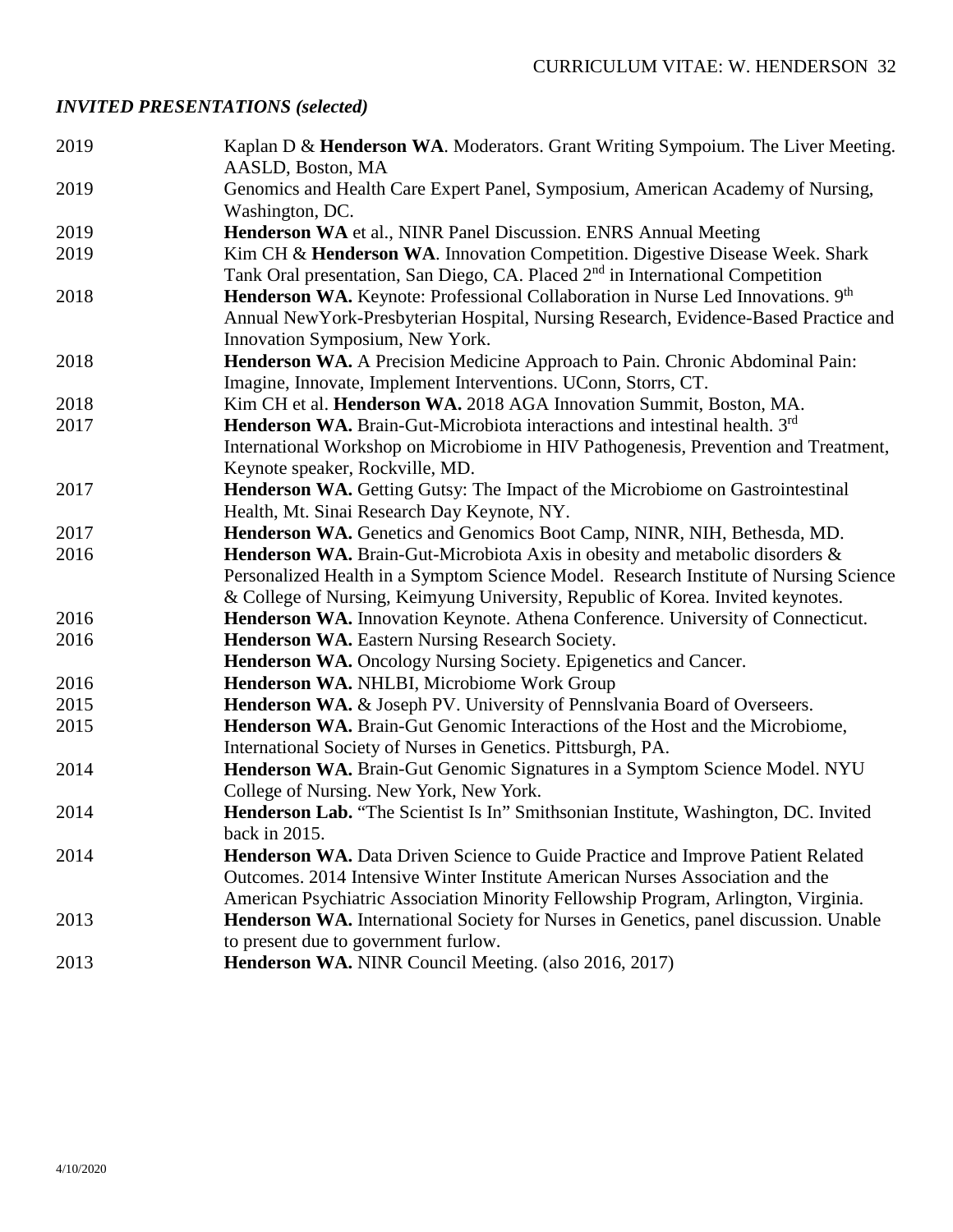| 2012      | Henderson WA. Charting Genetic Discovery: Nurse-Led Personalized Care Maps for<br>the Future. International Society for Nurses in Genetics, Invited Keynote Address. |
|-----------|----------------------------------------------------------------------------------------------------------------------------------------------------------------------|
| 2012      | Henderson WA. Genetics Alliance. Washington, DC.                                                                                                                     |
| 2012      | Henderson WA. Immuno-Genetic Biomarker Discovery in Patients with Gastrointestinal                                                                                   |
|           | Symptom Distress. Nurse Practitioner Special Interest Group Talk, February 13, 2012.                                                                                 |
|           | Clinical Center, NIH, Bethesda, Maryland.                                                                                                                            |
| 2011      | Henderson WA. Bringing Genetics into your Program of Clinical and Translational                                                                                      |
|           | Research, NINR Summer Genetics Institute, June 26, 2011, NINR, NIH, Bethesda,                                                                                        |
|           | Maryland.                                                                                                                                                            |
| 2011      | Henderson WA. What's next (in Nursing Education). Association of Student Nurses,                                                                                     |
|           | Annual Meeting, January 29, 2011, University of Maryland Baltimore Campus,                                                                                           |
|           | Baltimore, Maryland.                                                                                                                                                 |
| 2010      | Henderson WA. Gastrointestinal Pain Measurement. Pain Boot Camp, July 20, 2010,                                                                                      |
|           | NINR, NIH, Bethesda, Maryland.                                                                                                                                       |
| 2010      | Henderson WA. Summer Genetics Institute, NINR, NIH, Bethesda, Maryland.                                                                                              |
| 2009      | Henderson WA, Mitchell S, et al. Choices, Challenges, and Career Changes: Doctoral                                                                                   |
|           | Education for Advanced Practice Nurses. Sponsored by the Nurse Practitioner Group at                                                                                 |
|           | the NIH. November 19 <sup>th</sup> , 2009, NIH, Bethesda, Maryland.                                                                                                  |
| 2009      | Henderson WA. Developing Scientific Poster Presentations. Presented to the Summer                                                                                    |
|           | Internship Program NINR students and Intramural Research Program. July 7, 2009,                                                                                      |
|           | National Institute of Nursing Research, NIH, Bethesda, Maryland.                                                                                                     |
| 2008      | <b>Henderson WA.</b> Clinical and Translational Collaboration "Promoting Healthy"                                                                                    |
|           | Communities." Presented to the administration from Suburban Hospital and the National                                                                                |
|           | Institute of Nursing Research, Intramural Research Program, April 2, 2008, NINR, NIH,                                                                                |
|           | Bethesda, Maryland.                                                                                                                                                  |
| 2007      | <b>Henderson WA.</b> Functional Gastrointestinal Disorders. Presented to visiting nurse                                                                              |
|           | scholars from Thailand, November 7, 2007, The National Institute of Nursing Research,                                                                                |
| 2007      | National Institutes of Health, Bethesda, Maryland.<br>Henderson WA, Thurkettle MA, Schumacher G, & Risco K. Tag You're IT! Online                                    |
|           | research literature tag. Technology to increase nurses' ability to conduct literature                                                                                |
|           | searches. Panel at Blackboard Conference for Innovative Teaching Technologies, March                                                                                 |
|           | 5-6, 2007, Duquesne University, Pittsburgh, Pennsylvania.                                                                                                            |
| 2006      | Henderson WA. Co-infection literature review for HIV and Hepatitis C Virus. Journal                                                                                  |
|           | Club, Center for Research in Chronic Disorders, University of Pittsburgh, School of                                                                                  |
|           | Nursing, Pittsburgh, Pennsylvania.                                                                                                                                   |
| 2004      | <b>Henderson WA &amp; Sebbens D. Advanced Practice Management for the Primary Care</b>                                                                               |
|           | Clinician, Management of GI Problems in Children, University of Pittsburgh, School of                                                                                |
|           | Nursing, Pittsburgh, Pennsylvania.                                                                                                                                   |
| 1999-2003 | Henderson WA. Clinical Instructor, 3 <sup>rd</sup> year medical students, Common GI Problems,                                                                        |
|           | University of Pittsburgh, School of Medicine, Pittsburgh, Pennsylvania.                                                                                              |
| 1996/1997 | Henderson WA. American Diabetes Association, Diabetes Update, Indiana,                                                                                               |
|           | Pennsylvania                                                                                                                                                         |
| 1997      | Matilda Theiss, Senior Group, Diabetes Prevention, Pittsburgh, Pennsylvania.                                                                                         |
| 1996/1997 | Squirrel Hill HealthPLACE, Diabetes Prevention, Pittsburgh, Pennsylvania.                                                                                            |
| 1993/1994 | Project 2000, Parent's Day, Pinning Ceremony, Keynote student speaker for Deans'                                                                                     |
|           | Convocation, University of Pittsburgh, School of Nursing, Pittsburgh, Pennsylvania.                                                                                  |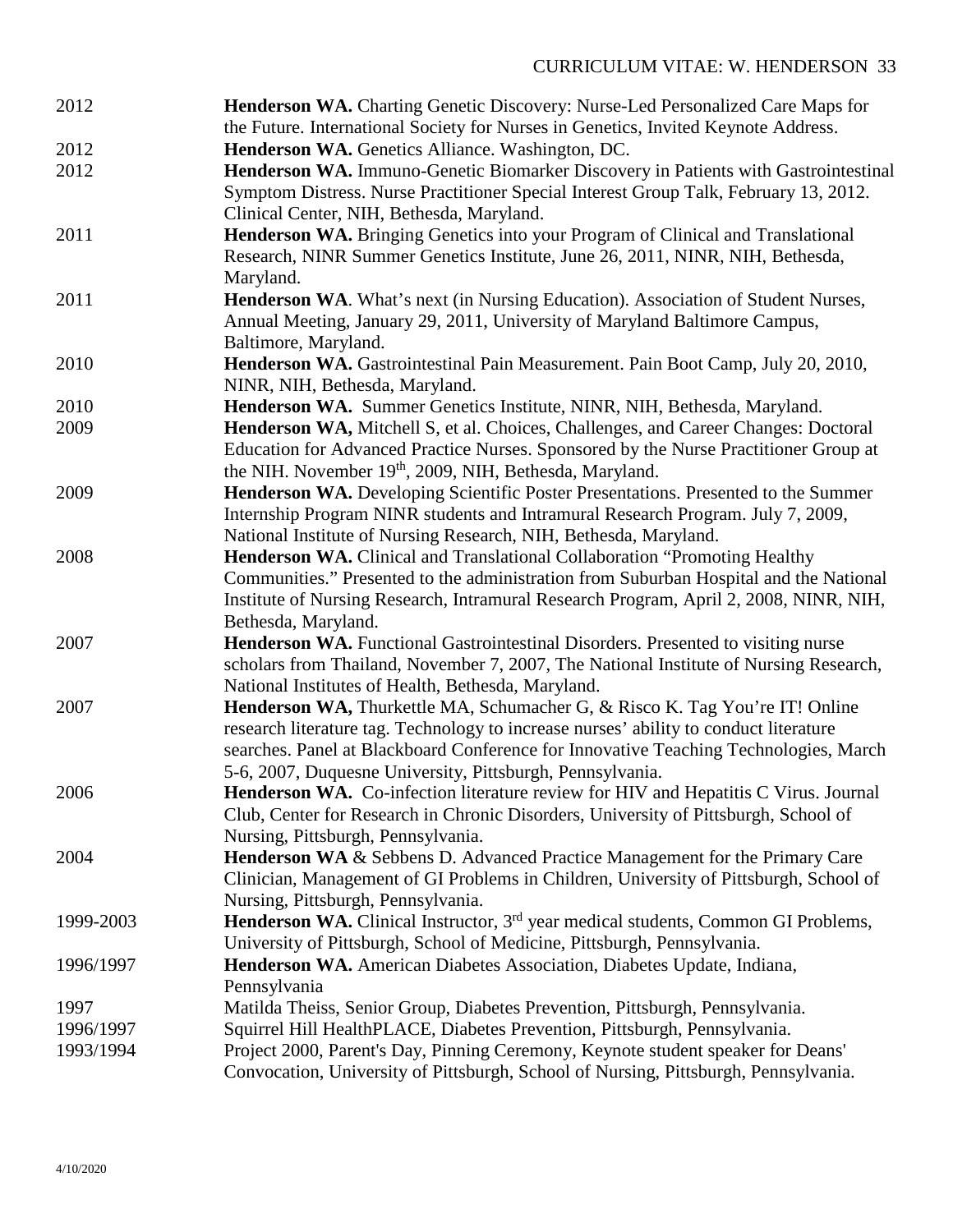### **MEMBERSHIPS: PROFESSIONAL**

- American Academy of Nursing, American Nursing Association, Inducted Fellow
- American Association for the Study of Liver Diseases
- American Gastroenterological Association
- American Neurogastroenterology and Motility Society
- Society for Clinical and Translational Science
- Council for the Advancement of Nursing Science
- Eastern Nursing Research Society
- Sigma Theta Tau International Honor Society of Nursing

Past

- National Association of Nurse Practitioner Faculties
- Society of Gastroenterology Nurses and Associates, Inc.
- National Association of Pediatric Nurse Associates & Practitioners
- Association of Nurses in AIDS care

### **MENTEE AWARDS**

- 1. **Dr. Paule Joseph**, Post-doctoral funding from the NIH Office of Workforce Diversity (2015-2016) renewed (2016-2017), NIH Community College Summer Enrichment Program mentee award, 2016 & 2017. Rockefeller Grant, 2016. Amgen Summer Mentor Award 2017. NIH Future Research Leaders Awardee 2016. Current Position: Assistant Clinical Investigator 2018 & Lab Chief NINR Division of Intramural Research. DDW Poster of Distinction 2016. NIH Loan Repayment Award 2018, 2019. **Lasker Award** recipient 2019. Distinguished Scholars Award, NIH 2019.
- 2. **Dr. Nicolaas Fourie**, Digestive Diseases Week, Poster of Distinction 2013 & 2015. Amgen Scholar mentee awarded to Dr. Fourie, 2015. NIH Community College Summer Enrichment Program Mentor award, 2016.
- 3. **Dr. Kristen Weaver**, NINR/NYU Graduate Partnership Program 2015-2017: ENRS Co-first prize doctoral paper presentation. American Gastroenterology Association Travel Award, 2016. Rockefeller Grant, 2016. American Association of Colleges of Nursing Outstanding Dissertation Award winner 2018.
- 4. **Dr. LeeAnne Sherwin**, NIH Community College Summer Enrichment Program mentee award, 2015. Internal funding, University of Missouri, Junior Faculty award 2016. PCORI funding 2017. Midwestern Mid-Career Awardee 2020.
- 5. **Dr. Bridgett Rahim-Williams**, National Institute on Minority Health & Health Disparities, NIH fellowship **DREAM award**, 1K22MD006143-01, NIH Loan Repayment Award. Current Position: fully tenured Professor & Associate Dean for Research, College of Health Sciences at Bethune-Cookman University.
- 6. **Dr. Xiaomei Cong**, University of Connecticut, 1K23NR014674-01, 09/27/2013-07/31/2016, Early Life Experience Imprints Gut Microbiome in Preterm Infants; Institute for Systems Genomics Affinity Research collaboratives- Internal funding award University of Connecticut Health Center, School of Medicine, 7/24/2013, Early Life Physiological and Psychosocial Stress Imprints Gut Microbiome in Preterm Infants. RO1 funding 9/2017 position tenured Professor of Nursing, University of Connecticut.